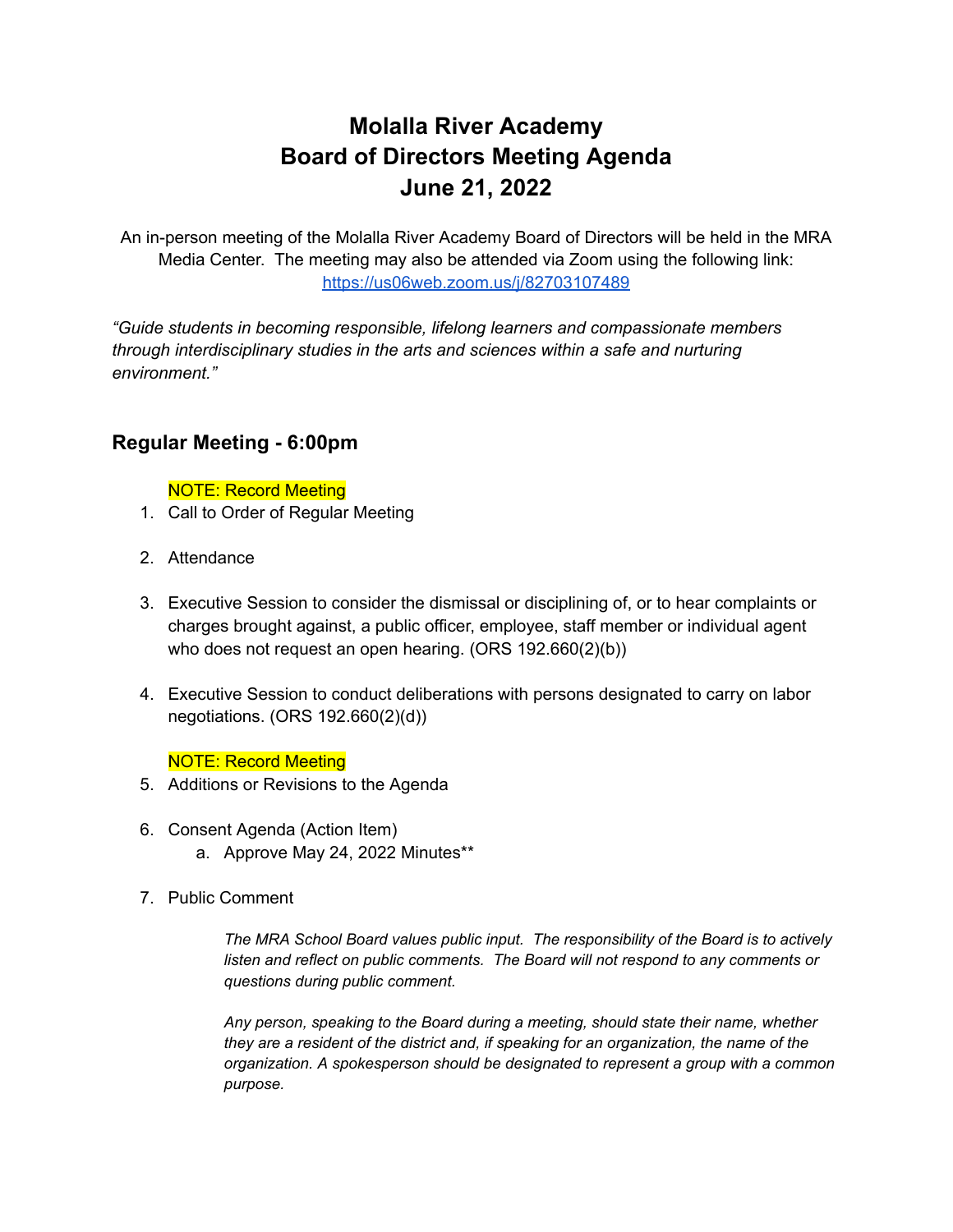*Please limit your comments to 3 minutes or less.*

*Guidelines for public input emphasize respect and consideration of others. The Board will not allow comments, criticism or complaints about District employees. Per Policy BDDH: A person speaking during the designated portion of the agenda for public comment may offer objective criticism of public charter school operations and programs. The Board will not hear comments regarding any individual school staff member. The Board chair will direct the visitor to the procedures in Board policy KL - Public Complaints for consideration of a legitimate complaint involving a staff member.*

*Complaints about staff submitted to the Superintendent's office are considered a personnel matter and will not be addressed in public testimony.*

*The Board sincerely appreciates your input, and thanks you for your cooperation.*

### 8. Reports

- a. Director Report (Presented by Dr. Marrone)
	- i. Personnel Report (new hires/resignations)
- b. Board Report
	- i. Update on MRA lease and property purchase\*\* (Presented by Brad Kuhn)
- 9. General Business
	- a. Financial Report (presented by Dr. Marronne)\*\*
- 10. New Business
	- a. Proposed Property Lease Contract
	- b. Vision Planning (presented by Brad Kuhn)
	- c. Locked File Cabinet for Board Use
	- d. Discuss Financial Reporting
		- i. Budgeted vs Actuals Reporting
- 11. Old Business
	- a. Adoption of 2022-2023 Budget\*\*
	- b. Adoption of Dress Code Policy\*\*
	- c. Director Evaluation
- 12. Announcements
	- a. Director Resignation (presented by Emily Frack)
	- b. Board Members Needed
- 13. Next Meeting
- 14. Adjournment of Public Meeting

\*\* Note: Items with an asterisk have an associated document included in the board packet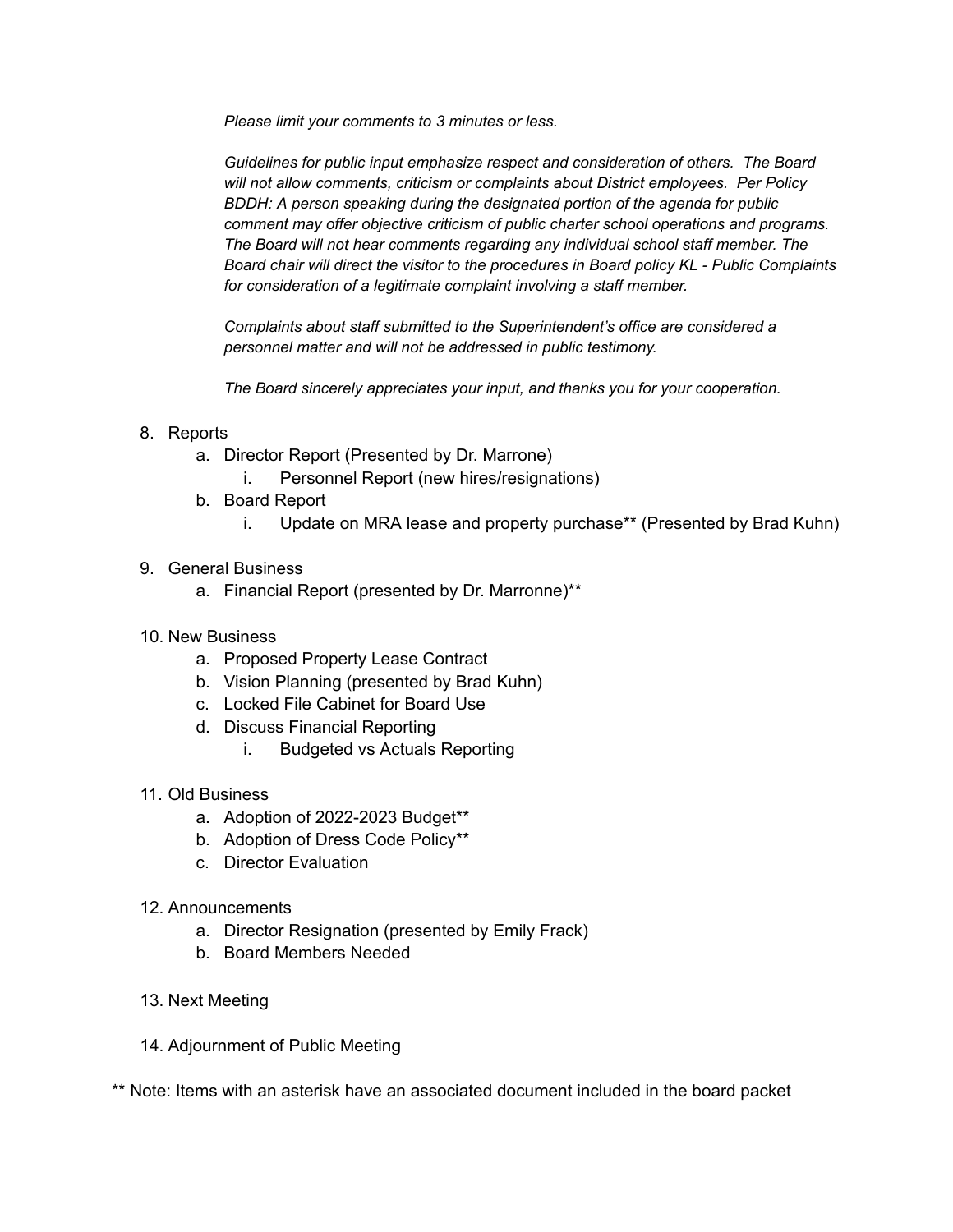| Code:    | <b>BDDH</b> |
|----------|-------------|
| Adopted: | 1/25/22     |

## **Public Comment at Board Meetings**

All Board meetings, with the exception of executive sessions, will be open to the public. The Board invites the school community members to attend Board meetings to become acquainted with the program and operation of the public has a right to attend public meetings held in open session, and may be invited to share comments, ideas and opinions with the Board during designated times on the agenda. The Board may conduct a meeting without public comment.

Individuals with hearing, vision or speech impairments will be given an equal opportunity to participate in Board meetings and submit written comments to the Board. Individuals requesting assistance, aids or accommodations are encouraged to notify the public charter school at least 48 hours prior to the Board meeting with the request, consistent with Board policy BD/BDA – Board Meetings.

## **Procedures for Oral Public Comment**

The Board establishes the following procedures for public comment at Board meetings held in open session. The information will be accessible and available to all patrons accessing or attending such a Board meeting.

- 1. Public comment is limited to its designated place on the agenda and while time allows.
- 2. A person wishing to provide public comment, if an opportunity is provided by the Board during a meeting open to the public, will submit their name electronically or do so as directed prior to the Board meeting.<sup>1</sup> A request to give public comment in-person or electronically does not guarantee time will be available.
- 3. A person speaking during the public comment portion of the meeting may comment only on agenda items.
- 4. A person speaking during the public comment portion of the meeting should state their name, whether they are a resident of the district, and, if speaking for an organization, the name of the organization. A spokesperson should be designated to represent a group with a common purpose.
- 5. A person giving public comment is limited to an established time limit of three minutes. Statements should be brief and concise. The Board chair has discretion to waive time limits or extend the overall time allotted for public comment. Additional time will be allocated in a fair and equitable manner. If a person has more comments than time allows or is unable

<sup>&</sup>lt;sup>1</sup> When in-person attendees are allowed to provide oral comment, virtual attendees will be afforded the same opportunity.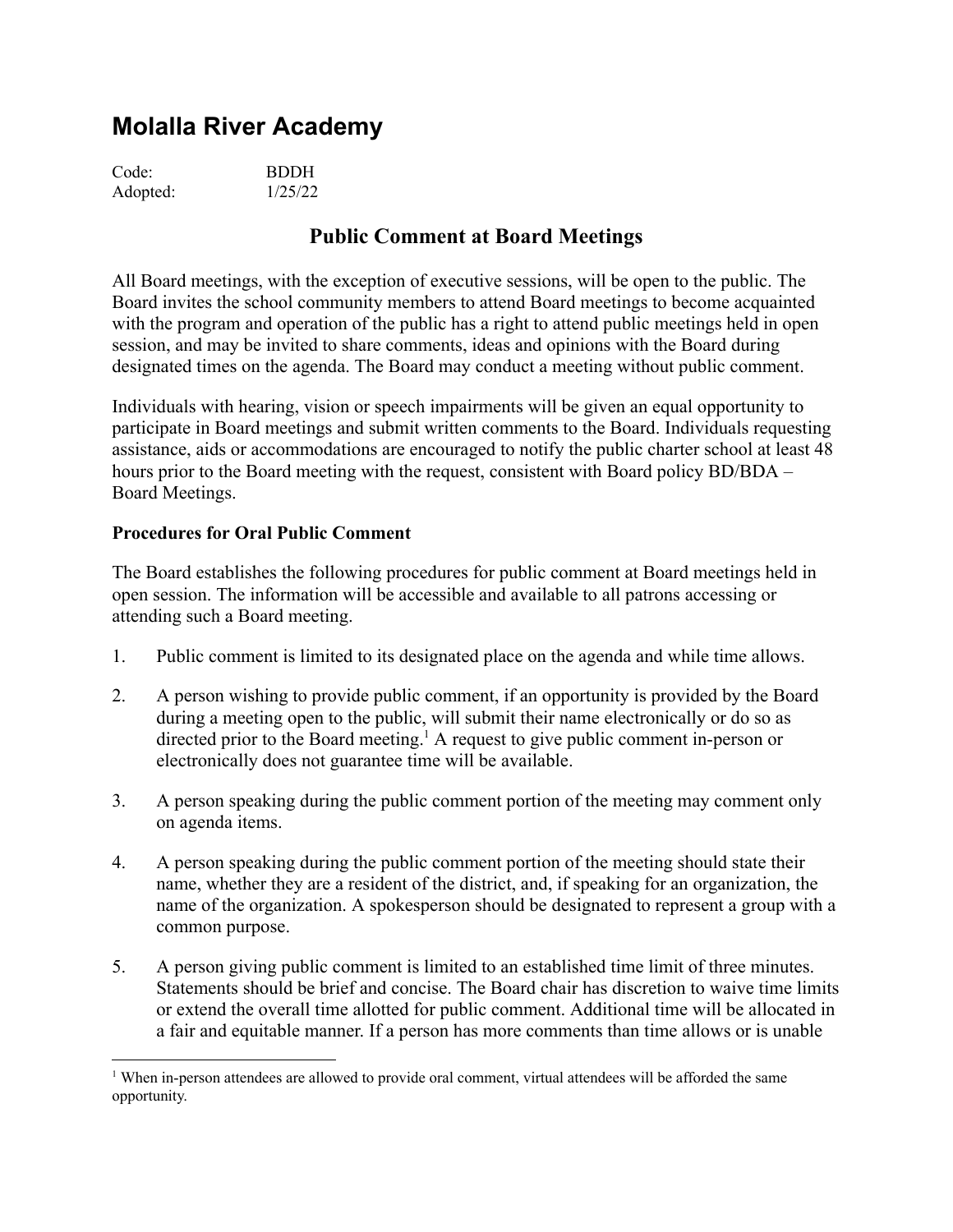to comment due to time constraints, the person is encouraged to submit additional written comments to the Board through the school office as directed.

6. Inquiries from the public during the designated portion of the agenda will not generally be responded to immediately by the Board chair, and may be referred to the administrator for reply at a later date. The Board will not respond to inquiries that are expected to be addressed during another designated portion of the agenda.

The Board will not hear public comment at Board work sessions.

Topics raised during the public comment portion may be considered for inclusion as agenda items at future Board meetings.

### **Procedures for Written Comment**

Members of the public may submit written comments or materials to the Board at any time at the school office, by mail or by email to board@mra-k8.com. Materials or comments submitted at least 72 hours in advance of a Board meeting will be provided to the Board before the Board meeting, and may be read at the Board meeting. Written materials or comments submitted may not warrant action by the Board.

### **Comments Regarding Staff Members**

A person speaking during the designated portion of the agenda for public comment may offer objective criticism of public charter school operations and programs. The Board will not hear comments regarding any individual school staff member. The Board chair will direct the visitor to the procedures in Board policy KL - Public Complaints for consideration of a legitimate complaint involving a staff member. A commendation involving a staff member should be sent to the executive director, who will forward it to the employee, a supervisor and the Board.

END OF POLICY

**Legal Reference(s):**

[ORS](http://policy.osba.org/orsredir.asp?ors=ors-192) 192.610 - 192.690 [ORS](http://policy.osba.org/orsredir.asp?ors=ors-338) 338.115(2)

Americans with Disabilities Act of 1990, 42 U.S.C. §§ 12101-12213 (2018); 29 C.F.R. Part 1630 (2020); 28 C.F.R. Part 35 (2020).

Americans with Disabilities Act Amendments Act of 2008, 42 U.S.C. §§ 12101-12133 (2018). *Baca v. Moreno Valley Unified Sch. Dist.*, 936 F. Supp. 719 (C.D. Cal. 1996). *Leventhal v. Vista Unified Sch. Dist.*, 973 F. Supp. 951 (S.D. Cal. 1997).

Oregon House Bill 2560 (2021).

#### **Cross Reference(s):**

BDDC - Board Meeting Agenda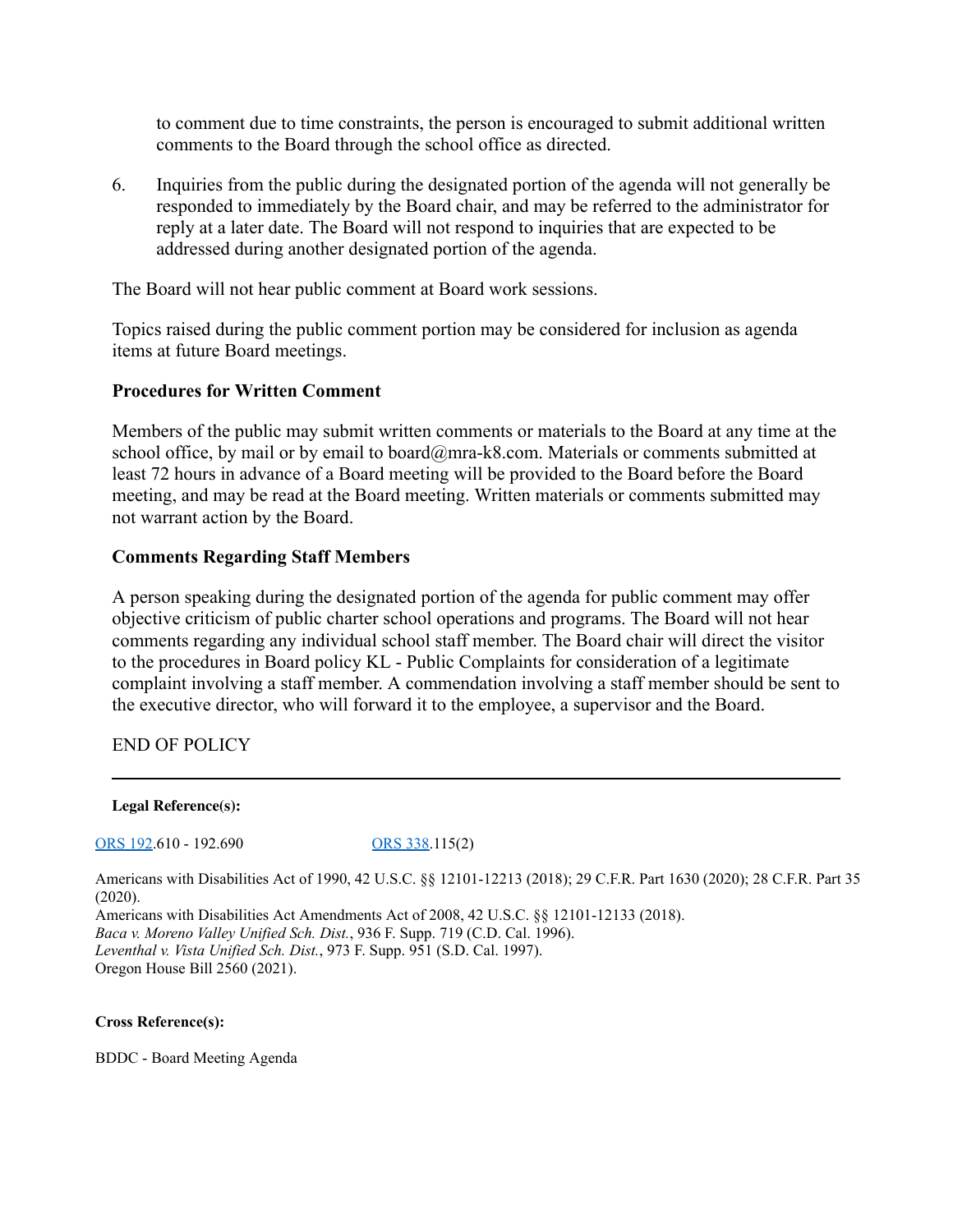Code: BDDH-AR Revised/Reviewed: 3/03/22

## **Public Comment at Board Meetings**

The Board requests that a public comment add information or a perspective that has not already been mentioned previously, and that the patron refrains from repeating a similar point.

To provide public comment in person, if the opportunity is available on the Board agenda, please submit their name electronically or do so as directed prior to the meeting. Those attending virtually and want to provide public comment should notify the Board secretary prior to the start of the meeting or as directed.

Any person, who is allowed to speak to the Board during a meeting, should state their name, whether they are a resident of the district and, if speaking for an organization, the name of the organization. A spokesperson should be designated to represent a group with a common purpose.

Comments about a specific employee or group of employees should comply with Board policy BDDH - Public Comment at Board Meetings:

"A person speaking during the designated portion of the agenda for public comment may offer objective criticism of public charter school operations and programs. The Board will not hear comments regarding any individual public charter school staff member. The Board chair will direct the visitor to the procedures in Board policy KL - Public Complaints for consideration of a legitimate complaint involving a staff member. A commendation involving a staff member should be sent to the executive director, who will forward it to the employee, a supervisor and the Board."

*SEE FORM ON REVERSE*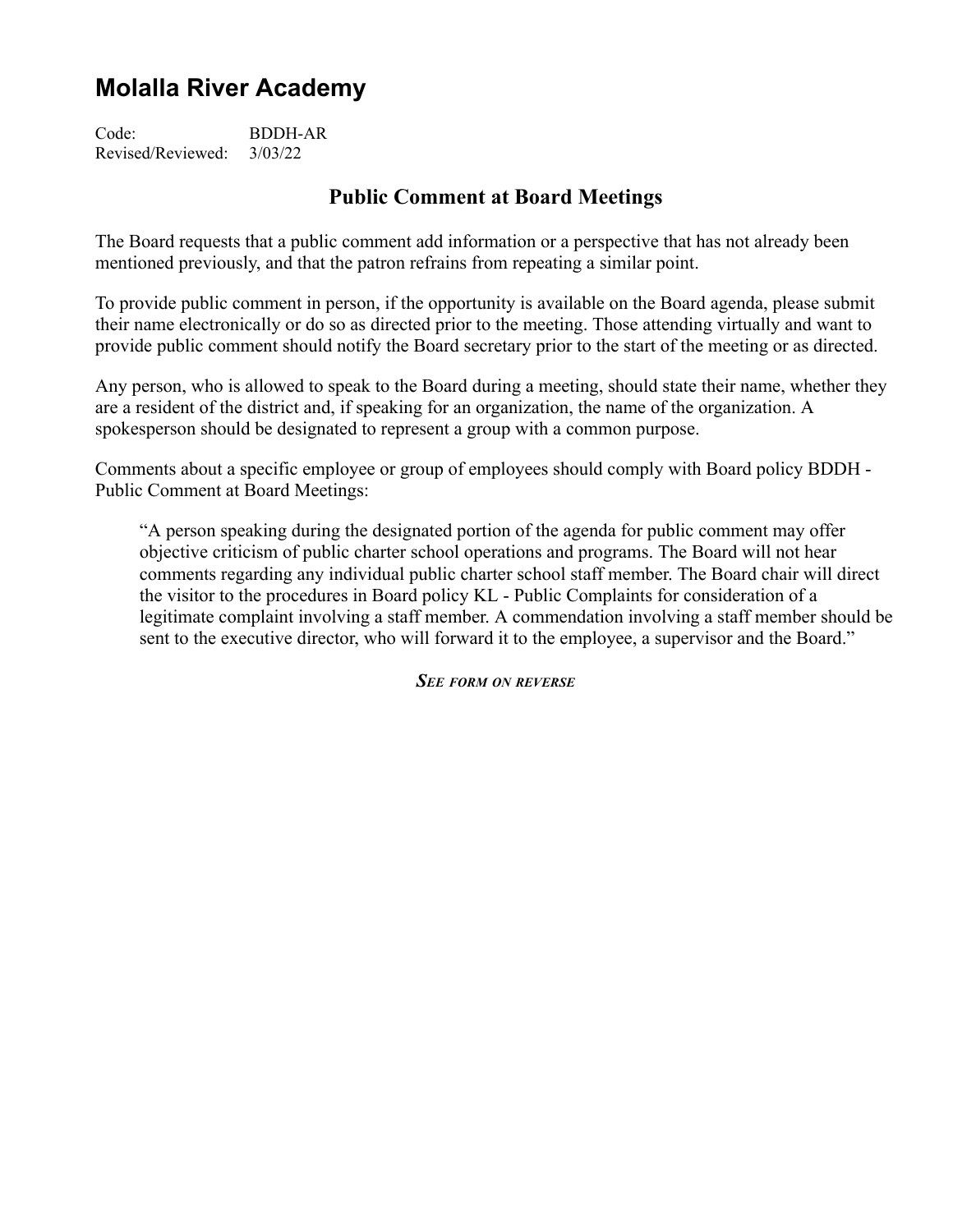### **INTENT TO SPEAK**

The Board welcomes input. To provide in-person public comment please submit this completed card to the Board secretary prior the start of the meeting.

| Name: 2008. 2008. 2010. 2010. 2010. 2010. 2010. 2010. 2010. 2010. 2010. 2010. 2010. 2010. 2010. 2010. 2010. 20 | Phone: $\frac{1}{\sqrt{1-\frac{1}{2}}\sqrt{1-\frac{1}{2}}\sqrt{1-\frac{1}{2}}\sqrt{1-\frac{1}{2}}\sqrt{1-\frac{1}{2}}\sqrt{1-\frac{1}{2}}\sqrt{1-\frac{1}{2}}\sqrt{1-\frac{1}{2}}\sqrt{1-\frac{1}{2}}\sqrt{1-\frac{1}{2}}\sqrt{1-\frac{1}{2}}\sqrt{1-\frac{1}{2}}\sqrt{1-\frac{1}{2}}\sqrt{1-\frac{1}{2}}\sqrt{1-\frac{1}{2}}\sqrt{1-\frac{1}{2}}\sqrt{1-\frac{1}{2}}\sqrt{1-\frac{1}{2}}\sqrt{1-\frac{1}{2$ |
|----------------------------------------------------------------------------------------------------------------|--------------------------------------------------------------------------------------------------------------------------------------------------------------------------------------------------------------------------------------------------------------------------------------------------------------------------------------------------------------------------------------------------------------|
|                                                                                                                |                                                                                                                                                                                                                                                                                                                                                                                                              |
|                                                                                                                |                                                                                                                                                                                                                                                                                                                                                                                                              |
|                                                                                                                |                                                                                                                                                                                                                                                                                                                                                                                                              |
|                                                                                                                |                                                                                                                                                                                                                                                                                                                                                                                                              |
|                                                                                                                |                                                                                                                                                                                                                                                                                                                                                                                                              |
|                                                                                                                |                                                                                                                                                                                                                                                                                                                                                                                                              |

A complaint brought before the Board shall be referred to the proper school authorities. A complaint shall be processed in accordance with Board policy KL - Public Complaints and KL-AR - Public Complaints Procedure. A hearing conducted by the Board regarding personnel may take place in an executive session.

## **The Board requests that a topic or comment is limited to three minutes or less.**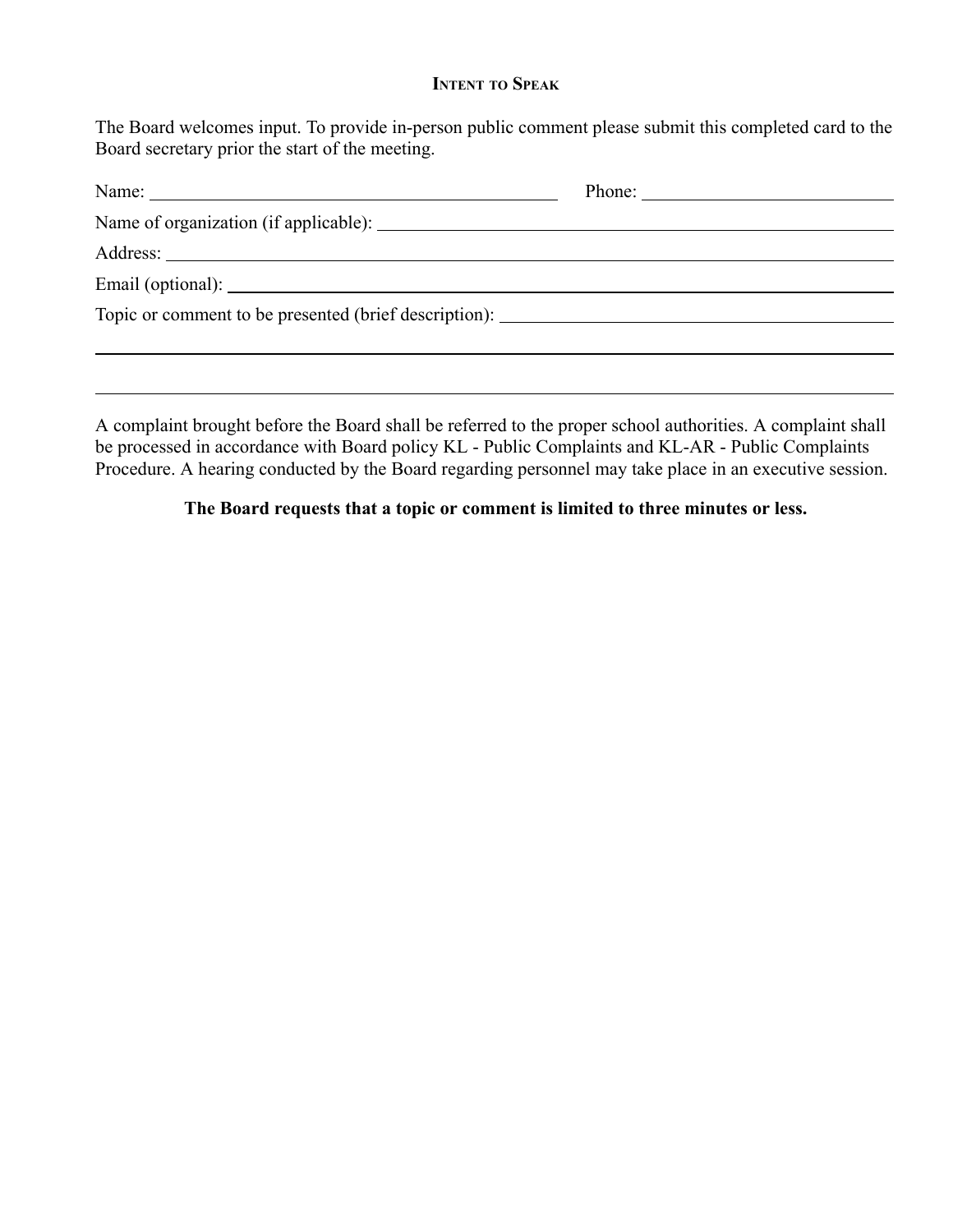# Board of Directors Meeting May 24th, 2022

The work session of the Board of Directors of the Molalla River Academy, an Oregon nonprofit corporation, was held as an in person meeting on May 24th, 2022. A work session was held at 5:30pm and a regular meeting held at 6:30pm.

The public was notified of this meeting with 24 hours notice.

Called to order at 5:35 pm

In attendance:

Directors Attending:

Robert Seubert - Treasurer - April 2023 Brad Kuhn - President - September 2023 Brandon Senn - Vice President - September 2023 Emily Frack - Board Secretary - December 2022

Directors Absent: None

Directors Tardy: None

Directors left early: None

Executive Director Attending: Melanie Marrone [Iva Quinlan](mailto:iquinlan@mra-k8.com)

A sufficient number of directors were present to constitute a quorum.

The meeting was chaired by [Brad Kuhn](mailto:bkuhn@mra-k8.com) The minutes were taken by Emily Frack

## **Budget Meeting - 5:30pm**

1. Call to Order of Work Session 5:35pm

- 2. Attendance
- 3. New Business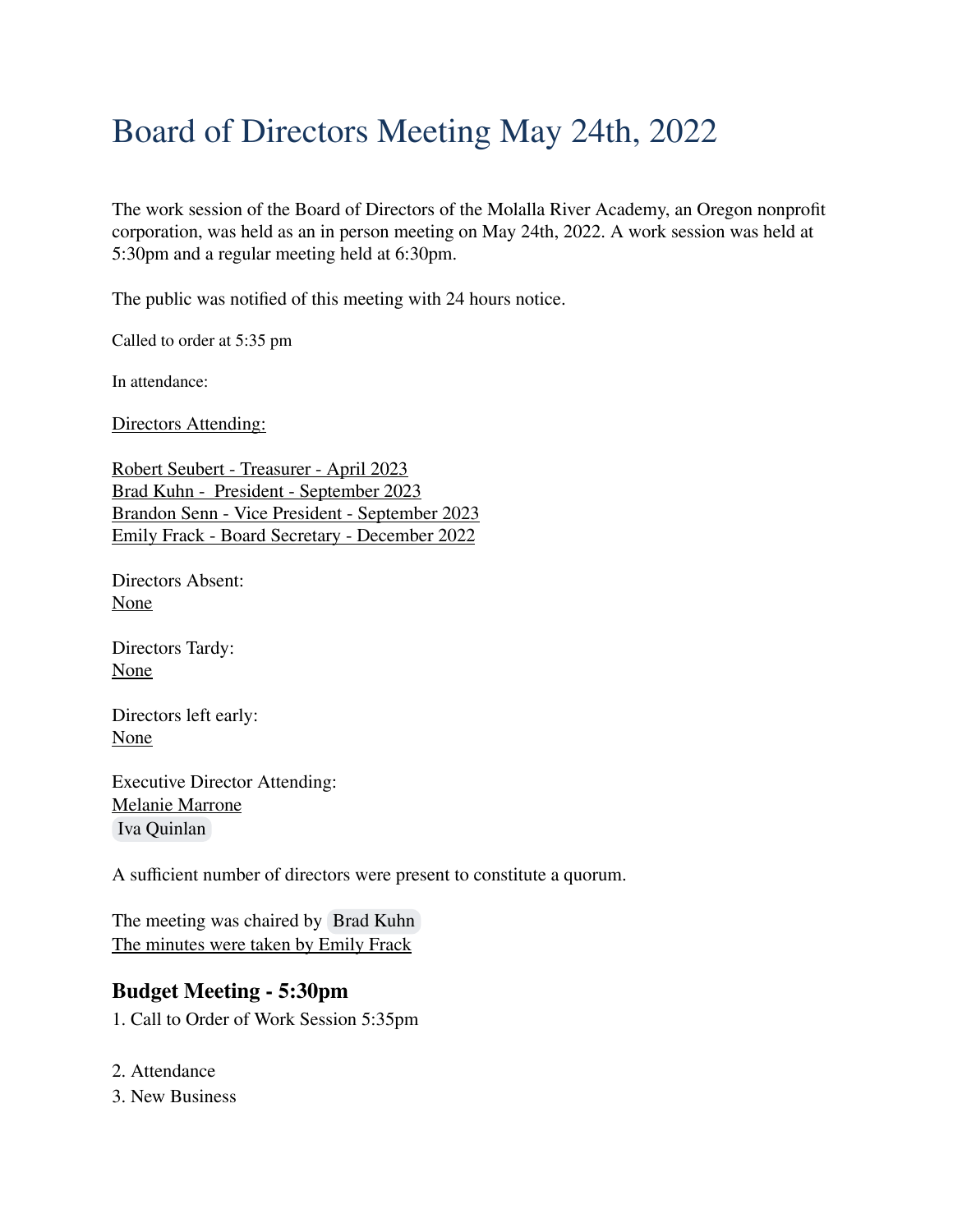- a. Proposed Budget 2021-2022
	- i. Presentation of the Proposed Budget (Dr. Marrone)
		- 1. New grant for PE teacher transferred from RPA
		- 2. Will hire a new Middle School Science teacher salary included
		- 3. Hired a new curriculum teacher she will do part time. Paid out of SIA grant
		- 4. Hire a new Spanish teacher which will be part time and virtual. Paid for by grant.
		- 5. Added line items for PTO and sick time
		- 6. Asking for one time start up costs for new electives in new middle school model
		- 7. Increased expense for computer hardware
		- 8. Grant expenses should match Grant income.
		- 9. School safety items new door handles, window covers, and emergency kits
		- 10. Grant for menstrual products in the girls bathrooms and also another grant to offset internet costs.
	- ii. Questions and Discussion
		- 1. Emily asks about Administrator salaries and modular payments
		- 2. Brandon asks about stipends
		- 3. Brad asks about before/after classes
		- 4. Melanie discusses Grant line items not shown on the board budget
		- 5. Iva and Melanie discuss separate line items for modular upkeep since MRA owns the modulars.
		- 6. Bradon asks about break even and history of breaking even
		- 7. Brad asks about curriculum start up costs.
	- iii. Melanie will make revisions and board will look at adopting at next meeting
- 4. Adjourn Work Session 6:05pm

## **Regular Meeting - 6:30pm**

- 1. Call to Order of Regular Meeting at 6:30pm
- 2. Attendance all board members present as well as Iva and Melanie
- 3. Additions or Revisions to the Agenda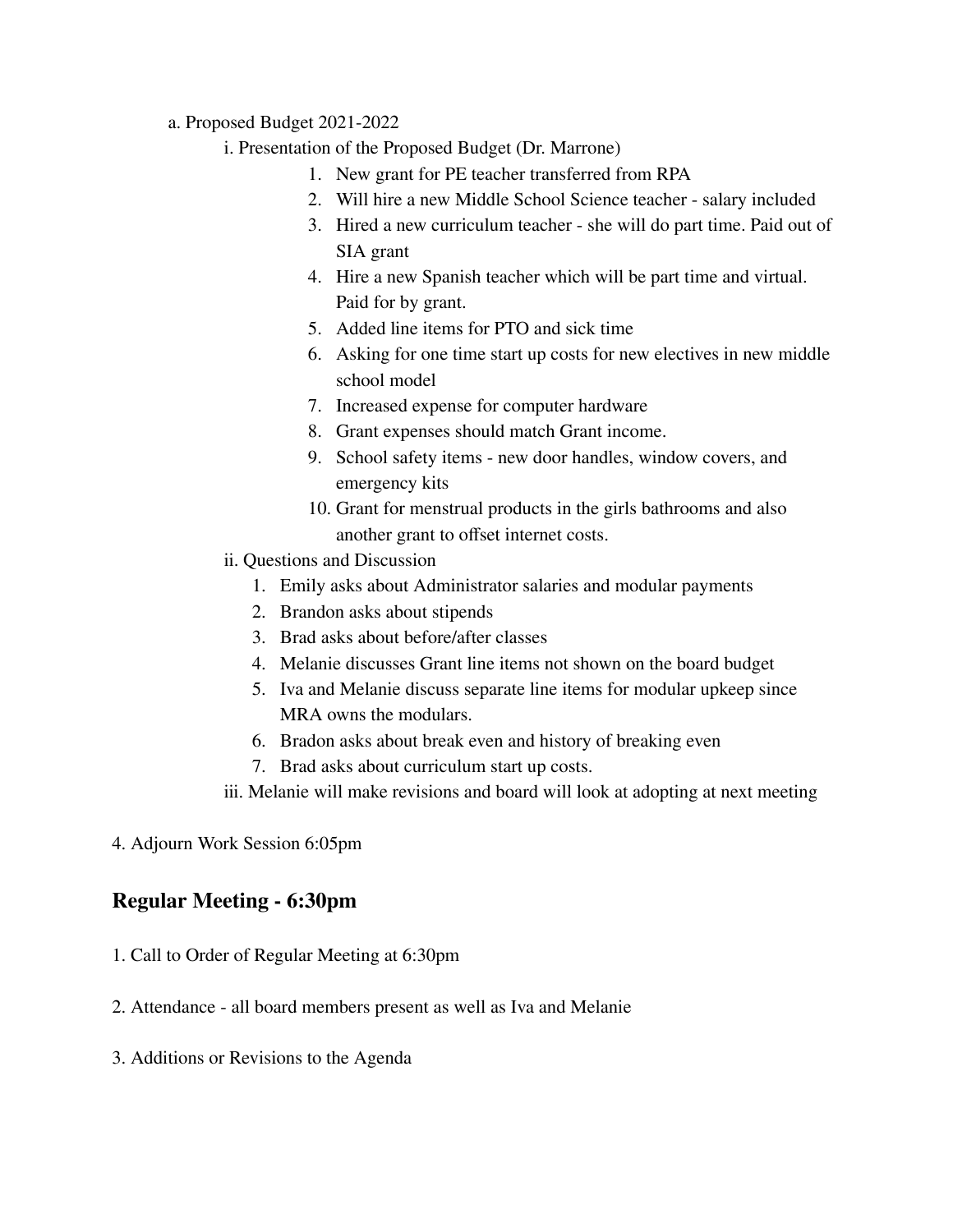### 4. Consent Agenda (Action Item)

- a. Approve April 26, 2022 Minutes.
	- 1. Emily makes a motion to approve minutes. Brandon seconds. Motion passes.

### 5. Public Comment

The MRA School Board values public input. The responsibility of the Board is to actively listen and reflect on public comments. The Board will not respond to any comments or questions during public comment. Any person, speaking to the Board during a meeting, should state their name, whether they are a resident of the district and, if speaking for an organization, the name of the organization. A spokesperson should be designated to represent a group with a common purpose.

Please limit your comments to 3 minutes or less.

Guidelines for public input emphasize respect and consideration of others. The Board will not allow comments, criticism or complaints about District employees. Per Policy BDDH: A person speaking during the designated portion of the agenda for public comment may offer objective criticism of public charter school operations and programs. The Board will not hear comments regarding any individual school staff member. The Board chair will direct the visitor to the procedures in Board policy KL - Public Complaints for consideration of a legitimate complaint involving a staff member. Complaints about staff submitted to the Superintendent's office are considered a personnel matter and will not be addressed in public testimony. The Board sincerely appreciates your input, and thanks you for your cooperation.

1. Public comment from Kamrine Walsh

### 6. Reports

- a. Director Report (Presented by Dr. Marrone)
	- i. Personnel Report (new hires/resignations)
		- 1. Made offer to 2nd grade teacher but it was declined
		- 2. Open jobs are still posted
		- 3. Made offer to Sandra Farmer for food services/before and after care position
		- 4. [David Takano](mailto:dtakano@mra-k8.com) has been brought on for Middle school science and electives
	- ii. Status of Overdue Accounts
		- 1. ReAnna is going in and updating overdue accounts
		- 2. Detailed statements have been going out to parents with due accounts
	- iii. MRA Policy Manual Status
		- 1. All policies are on the website now
- b. Board Report
	- 1. None

### 7. General Business

- a. Financial Report (presented by Dr. Marronne)
	- 1. Balance sheet and P&L in the board packet did not include state school fund that just arrived, so those funds are off.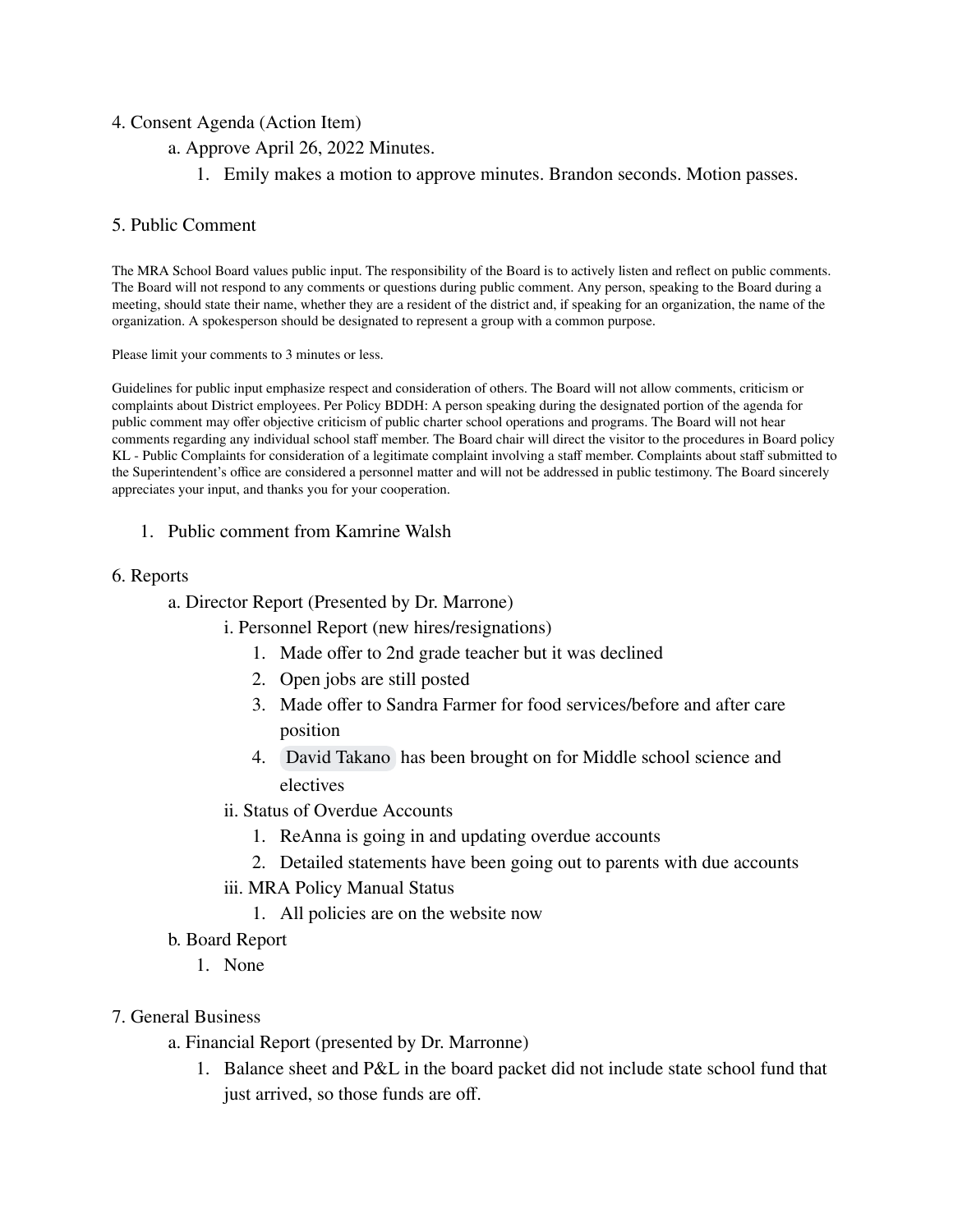- 2. Melanie discussed with the bookkeeper how to make sure the documents are more accurate for the board meeting. Bookkeeper was behind due to tax season
- 3. Did get an adjustment on the state school fund so we recouped some costs from when enrollment was down earlier this year
- 4. Melanie asks to have a campaign around attendance for next year, school gets paid based on attendance as well.
- 8. New Business
	- a. Sick Leave Accrual (presented by Dr. Marrone)
		- 1. Sick leave became an issue this year, previously the sick leave gets paid out every year and not carried over. Melanie suggests we carry over the sick leave and document it on paystubs.
		- 2. With PERS Tier II the sick time carries over into retirement
		- 3. Sick leave carries over with new employees with public employees
		- 4. Melanie will ask employees if they want to be paid out for the sick leave or have it carry over
		- 5. Brandon asks about down sides to this potential new policy
		- 6. Board discusses
	- b. Annual Board Calendar (presented by Brad Kuhn)
		- 1. Calendar to track board items that need to get done at certain times
		- 2. Brad requests board input on what should go on the calendar
	- c. Director Evaluation and Contract (presented by Brad Kuhn)
		- 1. Board needs to work on the Evaluation and Contract for the Executive Director
		- 2. Emily discusses past ED evaluation OSBA booklet
		- 3. Melanie would like to discuss things in her contract in an executive session
		- 4. Brad discusses how to move forward with the evaluation process
		- 5. Survey Monkey staff survey. Emily will do the survey. Melanie will give Emily the login for the pro Survey Monkey account.
		- 6. Open comments from parents on evaluation
	- d. Student Educational Travel Trip (presented by Brad Kuhn)
		- 1. Brad discusses offer a school sponsored trip for students to travel to a significant place (Washington DC, China, Rome, etc). Parents and staff would volunteer to help the kids fundraise and plan the trip.
		- 2. Iva discusses history around planning this type of trip in the past
		- 3. Board discusses COVID restrictions and travel
		- 4. Iva recommends hiring a company to help plan the trip and to incorporate service into the trip
		- 5. Board agrees to move forward with discussions with staff on this idea
	- e. Grant Writing (presented by Brad Kuhn)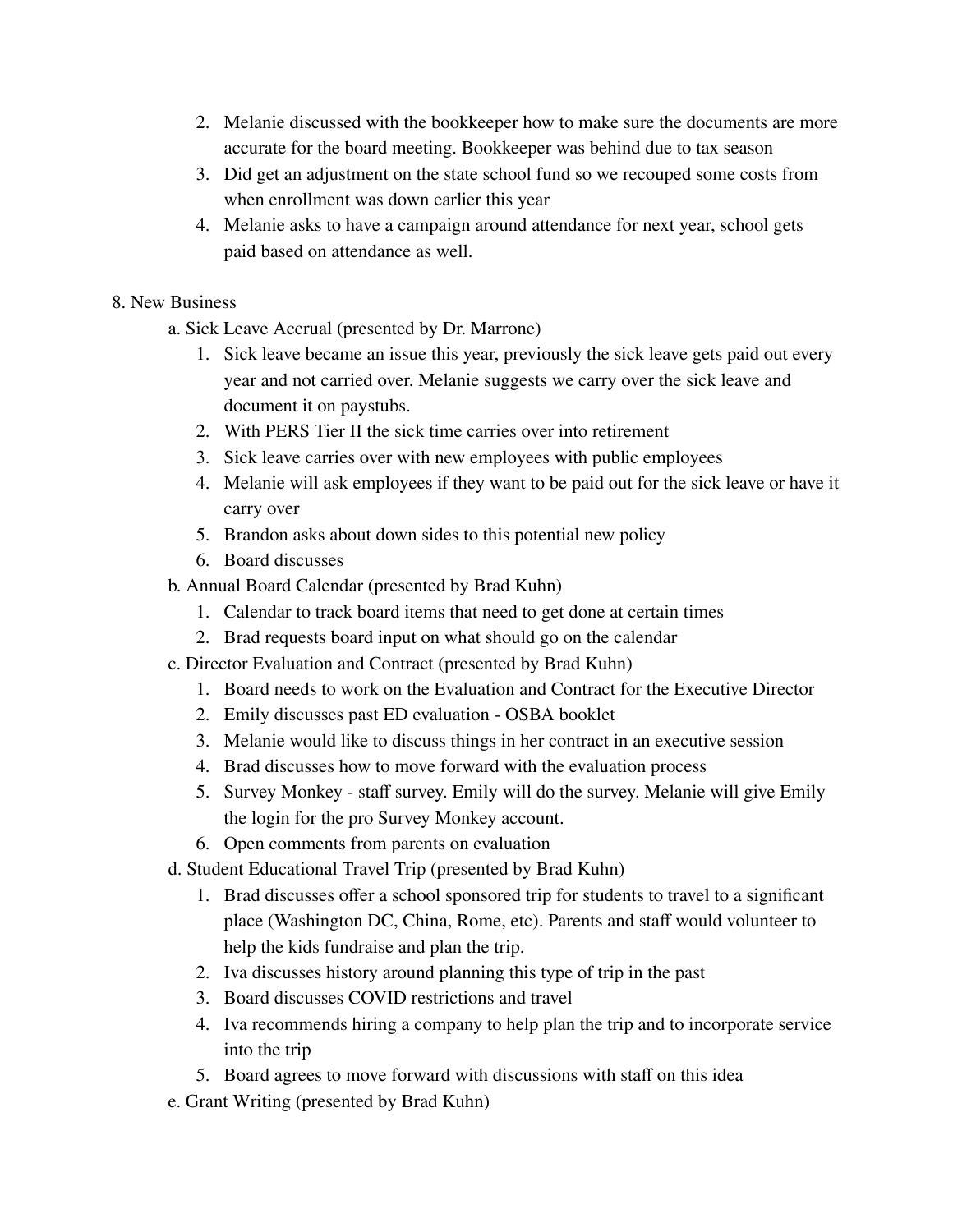- 1. Brad discusses grant money available and getting someone to write more grants
- 2. Melanie wants to get clarity on our vision for the school before we focus the grant writing energy.
- 3. Grants have to be reported on so that person would have to do that too
- 4. Board discusses topic
- 5. Board would like the director to explore the possibility of offering a staff member a stipend to write grants.
- f. Piloting Social Science and Science 6-8 curriculum (presented by Dr. Marrone)
	- 1. Moving into new middle school model looked at different options. Use Active Classroom for Social Science. Lots of simulation, hands on and projects. It's aligned to Oregon standards and it comes with lesson plans and activities.
	- 2. For Science program looking at a program called FOSS.
		- a. [Iva Quinlan](mailto:iquinlan@mra-k8.com) discusses other curriculum teachers reviewed that did not meet standards for MRA but FOSS seems to be much better
		- b. Would like to pilot the FOSS program
	- 3. Will come back later with report on Active Classroom and FOSS next year for a full curriculum evaluation

## 9. Old Business

- a. Uniform/Dress Code
	- i. Survey Results (presented by Dr. Marrone)
	- ii. Discussion
		- 1. MRA Logos could be done at the school with their new commercial embroidery machine at \$2 per item
		- 2. Emily likes the idea of black pants and khaki pants
		- 3. Board discusses accessibility of the uniform
		- 4. Board discusses when to actually change the policy
		- 5. Melanie presents examples of the uniform shirts and sweatshirts that would be sold by the school - school can purchase them for \$3 a piece. Zip up sweatshirts can be purchased for \$18 and a crew neck for \$8 and a long sleeve for \$8.
		- 6. The uniform policy needs revision as it is now, the current policy is too hard to enforce.
		- 7. The board agrees that the cost is an issue, not the uniform policy itself. The board wants to implement a new policy, but also wants to be sensitive to the costs we are asking parents to pay
		- 8. Iva discusses parents go school shopping with their kids before school regardless of a uniform policy or not.
		- 9. Brandon brings up having a uniform scholarship
		- 10. Emily discusses the uniform closet and being built back up with compliant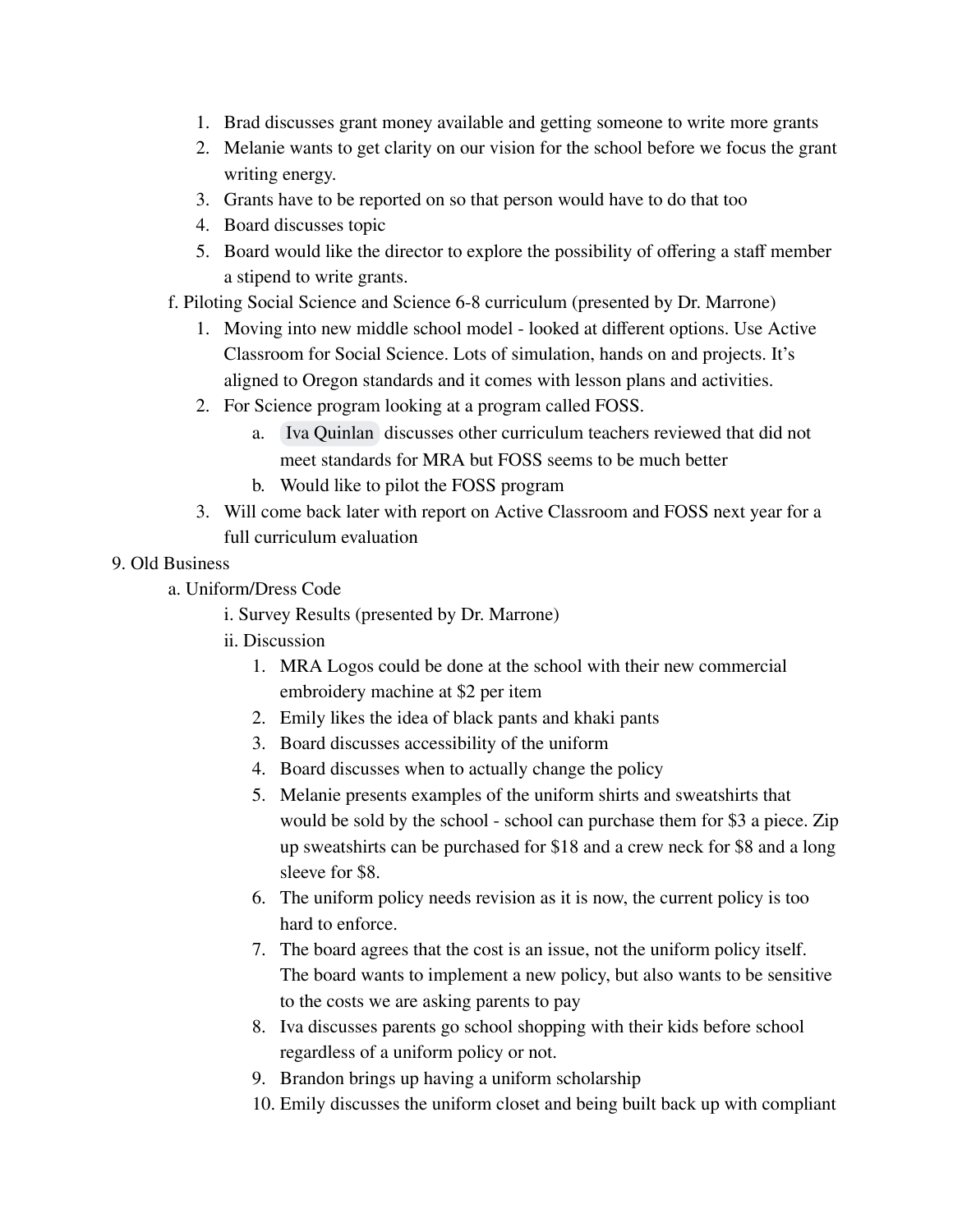clothing eventually

- 11. Board discusses cost
- 12. Board discusses a stricter school issued logoed shirt policy with khaki or black pants, Monday through Thursday and a Free Dress Friday with a dress code.
- 13. Board discusses a Phase 1 and Phase 2 rollout to make it easier for parents to prepare for the new uniforms.
- 14. Emily advocates to change the policy for the beginning of the school year and not do a phase roll out
- 15. Brandon wants to make sure we aren't creating waste by asking parents to discard old uniforms being saved.
- 16. Proposal to have a new policy but not enforce strictly until 2023/2024 school year or 6 months. Ask parents to adhere to new policy as best they can during a transition period.
- 17. Board discusses the following: any style of skirt, pants or shorts as long as it was solid black, khaki or navy (no jeans) with no rips no patterns and then school issued shirts (sweat shirt, polo or t-shirt, short or long sleeve) in red, white and navy with an MRA logo. Leggings can be worn only under shorts or skirts and need to be solid black, or white. Bottoms don't have to be school issued. No athletic pants (ie. yoga pants, sweat pants, etc). Free dress Fridays where we would adhere to a dress code. We would ask parents to adhere as best as possible with solid colors (logos won't be enforced) from Sept-Dec 2022 and then the beginning of January 2023 start to strictly enforce the new policy. Any parents that need financial assistance please contact Melanie.
- 18. Melanie will write the new policy. Board will vote on the new policy at the next meeting.
- 19. Emily makes a motion to ask Melanie to write the new policy as discussed by the board. Brandon seconds the motion. All in favor. Motion passes.
- b. Modular Building
	- i. RPA Modular 24'x65' (presented by Dr. Marrone)
		- 1. Melanie researched this option. Built in 1980 no paperwork. No HUD tags. To move it would be \$27,500 which does not include the demo of existing foundation and concrete ramps. Needs a new roof and has some rot. Does not include the cost of disconnecting power, water, etc. Needs new flooring.
		- 2. Board agrees not to move forward with this option
	- ii. Alternative Modular (presented by Dr. Marone)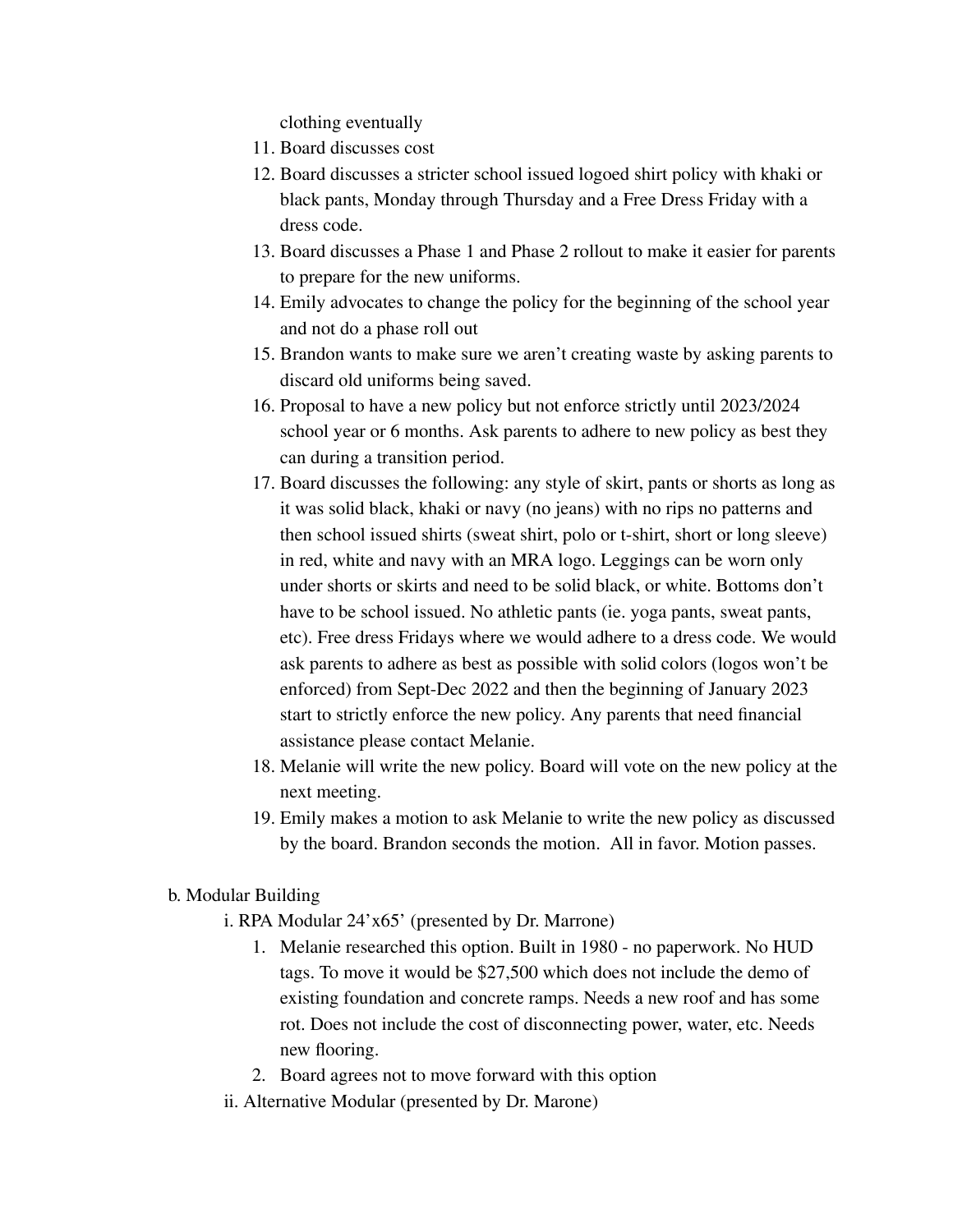- 1. Modular built in 2012-ish. To move that building and install is \$22,000 and the cost of the building is \$32,000. The same size, no bathrooms. Has all tags and labels. Not including excavating and ramps. Would have to trench a new line for power and internet.
- 2. Board discusses
- 3. Brandon asks about insurance
- 4. Cost would come from SRR Grant
- 5. Brandon asks about looking at other options. Melanie had researched a new one was 200k. Used modulars are hard to find.
- 6. Board asks to have it inspected like a home inspection
- 7. Brad makes a motion to contingent upon a good inspection we move forward with the purchase of a used modular from Bent Level Construction for \$52,000. Rob seconds. All in favor. Motion passes.

## 10. Announcements

I. Need more board members! Please spread the word.

11. Executive Session to conduct deliberations to negotiate real property transactions  $(ORS 192.660(2)(e))$ 

12. Executive Session to conduct deliberations with persons designated to carry on labor negotiations.  $(ORS 192.660(2)(d))$ 

a. Brad makes a motion to allocate a \$2000 bonus to all staff to show the boards appreciation for sticking with MRA through the 2021/2022 school year. Emily seconds. All in favor. Motion approved

13. Next Meeting is scheduled for June 21st at 6:00pm in person. We will do an executive session (ORS 192.660(2)(d)) at 6:00pm and then a regular meeting at 6:30pm.

14. Adjournment of Public Meeting 9:50pm

| 2022,<br>Read and approved by the Board of Directors on |  |  |  |  |  |
|---------------------------------------------------------|--|--|--|--|--|
| Secretary, Emily Frack.                                 |  |  |  |  |  |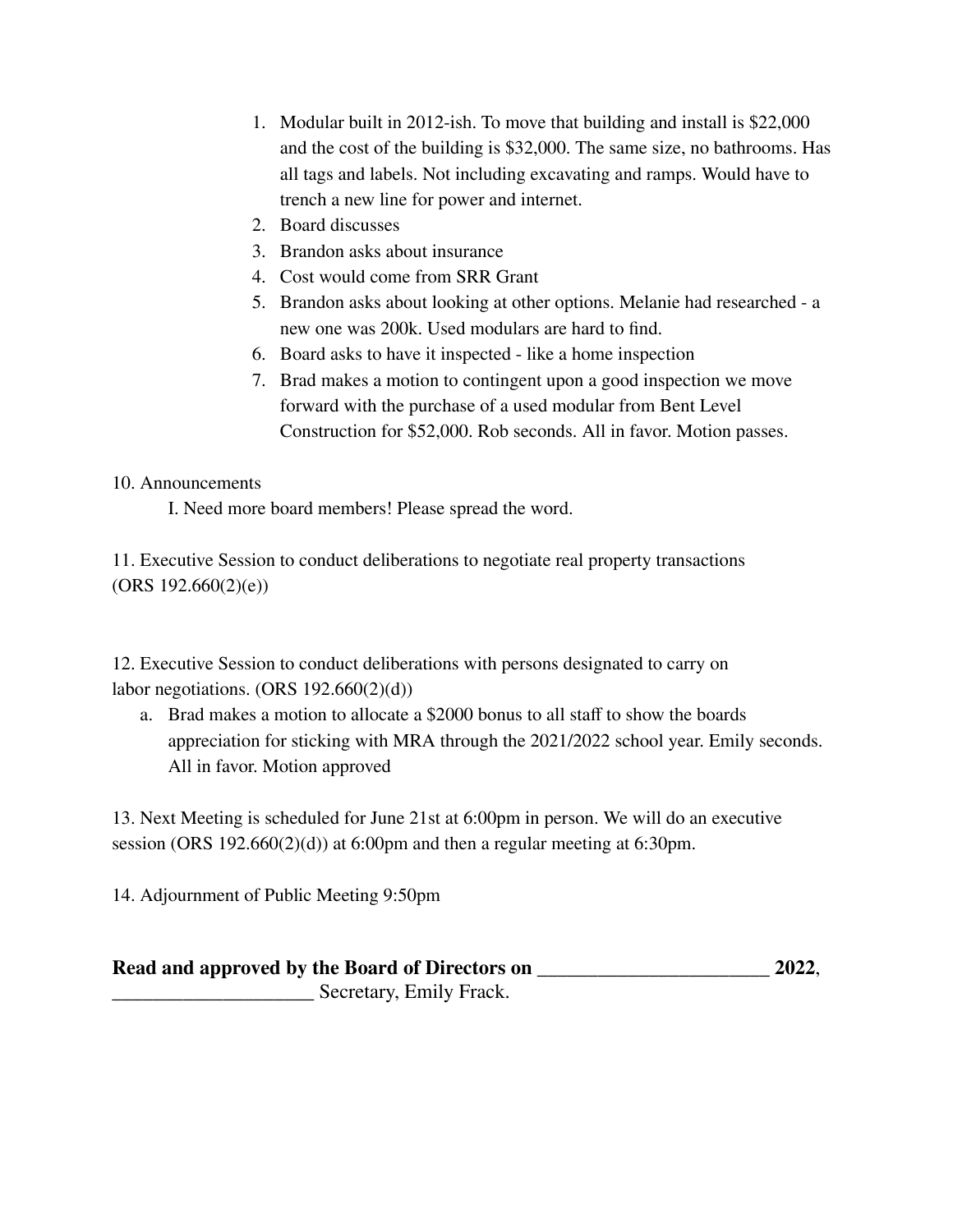# **MOLALLA RIVER ACADEMY - FACILITIES LEASE**

- 1. **PARTIES.** This Lease, dated July 1, 2022, is made between MOLALLA RIVER SCHOOL DISTRICT NO. 35, CLACKAMAS COUNTY, OREGON, ("Lessor") and MOLALLA RIVER ACADEMY CHARTER SCHOOL ("Lessee").
- 2. **PREMIS ES.** Lessor hereby leases to Lessee and Lessee leases from Lessor the buildings and grou·nds located at 16897 S Callahan Road Molalla, Oregon, known as Dickey Prairie School ("Premises").

Said Lease is subject to the terms, covenants, and conditions herein set forth, and the Lessee and Lessor covenant, as a material part of the consideration for this Lease, to keep and perform each and all of said terms, covenants, and conditions by it to be kept and performed, and that this Lease is made upon the condition of said performance.

- 3. **TERM.** The term of this Lease begins July 1, 2022 and ends June 30, 2027. This Lease is a successor lease to the prior lease dated July 1, 2017.
	- a) **Option to Renew**. As long as Lessee is not in default under this Lease, and so long as Lessee's charter from Lessor is still in effect, Lessor hereby grants Lessee one (1) option to extend the initial term of this Lease for an additional period of twelve (12) months (the "Option") on the same terms, covenants, and conditions of this Lease, except that the rent will be determined by the parties in accord with this Lease. Lessee will exercise such option, if at all, by giving Lessor written notice at least ninety (90) days prior written notice, in writing, to Lessor of Lessee's exercise of the option to extend the term.
	- b) **Purchase** As long as Lessee is not in default under this lease, and so long as Lessee's charter from Lessor is still in effect, Lessee may request to enter into negotiations to purchase the Premises during the terms of this lease.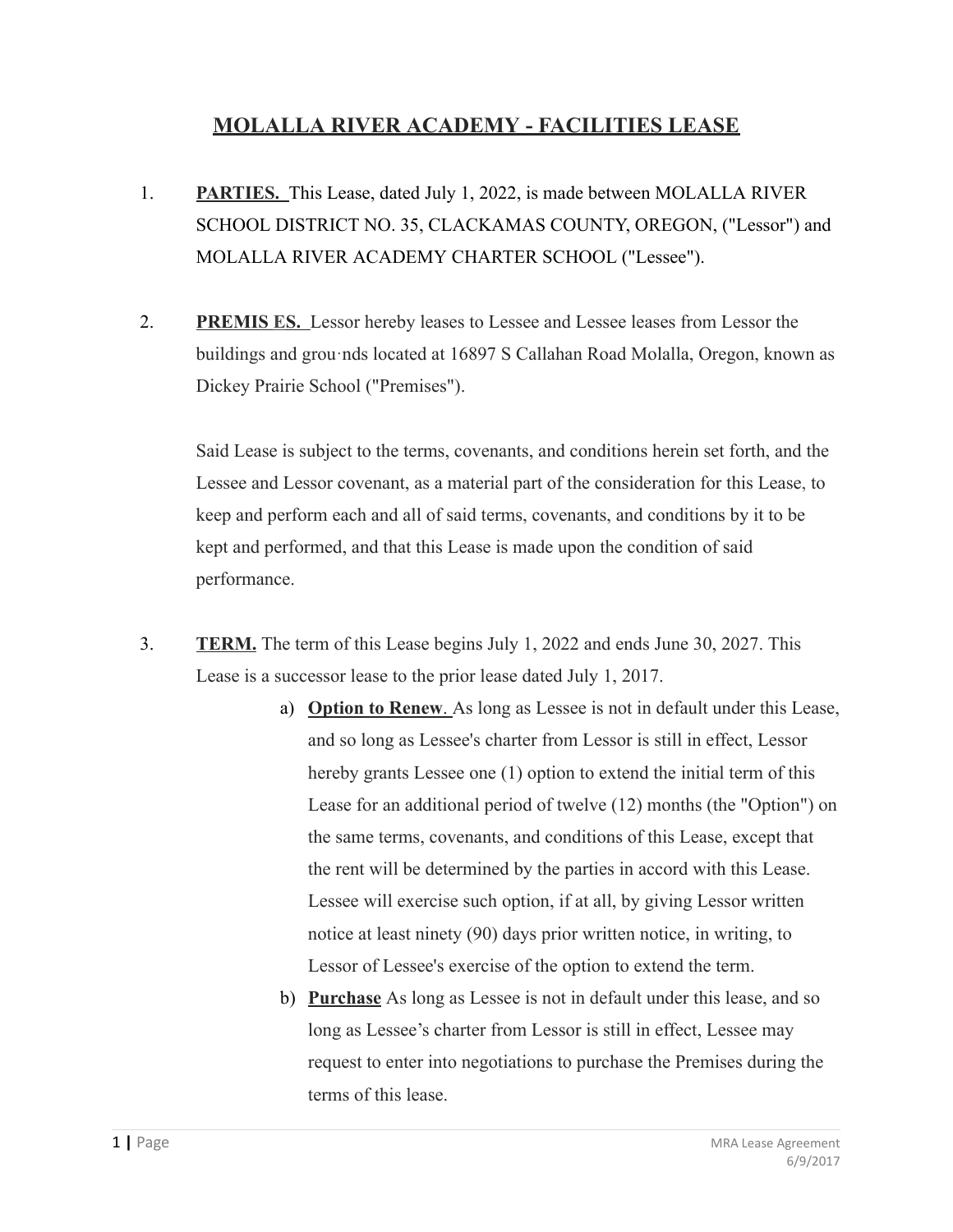- **4. POSSESSION.** Lessee is already in possession of the Premises and accepts the Premises in their present condition and Lessee acknowledges that Lessee accepts the Premises in "AS IS, WHERE IS" and as suitable for Lessee's intended use, and without representation or warranty by Lessor as to the condition, use or occupancy that may be made thereof.
- **5. RENT.** Lessee agrees to pay Lessor rental for the Premises in the sum of \$5,000 per year with an annual payments of \$5,000 beginning July 1, 2022. Payment may, at the option of Lessor, be deducted from Lessee's state school fund payment by Lessor for the month of July.
- 6. **LESSEE RESPONSIBILITIES.** Lessee assumes all responsibilities for maintaining, repairing, and upkeep of the Premises. This includes all mechanical, electrical, plumbing, and roofing components. Lessor and Lessee will agree to an assessment document that details the current condition of all portions of the Premises as of the commencement of this successor lease. The Lessee will report the amount expended each year for Major Capital Improvements and Major Repairs. For the purpose of this Lease, "Major Capital Improvement" means any restoration, replacement or new construction to the permanent building and/or fixtures that materially extends the useful life of the real property and is greater than \$25,000. "Major Capital Improvement" does not include any addition to any structure existing as of July 1, 2009, or any construction or siting of a new structure on the Premises after July 1, 2009. For the purpose of this lease, a "Major Repair" means any repair to the building or its system(s) that is estimated to cost more than \$5,000 and is not otherwise covered by fire and extended coverage insurance.

**The expressed intent of the parties is that Lessee will spend at a minimum \$75.000 on Major Capital Repairs and Major Capital Improvements annually. Lessor reserves the right to request an increase in the Rent should Lessee fail to meet this obligation.**

Lessee and Lessor also agree that the Lessor is not obligated other than as presented in Article 19, Reconstruction.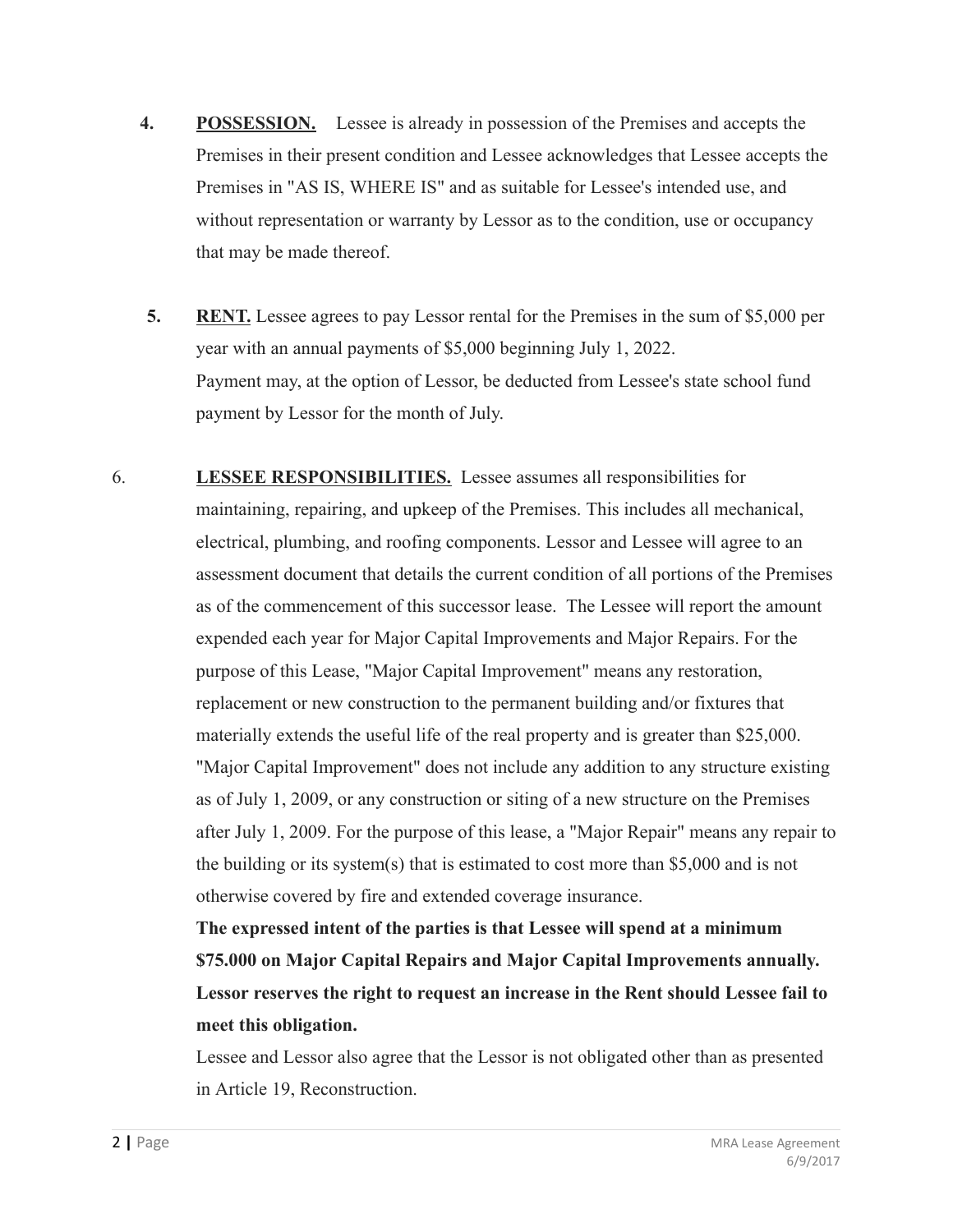- 7. **USE.** Lessee shall use the Premises for elementary school purposes and shall not use or permit the Premises to be used for any other purpose without the prior written consent of Lessor, which consent shall not be unreasonably withheld. Lessee shall not do or permit anything to be done in or about the Premises nor bring or keep anything therein which will in any way increase the existing rate of or affect any fire or other insurance upon the Building or any of its contents, or cause cancellation of any insurance policy covering said Building or any part thereof or any of its Contents. This prohibition on Lessee is not applicable if the rate of insurance increases because the value of the Building or its contents increased due to Lessee's modification and improvements. Lessee shall not use or allow the Premises to be used for any immoral, or unlawful purpose, nor shall Lessee cause, maintain, or permit any nuisance in, on, or about the Premises. Lessee shall not commit or suffer to be committed any waste in or upon the Premises. Lessee shall not cause or permit any hazardous substance to be brought upon, kept or used in or about the premises by Lessee, Lessee's agents, employees, contractors or invitees without the prior written consent of Lessor, which shall not be unreasonably withheld as long as Lessee demonstrates to Lessor's reasonable satisfaction that such hazardous substance is necessary or useful to Lessee's business, and will be used, kept and stored in a manner that complies with all laws regulating any such hazardous substance so brought upon or used or kept in or about the premises.
- 8. **COMPLIANCE WITH THE LAW.** Lessee shall not use the Premises or permit anything to be done in or about the Premises which will in any way conflict with any law, statute, ordinance, or governmental rule or regulation now in force or which may hereafter be enacted or promulgated. Lessor warrants that the condition and use of the Premises by Lessor upon the effective date of this Lease complies will all laws, statutes, ordinances, or government rules or regulations in force. Lessee shall, at its sole cost and expense, promptly comply with all laws, statutes, ordinances, and governmental rules, regulations, or requirements now in force or which may hereafter be in force, and with the requirements of any board of fire insurance underwriters or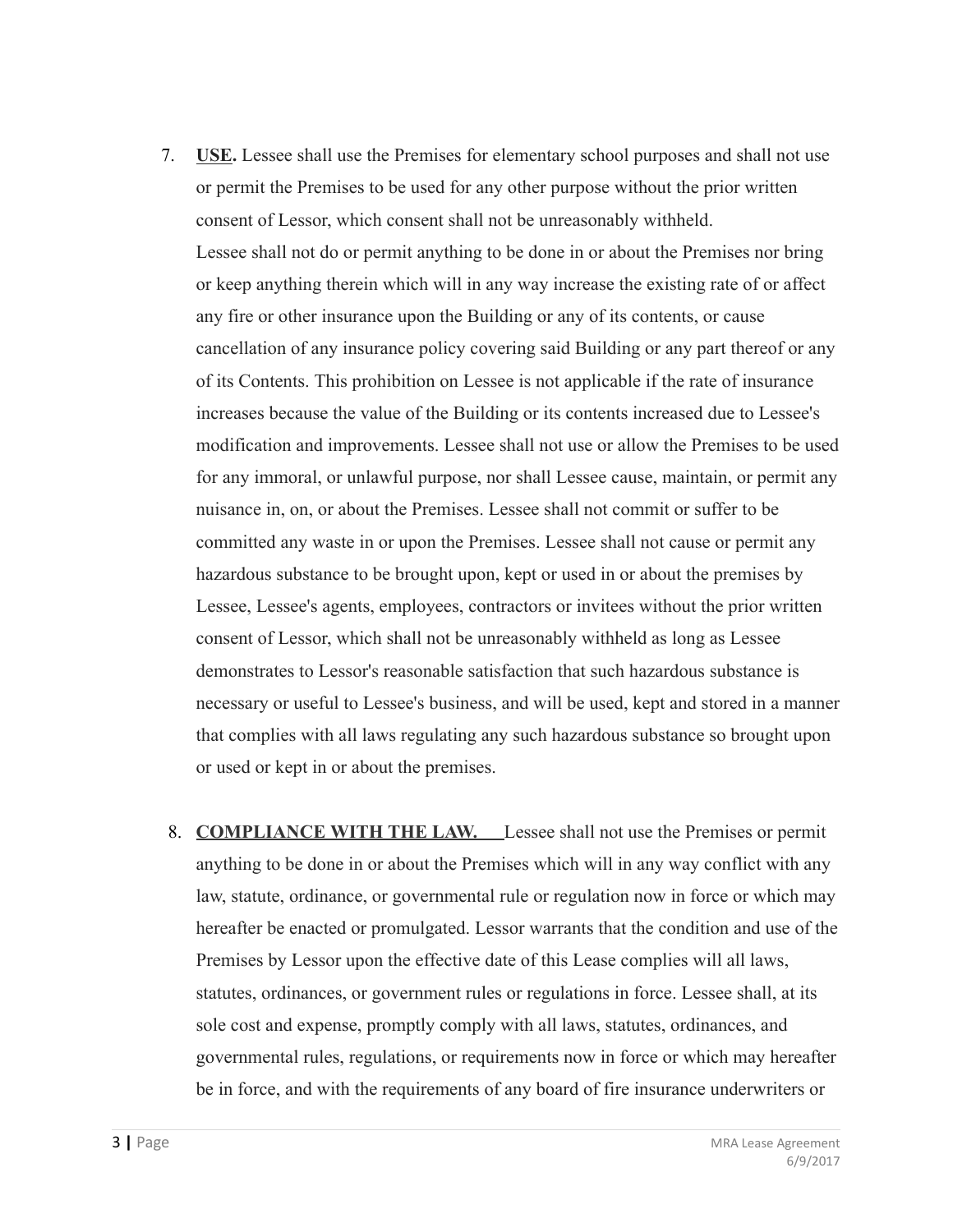other similar bodies now or hereafter constituted, relating to or affecting the condition, use, or occupancy of the Premises. The forgoing requirement on Lessee, excludes structural changes not related to or affected by Lessee's improvements or acts and excludes any law, statute, ordinance or government rule or regulation applicable to Lessor but not specifically applicable to Lessee. The judgment of any court of competent jurisdiction or the admission of Lessee in any action against Lessee, whether Lessor be a party thereto or not, that Lessee has violated any law, statute, ordinance, or governmental rule, regulation, or requirement, shall be conclusive of that fact between the Lessor and Lessee.

9. **ALTERATIONS AND ADDITIONS.** Lessee shall not make or suffer to be made any permanent alterations, additions, or improvements to or of the Premises, or any Part thereof, without the express written consent of Lessor first had and obtained, which consent will not be unreasonably withheld; and any alterations, additions, or improvements to or of said Premises, including, but not limited to, wall covering (with the exception of paint), permanent paneling and built-in cabinet work, but excepting movable furniture, shelving and trade fixtures, shall on the expiration of the term become a part of the realty and belong to the Lessor and shall be surrendered with the Premises. Other items of personal property or equipment which may be added to or become part of the improvements of said Premises by Lessee may be removed by Lessee on the expiration of the term of this Lease, as long as Lessee repairs any physical injury to the Premises caused by such removal. If Lessor consents to the making of any permanent alterations, additions, or improvements to the Premises by Lessee, the same shall be made by Lessee at Lessee's sole cost and expense, and any contractor or person selected by Lessee will be licensed, bonded and insured and selected by Lessee based on qualifications to perform the job in a professional, workmanlike manner. Any improvements made to the premises by Lessee shall be deemed to become a part of the premises. Lessee shall not be entitled to any rental credit for the same, nor to make any claim against Lessor in connection with such improvements. Except as may be otherwise specifically stated in this Lease, the Lessee shall have no right to remove any improvements placed on the premises by either Lessor or Lessee during the term of the Lease. Lessee may remove trade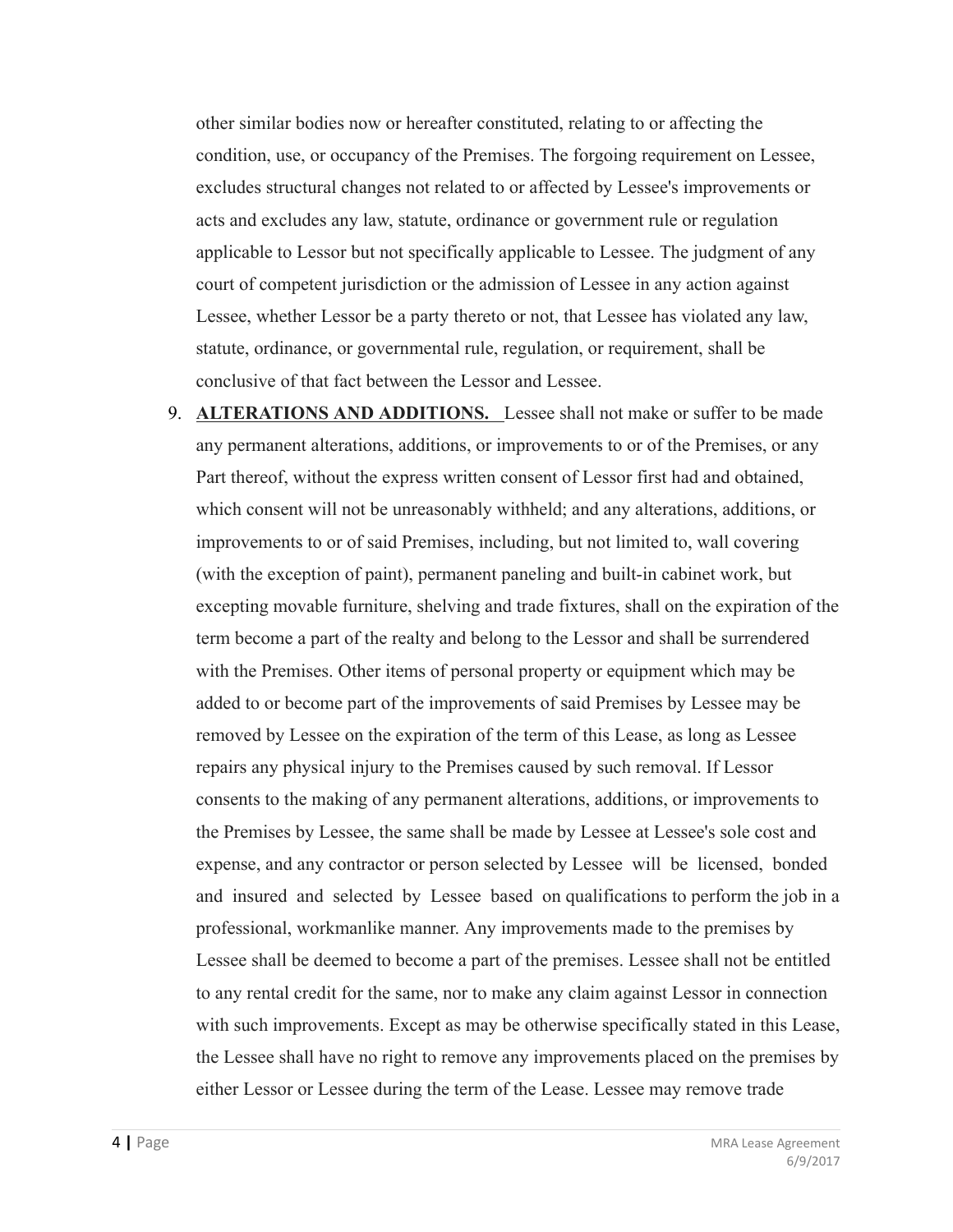fixtures , but not plumbing or light fixtures, installed by Lessee, at the termination of the Lease, if such removal can be made without material damage to the Premises. Removal may not be made of any fixtures if the Lease is in default in any way. In the case of such default, the Lessor may retain the fixtures as security for unpaid rent and for damages for other breaches, if any. Removal shall not be considered to damage the premises if it leaves them in substantially the same condition as they were at the date of signing the Lease. In any instance where Lessee has the right to remove fixtures or other improvements and fails to do so within thirty (30) days after the expiration of this Lease or termination thereof, the fixtures and all other improvements remaining on the premises shall become the property of the Lessor.

10. **MAINTENANCE AND REPAIRS.** Lessee agrees to maintain the premises in good order and condition, reasonable wear and tear excepted. Lessor shall notify Lessee of conditions requiring repair or maintenance that become evident during any inspection or that are reported to Lessor by another person, agency or entity. If any repairs required of Lessee are not completed within an agreed upon amount of time by Lessee, the Lessor shall proceed to make such repairs and will invoice the Lessee. Lessee must pay any invoice presented within fifteen (15) business days. Lessee shall provide, at Lessee's own expense, all necessary janitorial services. Lessee will not commit any abuse or destruction on the premises. Lessee shall maintain the grounds and keep the grounds in a neat and orderly condition. This includes mowing, shrub bed maintenance and other routine grounds and property maintenance.

11. **ASSIGNMENT AND SUBLETTING** The Lessee shall not either voluntarily or by operation of law, assign, transfer, mortgage, pledge, hypothecate, or encumber the Premises, this Lease or any interest therein, and shall not sublet the said Premises or any part thereof, or any right or privilege appurtenant thereto, or suffer any other person (the employees, agents, servants, and invitees of Lessee excepted) to occupy or use the said Premises, or any portion thereof, without the express written consent of Lessor first had and obtained. A consent to one assignment, subletting, occupation or use by any other person shall not be deemed to be a consent to any subsequent assignment, subletting, occupation or use by another person.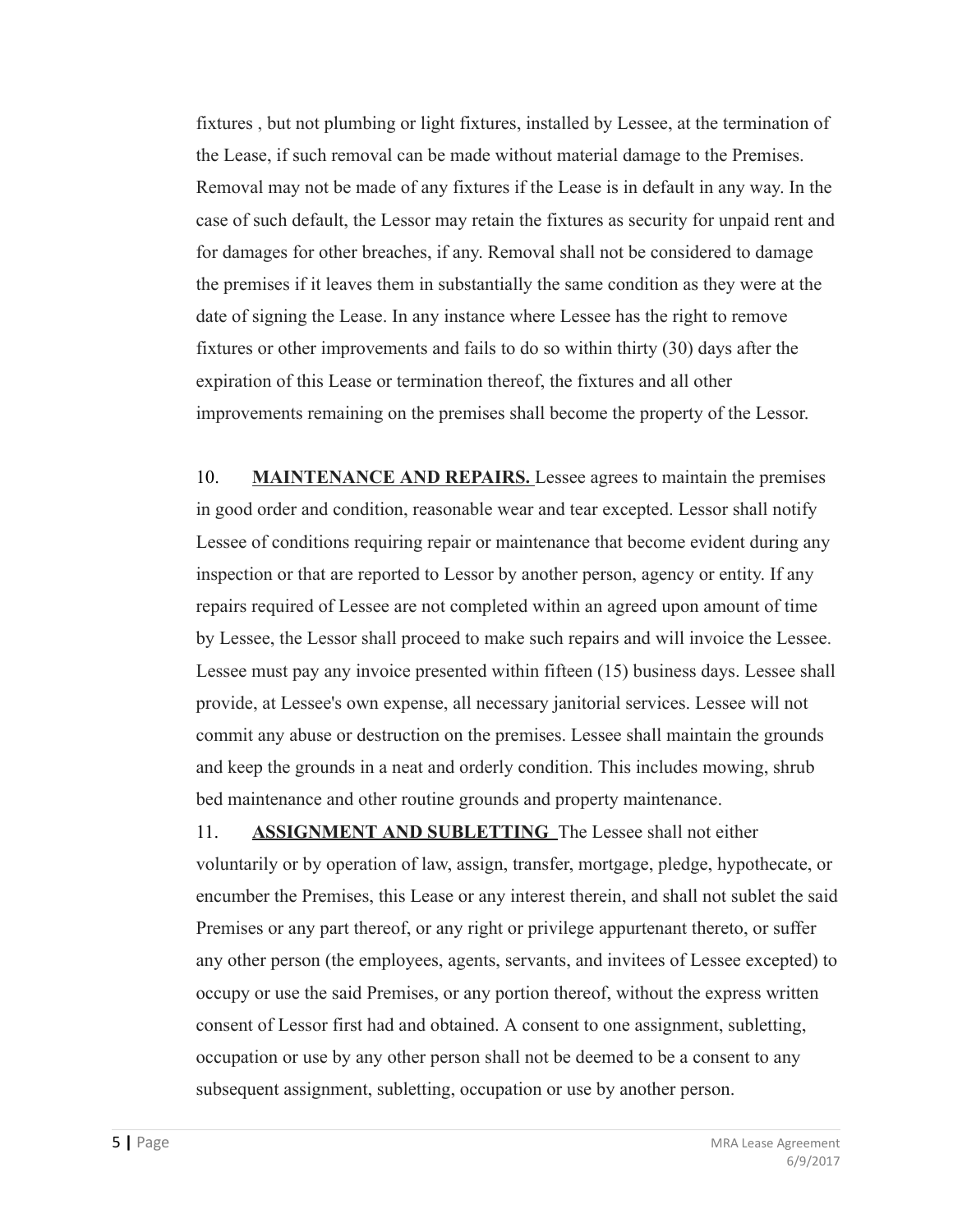12. **HOLD HARMLESS.** Lessee shall indemnify and defend Lessor from any claim, loss, or liability arising out of or related to any negligent activity of Lessee on the leased Premises or any condition of the leased premises in the possession or control of Lessee related to any negligent activity of Lessee.

Lessor shall indemnify, defend and hold harmless Lessee from any claim, loss or liability arising out of or related to any negligent activity of Lessor connected to Lessor's ownership of the Premises, actions or inaction as Lessor, or prior use of the Premises.

Lessor or its agents shall not be liable for any damage to property entrusted to employees of the Lessee, nor for loss or damage to any property by theft or otherwise, nor for any injury to or damage to persons or property resulting from fire, explosion, failing plaster, steam, gas, electricity, water, or rain which may leak from any part of the Building or from the pipes, appliances, or plumbing works therein or from the roof, street, or subsurface or from any other place resulting from dampness or any other cause whatsoever, unless caused by or due to the negligence of Lessor, its agents, servants, or employees, or any breach of Lessor's duties as the Owner of the Premises. Lessor or its agents shall not be liable for interference with the light or other incorporeal hereditaments, or loss of business by Lessee unless caused by or due to the negligence of Lessor, its agents, servants, or employees, or any breach of Lessor's duties as the Owner of the Premises. Neither Lessor nor Lessee shall be liable to the other for any latent defect in the Premises. Lessee shall give prompt notice to Lessor in case of fire or accidents in or on the Premises or of defects therein or in the fixtures or equipment.

13. **SUBROGATION**. As long as their respective insurers so permit, Lessor and Lessee hereby mutually waive their respective rights of recovery against each other for any loss insured by fire, extended coverage, and other property insurance policies existing for the benefit of the respective parties. Each party shall obtain any special endorsements, if required by their insurer to evidence compliance with the aforementioned waiver.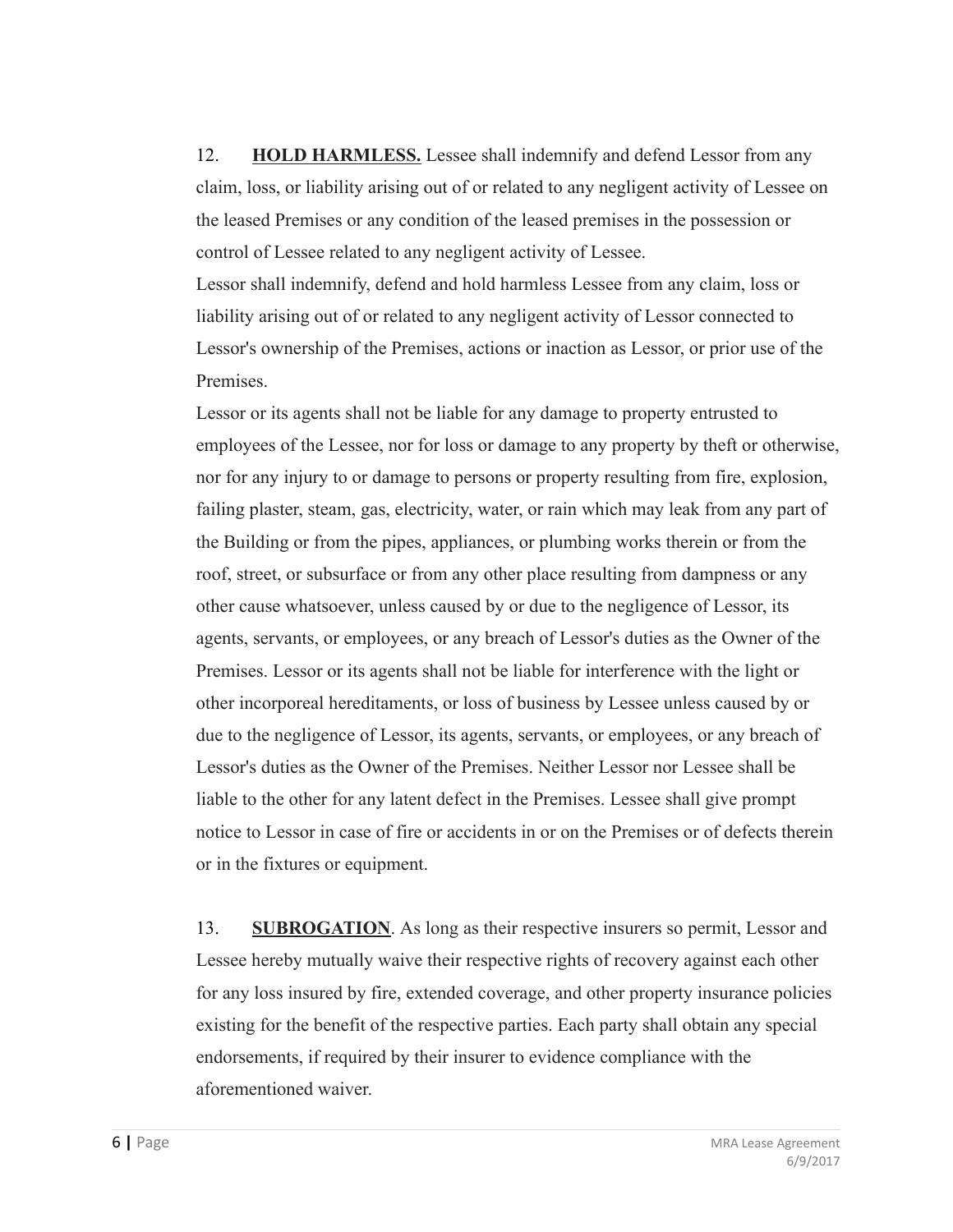14. **INSURANCE.** Lessee shall, at Lessee's expense, obtain and keep in force during the term of this Lease a policy of comprehensive public liability insurance in the amount of not less than \$3,000,000 insuring Lessor and Lessee against any liability arising out of the ownership, use, occupancy, or maintenance of the Premises and all areas appurtenant thereto. The limit of said insurance shall not, however, limit the liability of the Lessee hereunder. Lessee may carry said insurance under a blanket policy; providing, however, said insurance by Lessee shall have a Lessor's protective liability endorsement attached thereto. If Lessee shall fail to procure and maintain said insurance, Lessor may, but shall not be required to, procure and maintain same, but at the expense of Lessee. Lessee shall deliver to Lessor copies of policies of liability insurance that are effective as of the date of this Lease. No policy shall be cancelable or subject to reduction of coverage except after ten (10) days' prior written notice to Lessor. Lessee is solely responsible to provide property damage insurance for the contents of all buildings and for complete coverage for any modular or other structures placed or built on the property after July 1, 2009. Lessor shall provide property damage insurance for the building structure and permanent fixtures in place on July 1, 2009.

- 15. **SERVIC E AND UTILITIES.** Lessee shall pay all utility charges and service charges during the term of this Lease including but not limited to such charges as water, heat, electricity, garbage and the like, all at Lessee's own expense. All utility and service charges shall be paid prior to the same becoming delinquent.
- 16. **RULES AND REGULATIONS.** Lessee shall faithfully observe and comply with the rules and regulations that Lessor shall provide to Lessee prior to entering into this Lease. Lessor reserves the right from time to time to make reasonable modifications to said rules. The Lessor and Lessee shall work together on changes to regulations that apply to the property and buildings throughout this lease.
- 17. **HOLDING OVER.** If Lessee does not exercise the option to extend, or when the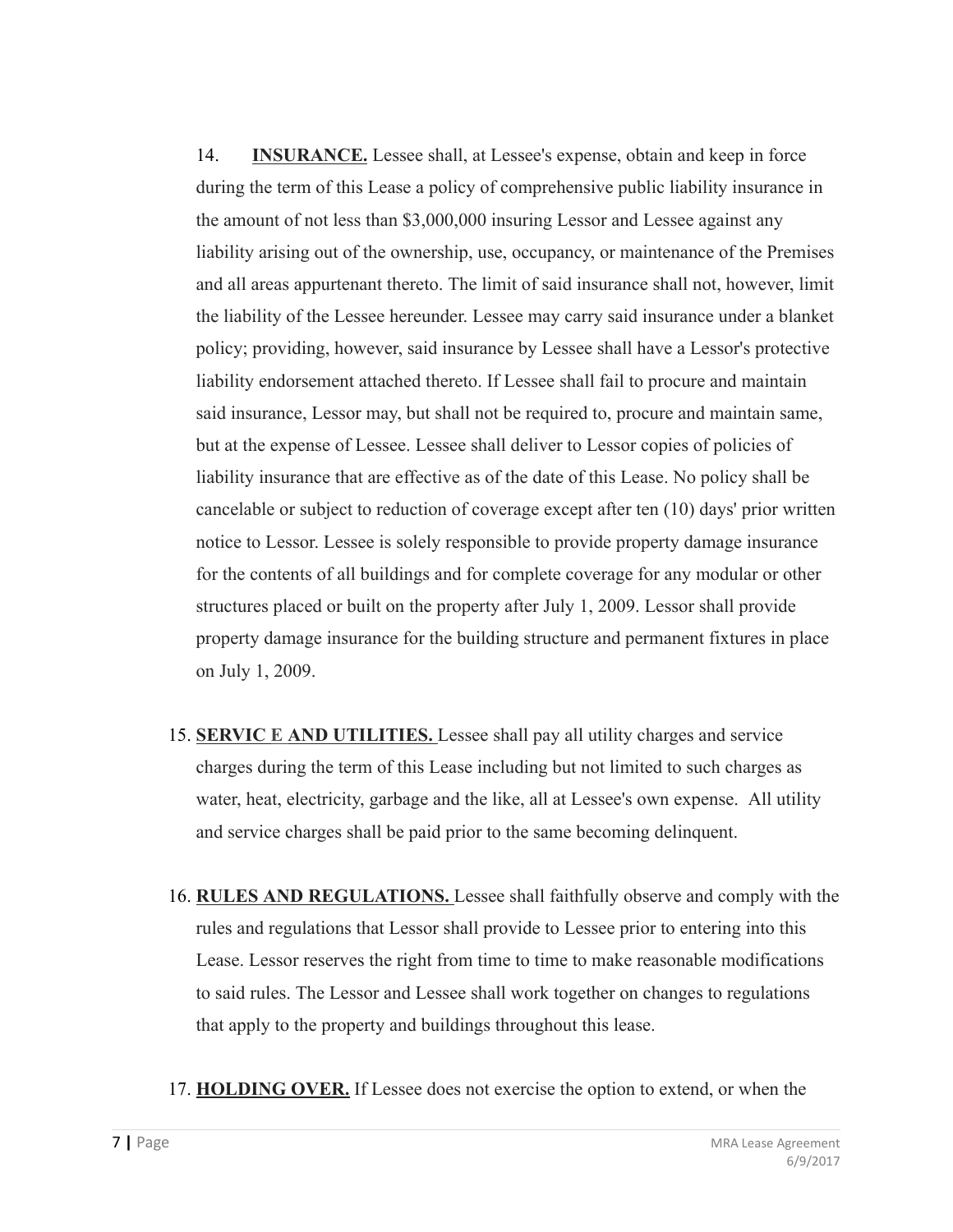extended terms have expired, and Lessee, with the express written consent of Lessor, remains in possession of the Premises, or any part thereof, after the expiration of the term hereof, such occupancy shall be a tenancy from month to month at a rental in the amount of the last yearly rate divided by twelve. (12), plus all other charges payable hereunder, and upon all the terms hereof applicable to a month-to-month tenancy.

18. **ENTRY BY LESSOR.** Lessor reserves and shall have the right to enter the Premises during normal business hours of Lessee, inspect the same, and supply any service to be provided by Lessor to Lessee hereunder. If Lessor intends to submit said Premises to prospective purchasers or tenants, to post notices of nonresponsibility, and to alter, improve, or repair the Premises and any portion of the Building of which the Premises are a part that Lessor may deem necessary or desirable, Lessor shall make such alterations, improvements or repairs during the period school is not in session and children are not present unless Lessor and Lessee agree in writing otherwise and will provide Lessee with at least twenty-four hours notice unless such notice is waived by Lessee. Without abatement of rent, Lessor may for that purpose erect scaffolding and other necessary structures where reasonably required by the character of the work to be performed, always providing that the entrance to the Premises shall not be blocked thereby, and further providing that the business of the Lessee shall not be interfered with unreasonably. There shall be no abatement of rent and no liability of Lessor by reason of such entry under this paragraph unless Lessor's negligence or breach of any provision of this Lease materially interferes with Lessee's business, use, or quiet enjoyment of the premises. Lessee's business shall be considered materially interfered with if Lessee incurs additional costs due to Lessor's actions under this Article. For each of the aforesaid purposes, Lessor shall at all times have and retain a key with which to unlock all of the doors in, upon, and about the Premises. Lessor shall have the right to use any and all reasonable means which Lessor may deem proper to open said doors in an emergency, with the consent of Lessee obtained before entering, if possible, in order to obtain entry to the Premises without liability to Lessor, except for any failure to exercise due care for Lessee's property. Any entry to the Premises obtained by Lessor by any of said means, or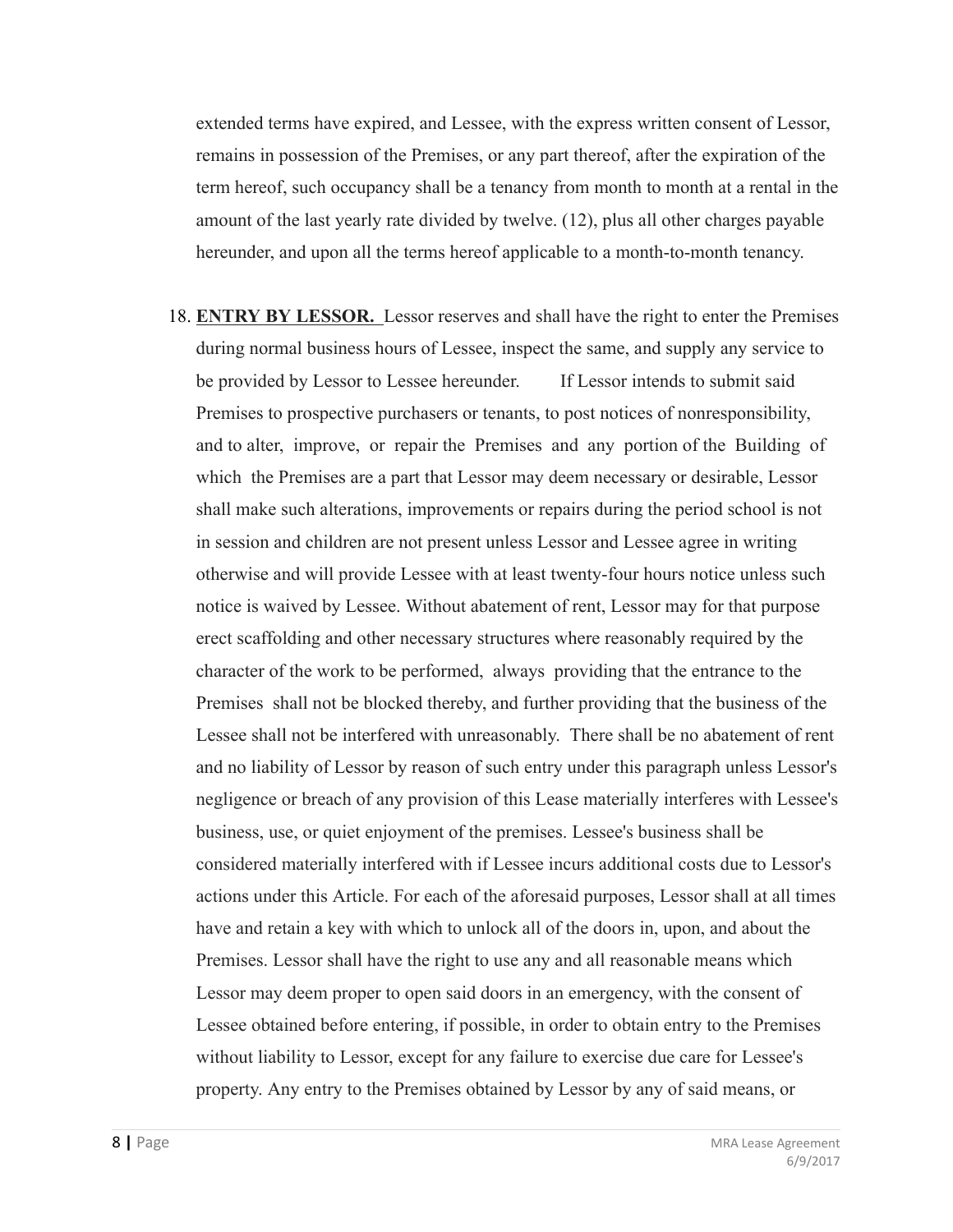otherwise, shall not under any circumstances be construed or deemed to be a forcible or unlawful entry into, or a detainer of, the Premises, or an eviction of Lessee from the Premises or any portion thereof.

19. **RECONSTRUCTION.** If the Premises or the Building are damaged by fire or other perils covered by extended coverage insurance, Lessor agrees to forthwith repair the same after such damage and this Lease shall remain in full force and effect, except that Lessor may terminate this Lease if Lessor determines, after a public hearing and taking into account the impact on Lessee, that it would be uneconomical and not in the public interest to repair or rebuild. If the Premises or the Building are damaged by fire or other perils covered by extended coverage insurance, notwithstanding the Lessor's options, Lessee may terminate this Lease without penalty or breach of lease if the damage was not due to Lessee's fault, negligence or neglect, and the damage or repairs substantially interfere with the business carried on by the Lessee in the Premises. If Lessee remains on the premises, Lessee shall be entitled to a proportionate reduction of the rent while any repairs are being made, such proportionate reduction to be based upon the extent to which the making of such repairs shall materially interfere with the business carried on by the Lessee in the Premises. If the damage is due to the fault or neglect of Lessee or its employees, there shall be no abatement of rent.

If the Premises or the Building of which the Premises are a part are damaged or destroyed as the result of any peril other than the perils covered by fire and extended coverage insurance, and such damage was not caused by Lessee's fault, negligence or neglect, notwithstanding the Lessor's options, Lessee may terminate this Lease without penalty or breach of lease if the damage or repairs substantially interferes with the business carried on by the Lessee in the Premises. Lessor shall have the option: (1) to repair or restore such damage or (2) after a public hearing and taking into account the impact on Lessee that it would not be economical and not in the public interest to repair or restore, then to give notice to Lessee at any time within 60 days after such damage terminating this Lease (the failure to repair such damage and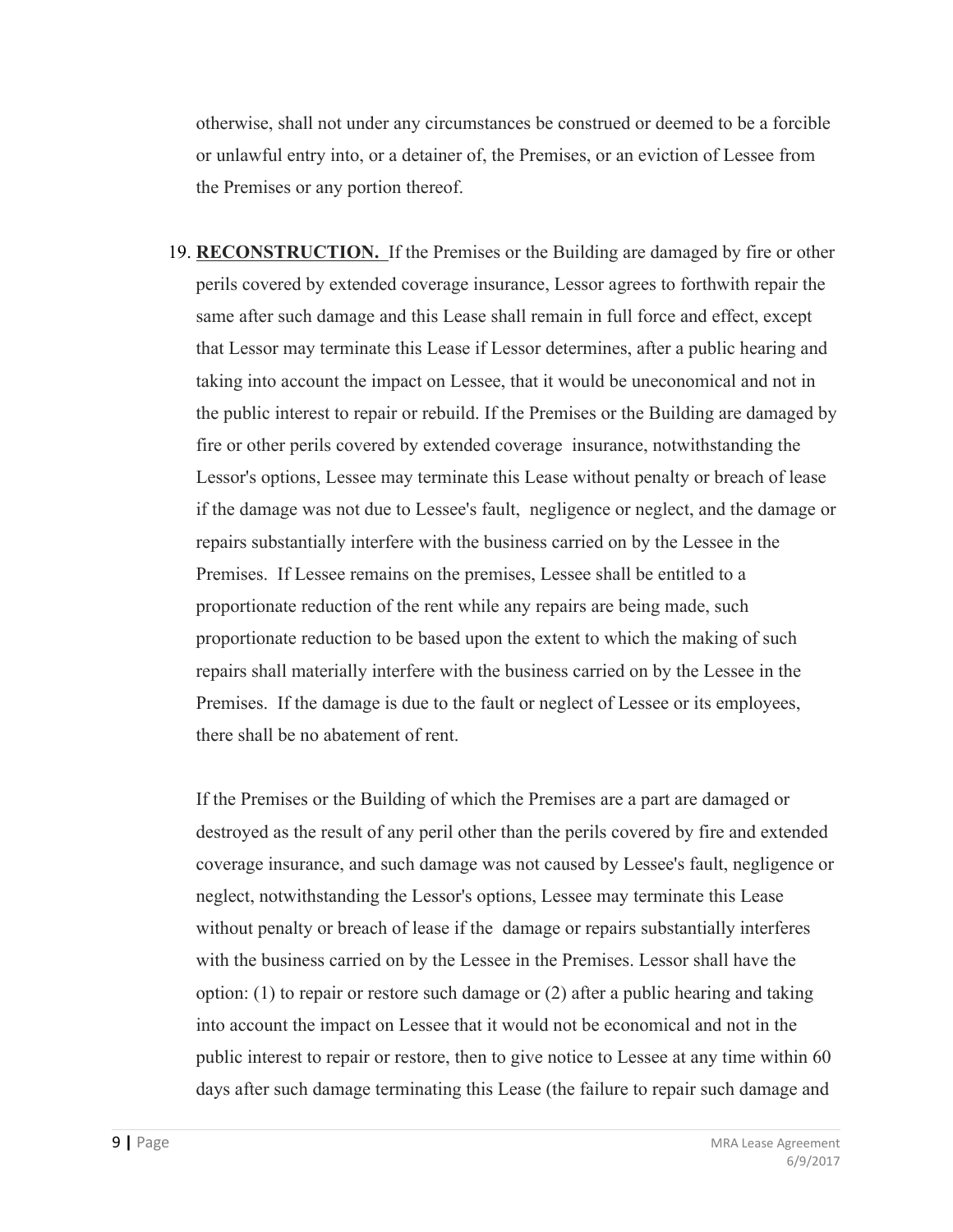the failure to give notice within 60 days shall automatically terminate this Lease at the end of the 60-day period) as of the date specified in such notice, which date shall be no less than 30 days and no more than 60 days after the giving of such notice. This Lease shall expire and all interest of the Lessee in the Premises shall terminate on the date so specified in such notice, and the rent, reduced by a proportionate amount, based upon the extent, if any, to which such damage materially interfered with the business carried on by the Lessee in the Premises, shall be paid up to the date of such termination. Lessor shall not be required to repair any injury or damage by fire or other cause, or to make any repairs or replacements of any panels, decoration, office fixtures, railings, floor covering, partitions, or any other property installed in the Premises by Lessee, unless repairs or damages are covered by Lessor's extended coverage insurance policy.

Lessee shall not be entitled to any compensation or damages from Lessor for loss of the use of the whole or any part of the premises, or of Lessee's personal property, or for any inconvenience or annoyance occasioned by such damage, repair, reconstruction, or restoration, except losses or damages caused by the fault or neglect of Lessor or breach of its duties as the Owner of the Building. If Lessee terminates the lease under this Article, Lessor shall not be entitled to any compensation or damages from Lessee for loss of occupancy and rental incomes except losses or damages caused by the fault or neglect or negligence of Lessee or breach of its duties under this Lease.

## 20. **DEFAULT.**

The occurrence of any one or more of the following events shall constitute a default and breach of this Lease by Lessee:

- a) The vacating or abandonment of the Premises by Lessee.
- b) The failure by Lessee to make any payment of rent or any other payment required to be made by Lessee hereunder within ten days of the date the same is due, with the exception that if rent is withheld from state school fund payments by Lessor, then such late payment shall not result in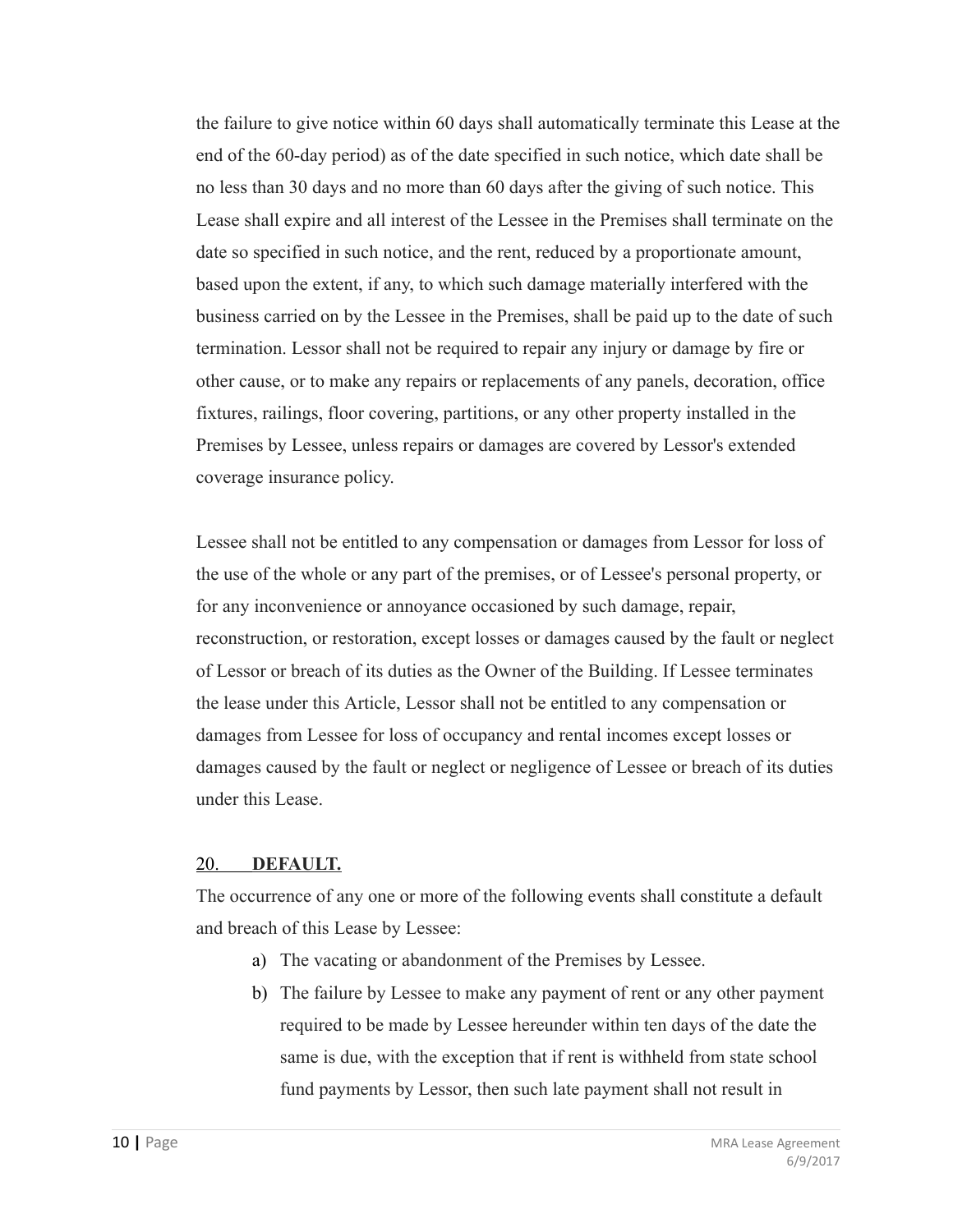default.

- c) The failure by Lessee to observe or perform any of the covenants, conditions, or provisions of this Lease to be observed or performed by the Lessee, other than described in Article 19b above, where such failure shall continue for a period of 30 days after written notice thereof; provided, however, that if the nature of Lessee's default is such that more than 30 days are reasonably required for its cure, then Lessee shall not be deemed to be in default if Lessee commences such cure within said 30-day period and thereafter diligently prosecutes such cure to completion.
- d) The making by Lessee of any general assignment or general arrangement for the benefit of creditors; or the filing by or against Lessee of a petition to have Lessee adjudged a bankrupt, or a petition or reorganization or arrangement under any law relating to bankruptcy (unless, in the case of a petition filed against Lessee, the same is dismissed within 60 days); or the appointment of a trustee or a receiver to take possession of substantially all of Lessee's assets located at the Premises or of Lessee's interest in this Lease, where possession is not restored to Lessee within ten (10) days; or the attachment, execution or other judicial seizure of substantially all of the Lessee's assets located at the Premises or of Lessee's interest in this Lease, where such seizure is not discharged within ten  $(10)$  days.
- e) If the Lessor shall fail to perform any of the covenants, conditions and provisions under this Lease, Lessee may deem Lessor to be in default under the Lease if such failure or occurrence is not remedied to Lessee's reasonable satisfaction within thirty (30) days after written notice of such failure or occurrence is delivered to Lessor provided, however, that if the nature of Lessor's default is such that more than 30 days are reasonably required for its cure, then Lessor shall not be deemed to be in default if Lessor commences such cure within said 30-day period and thereafter diligently prosecutes such cure to completion.
- f) Provided that there is no other default under this Lease, the termination or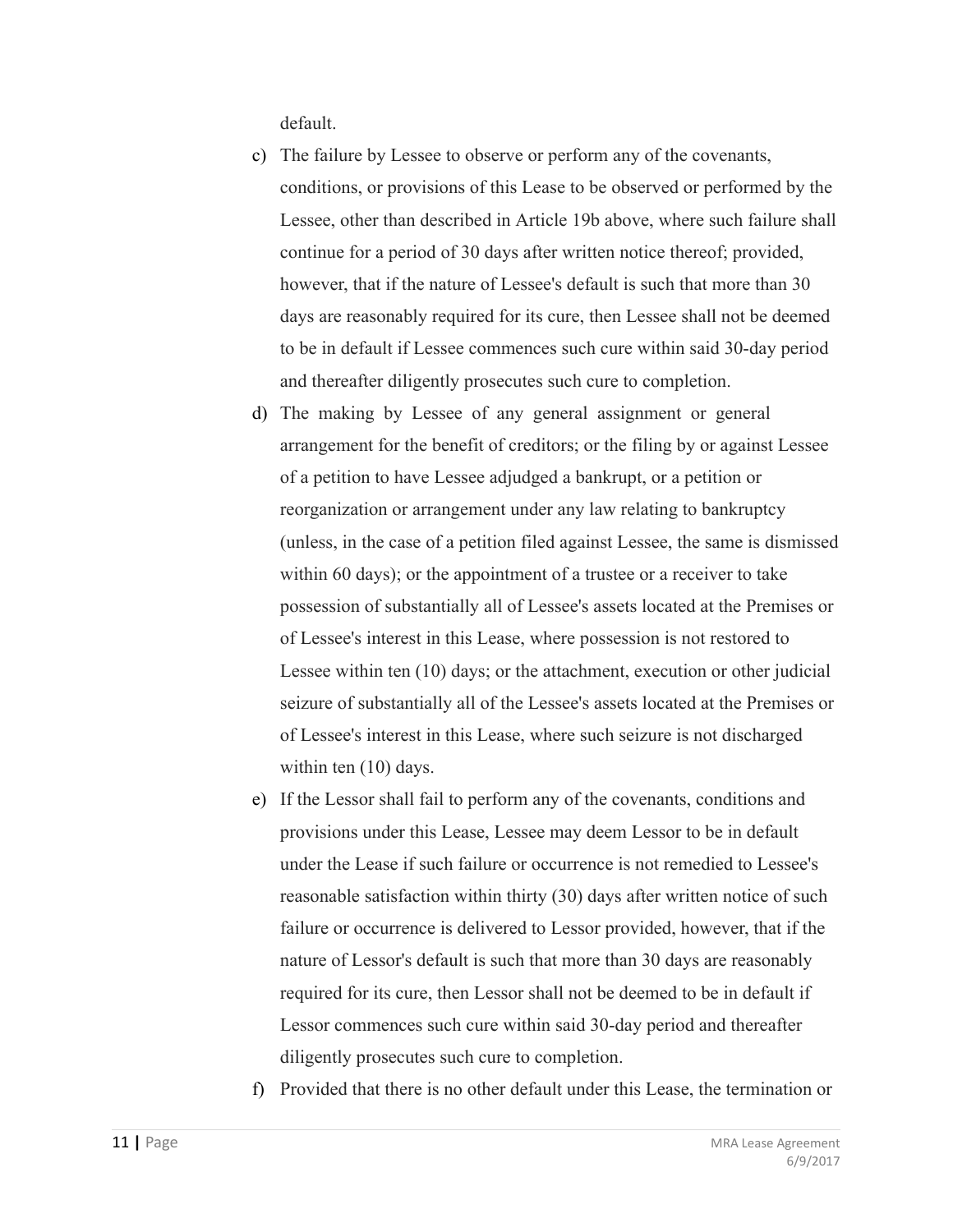nonrenewal of the Charter Contract between Lessor and Lessee shall terminate this Lease, and neither party shall be considered to be in default and neither parties shall be granted remedies hereunder.

**21. REMEDIES IN DEFAULT.** In the event of any default or breach by Lessee, Lessor may at any time thereafter, upon notice and without limiting Lessor in the exercise of a right or remedy, which Lessor may have by reason of each default or breach:

- a) Terminate Lessee's right to possession of the Premises by any lawful means, in which case this Lease shall terminate and Lessee shall immediately surrender possession of the Premises to Lessor. In such event Lessor shall be entitled to recover from Lessee all damages incurred by Lessor by reason of Lessee's default, including, but not limited to, the cost of recovering possession of the Premises; expenses of reletting, including necessary renovation and alteration of the Premises, reasonable attorney's fees, any real estate commission actually paid; the worth at the time of award by the court having jurisdiction thereof of the amount by which the unpaid rent for the balance of the term after the time of such award exceeds the amount of such rental loss for the same period that Lessee proved could be reasonably avoided; that portion of the leasing commission paid by Lessor and applicable to the unexpired term of this Lease. Unpaid installments of rent or other sums shall bear interest from the date due at the rate of nine percent (9%) per annum. In the event Lessee shall have abandoned the Premises, Lessor shall have the option of (a) taking possession of the Premises and recovering from Lessee the amount specified in this paragraph, or (b) proceeding under the provisions of the following Article 21b.
- b) Maintain Lessee's right to possession, in which case this Lease shall continue in effect whether or not Lessee shall have abandoned the Premises. In such event, Lessor shall be entitled to enforce all of Lessor's rights and remedies under this Lease, including the right to recover the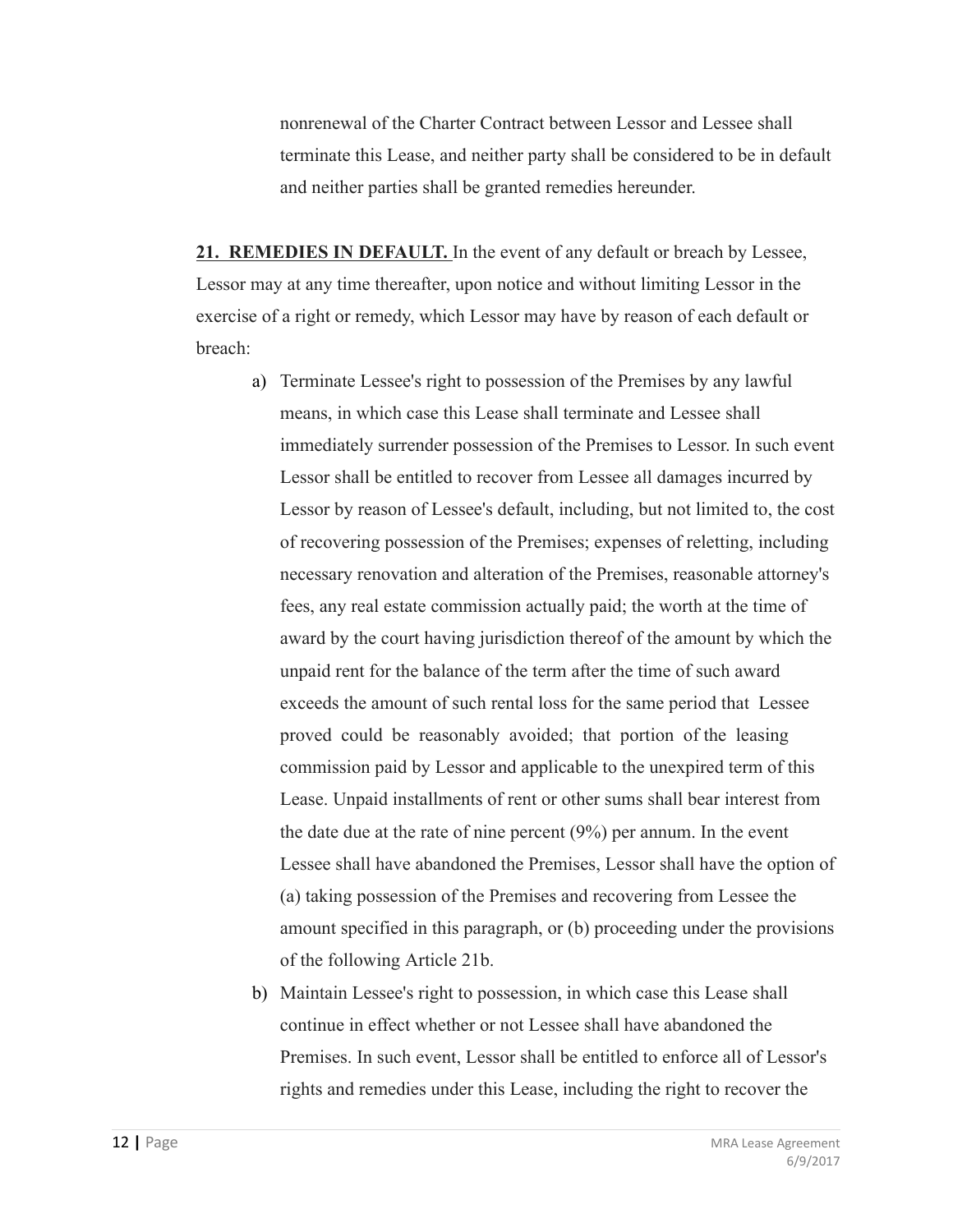rent as it becomes due hereunder.

- c) Pursue any other remedy now or hereafter available to Lessor under the laws or judicial decision of the state in which the Premises are located.
- d) In the event of any default or breach by Lessor, Lessee may at any time thereafter, upon at least fifteen (15) days prior notice and an opportunity to cure, terminate this Lease. In such event Lessee shall be entitled to recover from Lessor all damages incurred by Lessee by reason of Lessor's default, including, but not limited to, the cost of relocating to another suitable premises for Lessee's business operations, losses due to interruption of Lessee's business operations, amounts paid by Lessee for the depreciated value of amounts paid by Lessee for improvements to the Premises, and any real estate commission actually paid. Unpaid sums shall bear interest from the date due at the rate of nine percent (9%) per annum.

**22. EMINENT DOMAIN.** If all or a portion of the Premises shall be taken or appropriated by any public or quasi-public authority under the power of eminent domain, or if all access is taken, either party hereto shall have the right, at its option, to terminate this Lease, and Lessor shall be entitled to any and all income, rent, award, or any interest therein whatsoever which may be paid or made in connection with such public or quasi public use or purpose, and Lessee shall have no claim against Lessor for the value of any unexpired term of this Lease. If only a portion of the Premises is taken, and neither party elects to terminate as herein provided, the rental thereafter to be paid may be equitably reduced. If any part of the Building that extends beyond the Premises may be so taken or appropriated, Lessor shall have the right, at its option, to terminate this Lease and shall be entitled to the entire award as above provided; and in the event Lessor does not exercise its option to terminate this Lease, Lessee shall have an option to terminate this Lease without further notice if the taking or appropriation of any part of the Building unreasonably interferes with Lessee's use of the Premises or Lessee's business.

## **23. STATEMENTS AND COOPERATION BY LESSEE.** Lessee shall at any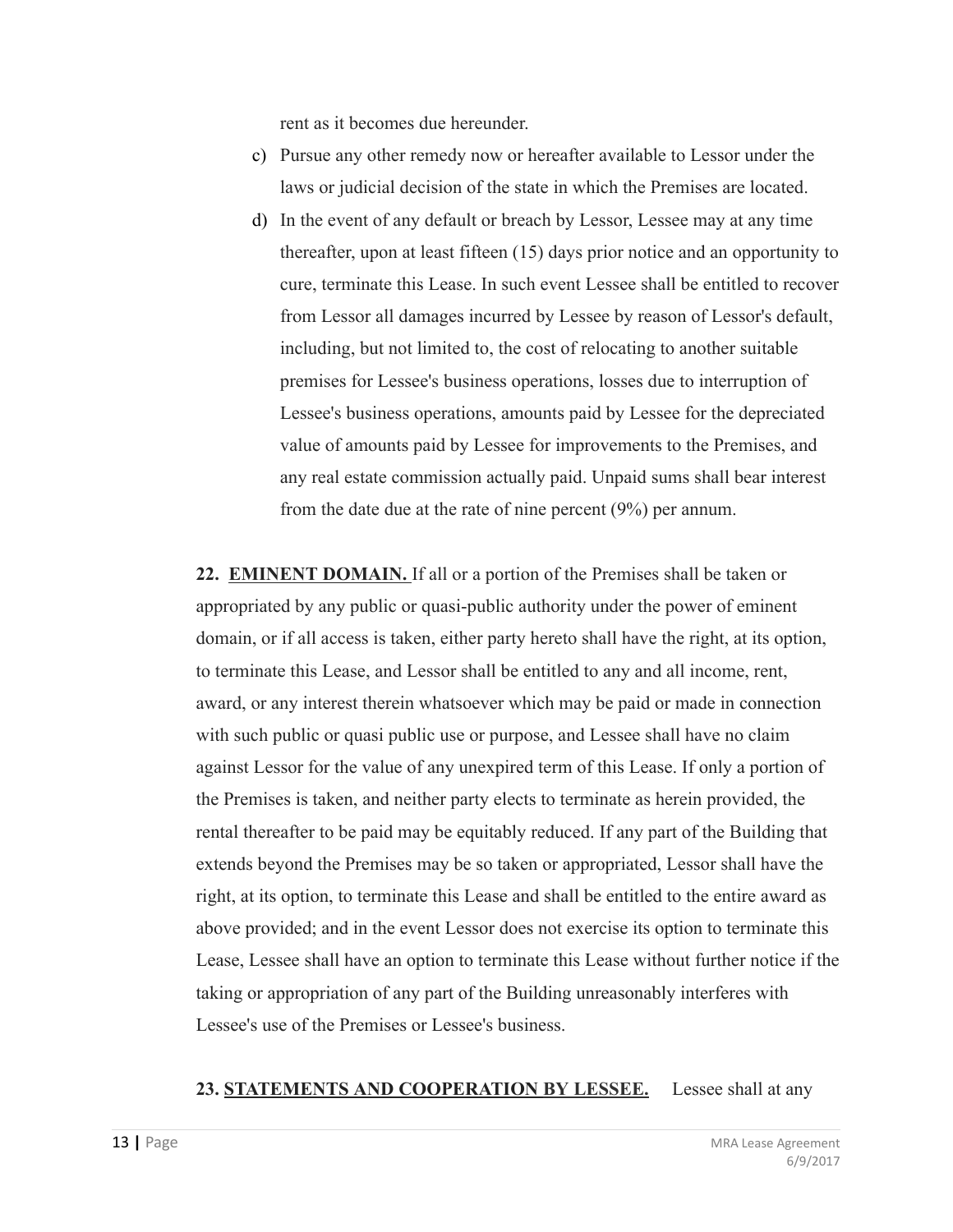time, and from time to time upon not less than ten (10) days' prior written notice from Lessor, execute, acknowledge, and deliver to Lessor a statement in writing, (a) certifying that this Lease is unmodified and in full force and effect (or, if modified, stating the nature of such modification and certifying that this Lease as so modified is in full force and effect), and the date to which the rental and other charges are paid in advance, if any, and (b) acknowledging that there are not, to Lessee's knowledge, any uncured defaults on the part of the Lessor hereunder, or specifying such defaults if any are claimed. Any such statement may be relied upon by any prospective purchaser or encumbrancer of all or any portion of the real property of which the Premises are a part. Lessee will cooperate with Lessor in providing other reasonable information to prospective purchasers or encumbrancers of the Premises. If a prospective purchaser or encumbrancer requests minor modification of this Lease, Lessee will not unreasonably refuse such modifications unless Lessee deems the modifications to be major or significant modifications affecting its rights, use of the premises, or Lessor's or Lessee's obligations under this Lease. In the event of a dispute between Lessor and Lessee under this provision, either party may, within 90 days of the occurrence of the dispute, request in writing that the matter be submitted to arbitration by a mutually acceptable arbitration according to the provisions of paragraph 27 of this Lease.

**24. PARKING.** Parking for Lessee's employees shall be restricted to the following described area: School Parking Lot. For occasional whole school events vehicles may also park on the grass field on the property.

## **25. AUTHORITY OF PARTIES.**

a) Corporate Authority. Lessee is a nonprofit corporation, and each individual executing this Lease on behalf of said corporation represents and warrants that he/she is duly authorized to execute and deliver this lease on behalf of said corporation, in accordance with a duly-adopted resolution of the Board of Directors of said corporation or in accordance with the Bylaws of said corporation, and that this Lease is binding upon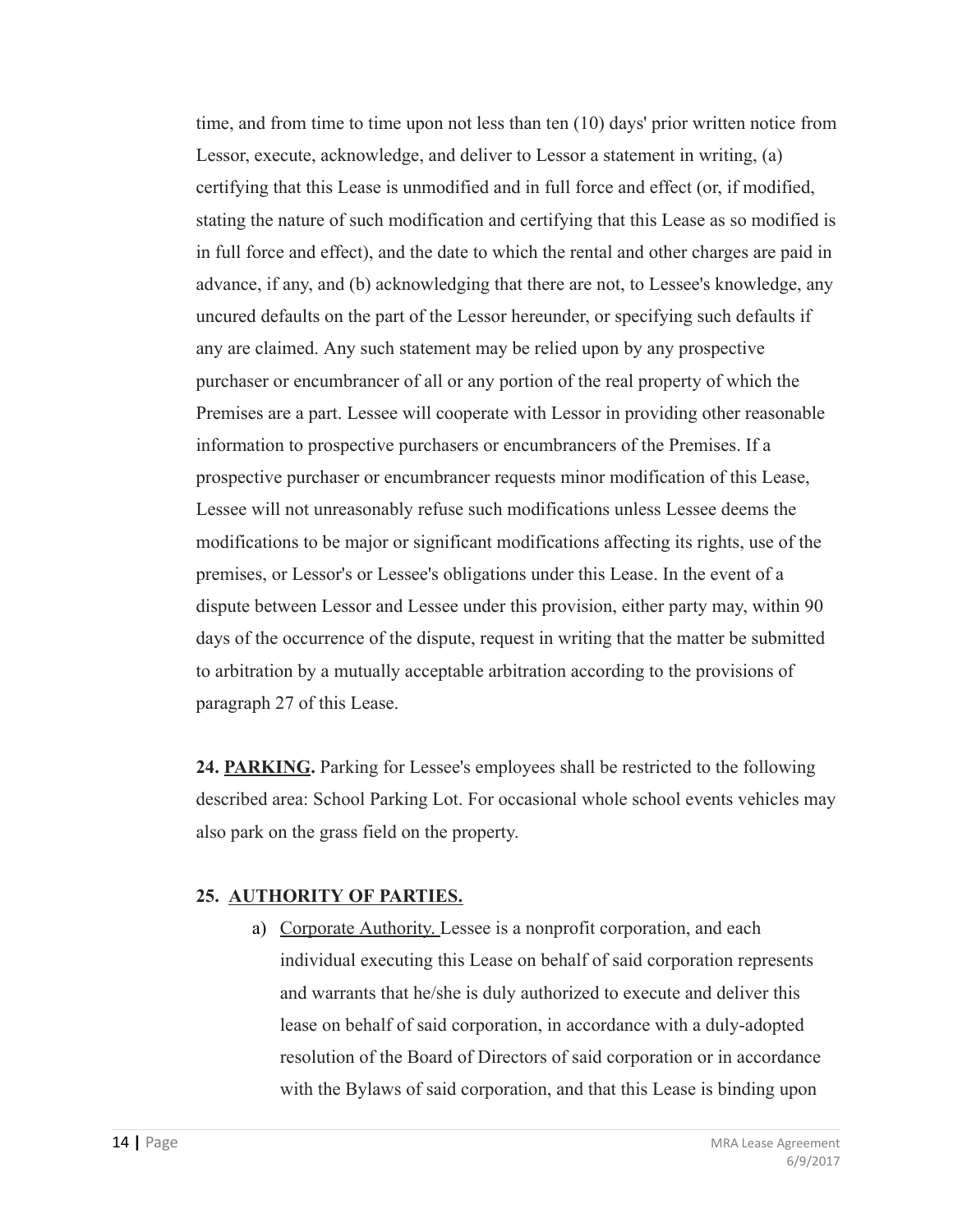said corporation in accordance with its terms.

## **26. GENERAL PROVISIONS.**

- a) PLATS AND RIDERS. Clauses, plats, riders and exhibits, if any, signed by the Lessor and the Lessee and endorsed on or affixed to this Lease are a part hereof.
- b) WAIVER The waiver by Lessor or Lessee of any term, covenant, or condition herein contained shall not be deemed to be a waiver of such term, covenant, or condition on any subsequent breach of the same, or a waiver of any other term, covenant, or condition herein contained. The subsequent acceptance of rent hereunder by Lessor shall not be deemed to be a waiver of any preceding breach by Lessee of any term, covenant, or condition of this Lease, other than the failure of the Lessee to pay the particular rental so accepted, regardless of Lessor's knowledge of such preceding breach at the time of the acceptance of such rent.
- c) NOTICES. All notices and demands which may or are to be required or permitted to be given by either party to the other hereunder shall be in writing. All notices and demands by the Lessor to the Lessee shall be sent by United States mail, postage prepaid, addressed to the Lessee at Administrator Molalla River Academy, 16897 S. Callahan Rd., Molalla, OR 97038 or to such other person or place as Lessee may from time to time designate in a notice to the Lessor. All notices and demands by the Lessee to the Lessor shall be sent by United States Mail, postage prepaid, addressed to the Lessor c/o Business Manager, P.O. Box 188, Molalla, Oregon 97038, or to such other person or place as the Lessor may from time to time designate. Rent shall be sent to the address for notice.
- d) JOINT OBLIGATION. If there is more than one Lessee, the obligations hereunder imposed upon Lessees shall be joint and several.
- e) HEADINGS. The headings and Article titles to the Articles of this Lease are not a part of this Lease and shall have no effect upon the construction or interpretation of any part hereof.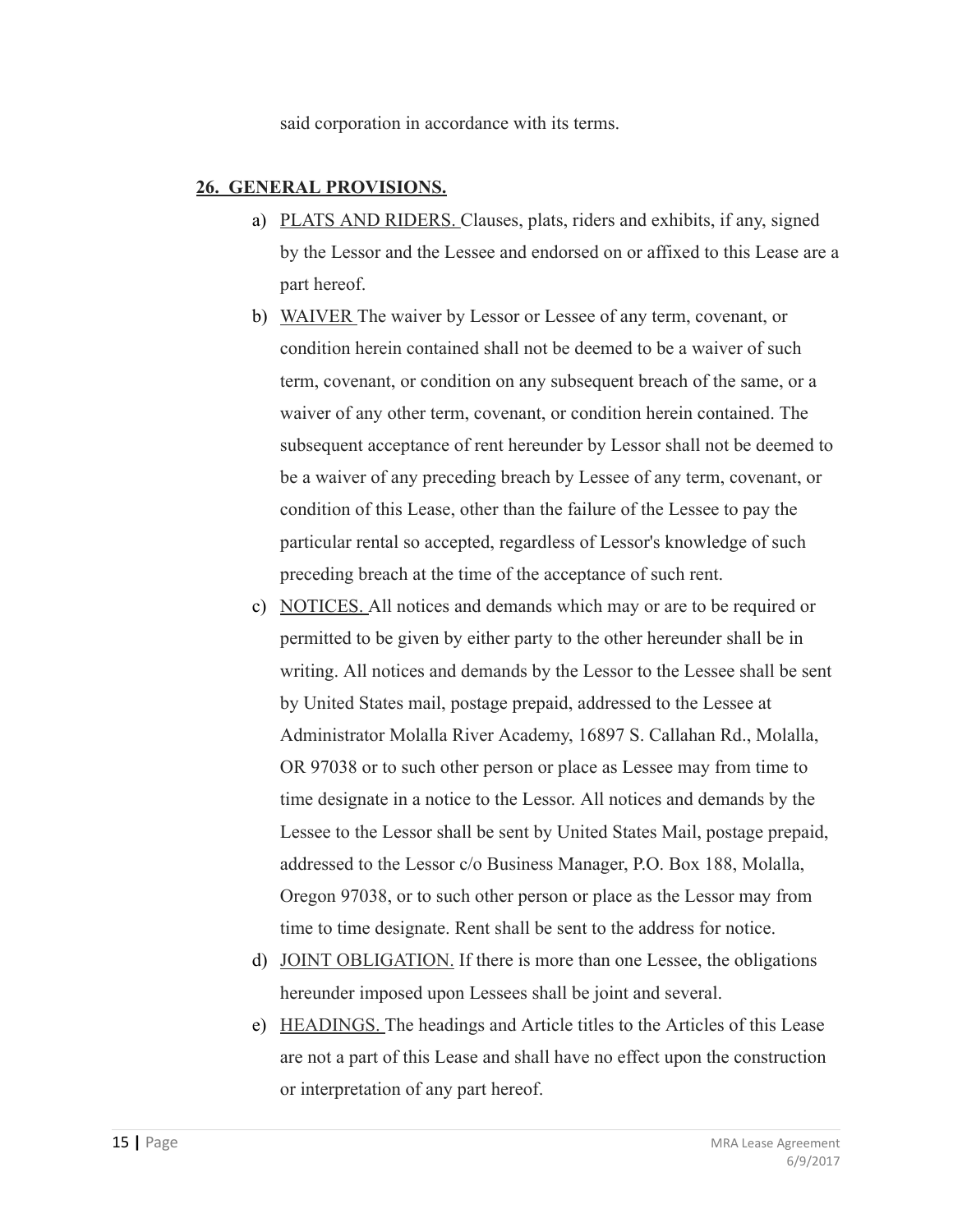- f) TIME. Time is of the essence of this Lease in each and all of its provisions in which performance is a factor.
- g) SUCCESSORS AND ASSIGNS. The covenants and conditions herein contained, subject to the provisions as to assignment, apply to and bind the heirs, successors, executors, administrators and assigns of the parties hereto.
- h) RECORDATION. Neither Lessor nor Lessee shall record this Lease or a short form memorandum hereof without the prior written consent of the other party.
- i) QUIET POSSESSION. Upon Lessee paying the rent reserved hereunder and observing and performing all of the covenants, conditions, and provisions on Lessee's part to be observed and performed hereunder, Lessee shall have quiet possession of the Premises for the entire term hereof, subject to all the provisions of this Lease.
- j) LATE CHARGES. Lessee hereby acknowledges that late payment by Lessee to Lessor of rent or other sums due hereunder will cause Lessor to incur costs not contemplated by this Lease, the exact amount of which will be extremely difficult to ascertain. Such costs include, but are not limited to, processing and accounting charges, and late charges which may be imposed upon Lessor by terms of any mortgage or trust deed covering the Premises. Accordingly, if any installment of rent or of a sum due from Lessee shall not be received by Lessor or Lessor's designee within 10 days after written notice that said amount is past due, then Lessee shall pay to Lessor a late charge equal to five percent (5%) of such overdue amount. The parties hereby agree that such late charges represent a fair and reasonable estimate of the cost that Lessor will incur by reason of the late payment by Lessee. Acceptance of such late charges by the Lessor shall in no event constitute a waiver of Lessee's default with respect to such overdue amount, nor prevent Lessor from exercising any of the other rights and remedies granted hereunder.
- k) PRIOR AGREEMENTS This Lease contains all of the agreements of the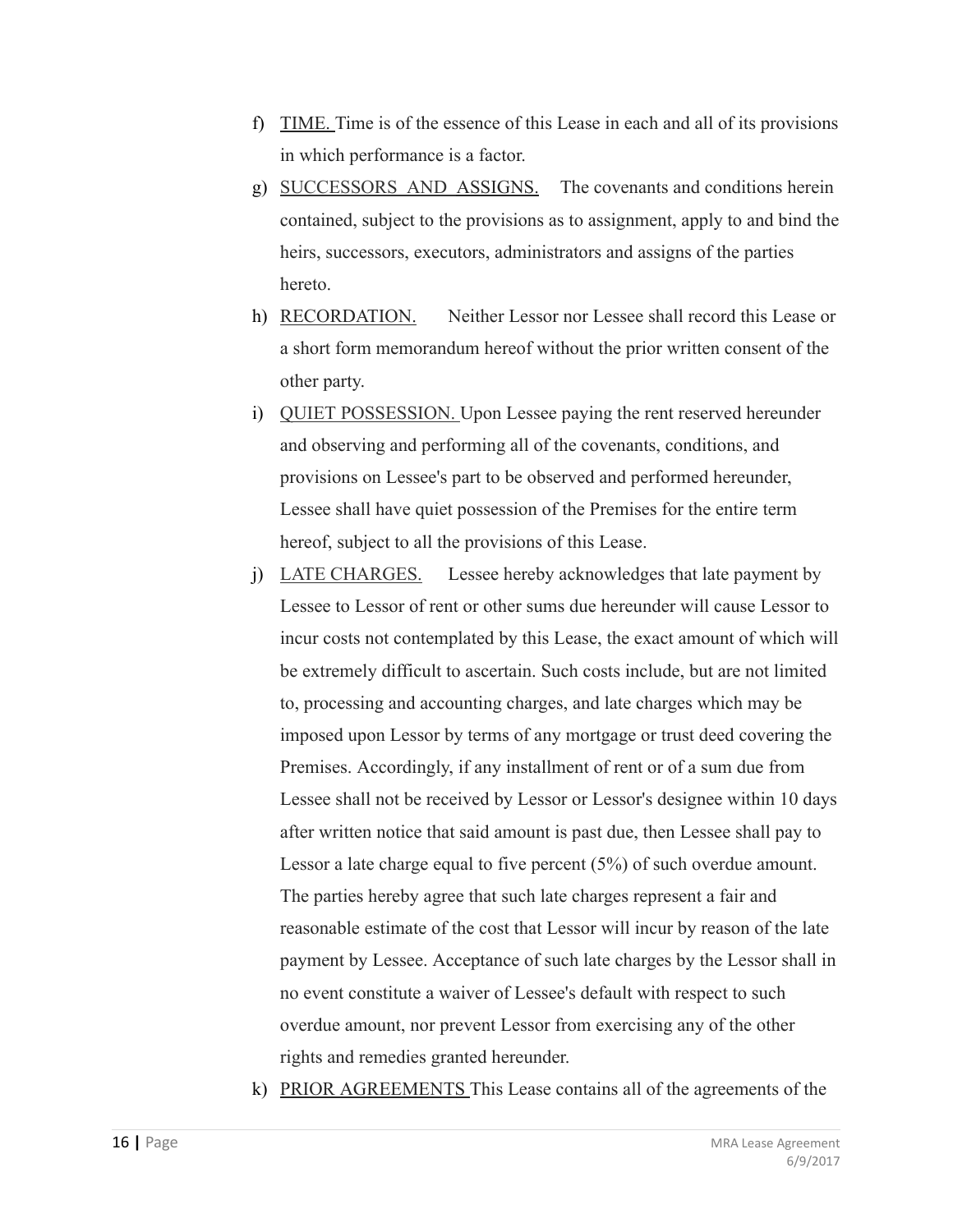parties hereto with respect to any matter covered or mentioned in this Lease, and no prior agreements or understanding pertaining to any such matters shall be effective for any purpose. No provision of this Lease may be amended or added to except by an agreement in writing signed by the parties hereto or their respective successors in interest. This Lease shall not be effective or binding on any party until fully executed by both parties hereto.

- l) INABILITY TO PERFORM. This Lease and the obligations of the parties hereunder shall be suspended for any period in which either party is unable to fulfill any of its obligations hereunder or is delayed in doing so, if such inability or delay is caused by reason of strike, labor troubles, act of God, act of State or Federal Government or any other cause beyond the reasonable control of the parties. Due to the relationship of the Lessor and Lessee outside of this Lease as Sponsor and Charter School and the fact that Lessor could take action to affect and impair Lessee's ability to perform, the late payments of funding under the Charter Contract over which Lessor has control will not be considered as Lessee's inability to perform under this Lease.
- m) ATTORNEY FEES. If any action or proceeding is brought by either party against the other under this Lease, the prevailing party shall be entitled to recover all costs and expenses, including the fees of its attorneys in such action or proceeding in such amount as the court may adjudge reasonable as attorney's fees.
- n) SALE OF PREMISES BY LESSOR.If Lessor intends to sell the Premises, Lessor will offer Lessee right of first refusal and Lessee will accept or deny offer within ninety (90) days of such offer. In the event of any sale of the Premises, Lessor shall be and is hereby entirely freed and relieved of all liability under any and all of its covenants and obligations contained in or derived from this Lease arising out of any act, occurrence, or omission occurring after the consummation of such sale; and the purchaser, at such sale or any subsequent sale of the Premises shall be deemed, without any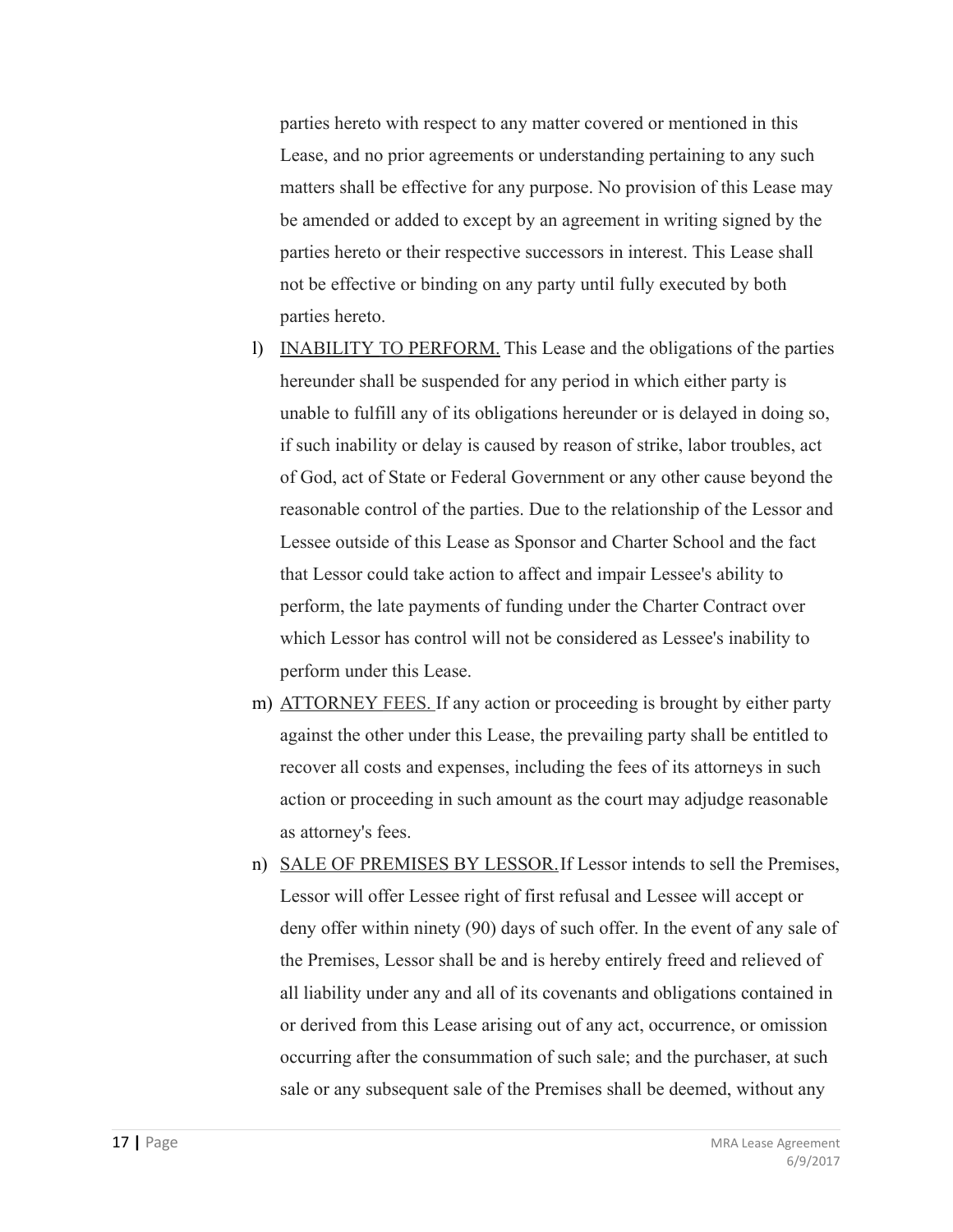further agreement between the parties or their successors in interest or between the parties and any such purchaser, to have assumed and agreed to carry out any and all of the covenants and obligations of the Lessor under this Lease.

- o) ATTORNMENT. If Lessor shall sell the Premises, Lessee shall attorn to the purchaser upon any such sale and recognize such purchaser as the Lessor under this Lease. The provisions of this Article to the contrary notwithstanding, and so long as Lessee is not in default hereunder, this Lease shall remain in full force and effect for the full term hereof.
- p) NAME. Lessee shall not use the name of the Building for any purpose other than as an address of the business to be conducted by the Lessee in the Premises.
- q) SEPARABILITY. Any provision of this Lease which shall prove to be invalid, void, or illegal shall in no way affect, impair, or invalidate any other provision hereof and such other provision shall remain in full force and effect.
- r) CUMULATIVE REMEDIES. No remedy or election hereunder shall be deemed exclusive but shall, wherever possible, be cumulative with all other remedies at law or in equity.
- s) CHOICE OF LAW. This Lease shall be governed by the laws of the State of Oregon.
- t) SIGNS. Lessee shall not place any sign upon the premises without Lessor's prior written consent, which shall not be unreasonably withheld. Lessee agrees not to affix any signs to the windows of the Premises if such signs are likely to damage the windows.
- u) MEDIATION AND ARBITRATION. Any disagreement between the parties with respect to the interpretation or application of this Lease, or the obligations of the Parties hereto, shall be initially brought to mediation before a mediator agreed upon by both parties. If such mediation is not successful in resolving the disagreement, the disagreement shall be determined by arbitration. Either party may request arbitration. Arbitration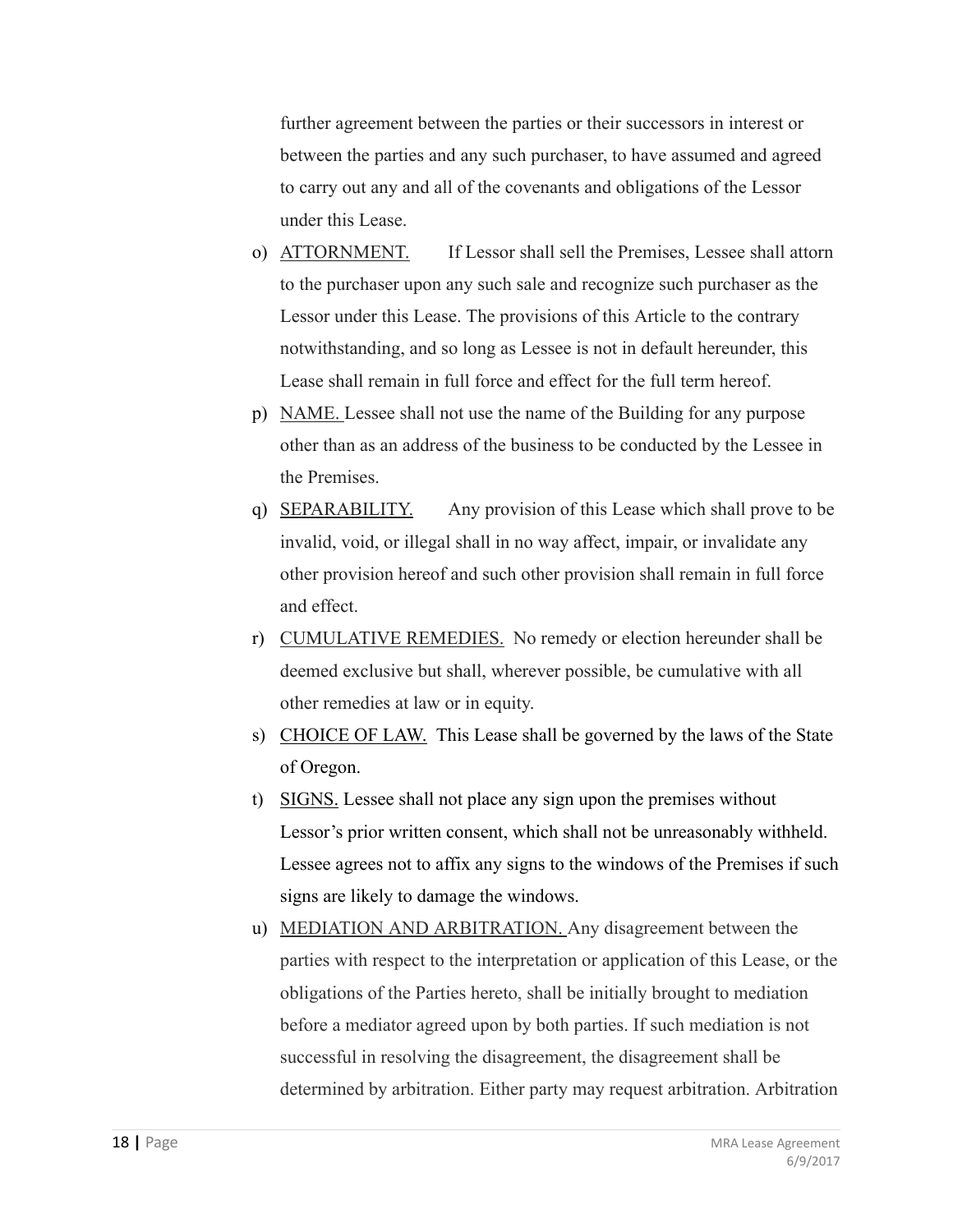shall be conducted under the rules of the Arbitration Service of Portland, Portland, Oregon.

v) PROPERTY TAXES. The Building and its grounds are presently exempt from real property taxes. If by reason of Lessee's tenancy under the lease, the Building or any part thereof becomes subject to real property taxes, Lessee shall pay the same. Lessee acknowledges that Lessor may provide the Clackamas County Assessor with a copy of this lease.

It will be solely Lessee's responsibility to apply for a tax exemption or obtain a determination of the amount of tax Lessee may be required to pay because of this lease.

Molalla River School District, No. 35 Molalla River Academy Clackamas County Lessee Lessor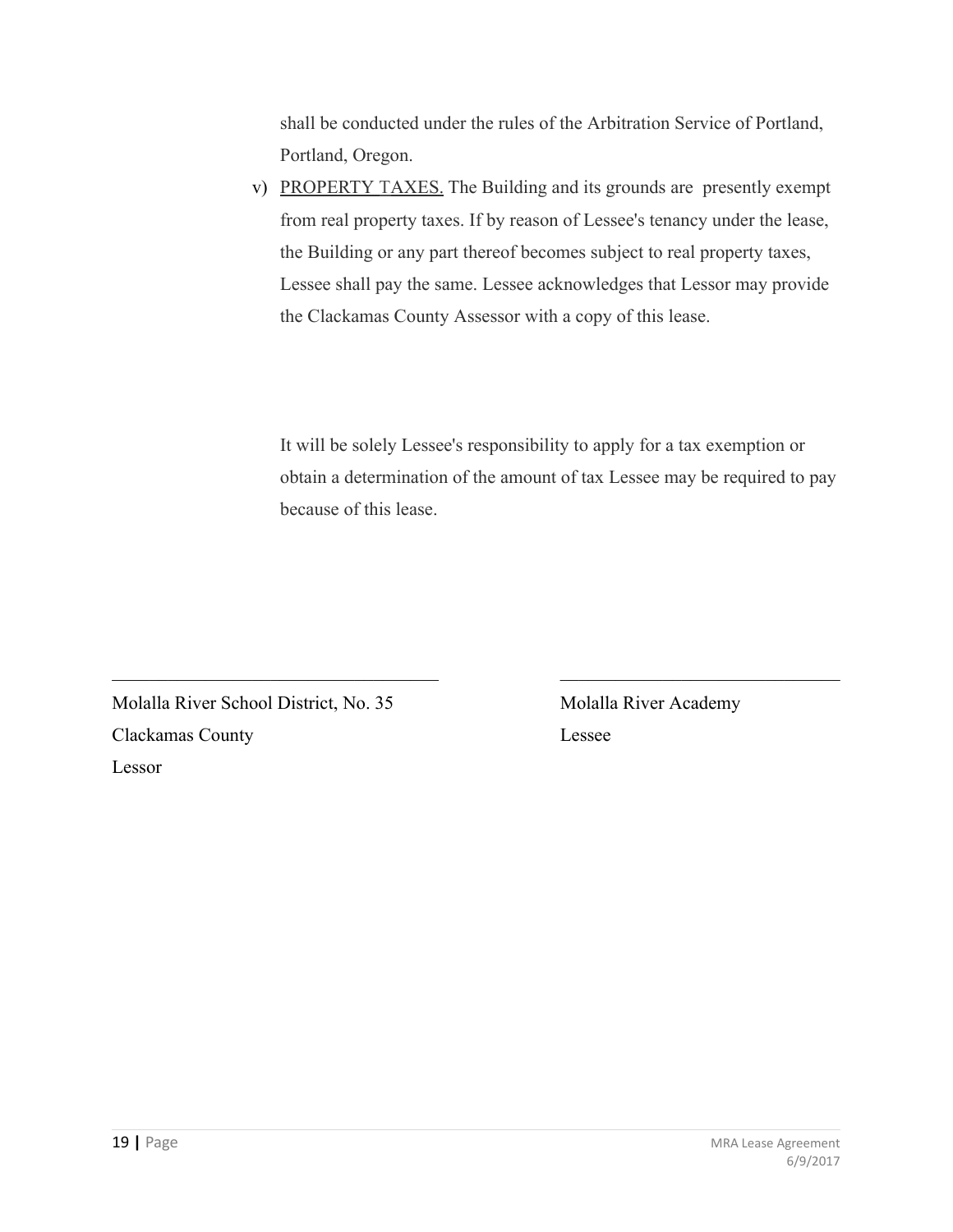## Balance Sheet

As of June 20, 2022

|                                       | <b>TOTAL</b>   |
|---------------------------------------|----------------|
| <b>ASSETS</b>                         |                |
| <b>Current Assets</b>                 |                |
| <b>Bank Accounts</b>                  |                |
| 101 Columbia Bank-9629                | 763,569.54     |
| 102 Petty Cash                        | 166.35         |
| 102-1 Petty cash - event cash boxs    | 129.00         |
| 102-2 PCT Petty Cash                  | 700.00         |
| Total 102 Petty Cash                  | 995.35         |
| 103 MRA - School Improvement Group    | $-180.98$      |
| 108 PayPal                            | $-5,159.34$    |
| 109 US Bank                           | 251,535.37     |
| 110 OnPoint Community Credit Union    | 251,236.40     |
| <b>Total Bank Accounts</b>            | \$1,261,996.34 |
| <b>Accounts Receivable</b>            |                |
| 11001 Accounts Receivable             | 34,239.05      |
| <b>Total Accounts Receivable</b>      | \$34,239.05    |
| <b>Other Current Assets</b>           |                |
| 12000 Undeposited Funds               | 3,106.31       |
| 12002 PERS EIF                        | 63,063.72      |
| 12003 Employee Draws                  | 130.90         |
| 12004 Due From                        | 0.00           |
| 12300 Allowance for doubtful accounts | $-25,314.10$   |
| 12800 Employee Advances               | 0.00           |
| 13000* Prepaid Expenses               | 865.56         |
| 13001 Refundable deposits             | 0.00           |
| <b>Total Other Current Assets</b>     | \$41,852.39    |
| <b>Total Current Assets</b>           | \$1,338,087.78 |
| <b>Fixed Assets</b>                   |                |
| 13004 Office Equipment                | 9,779.99       |
| 13011 Computer Equipment              | 21,003.34      |
| 13012 Textbooks and Library Books     | 0.00           |
| 13050 Accumulated Depreciation        | $-117,862.29$  |
| 15000* Furniture and Equipment        | 42,333.41      |
| 15100* Buildings - Operating          | 216,330.34     |
| <b>Total Fixed Assets</b>             | \$171,584.79   |
| <b>Other Assets</b>                   |                |
| 13003 Pre-Paid Assets                 | 18,232.88      |
| 15900 Leasehold Improvements          | 0.00           |
| <b>Total Other Assets</b>             | \$18,232.88    |
| <b>TOTAL ASSETS</b>                   | \$1,527,905.45 |
|                                       |                |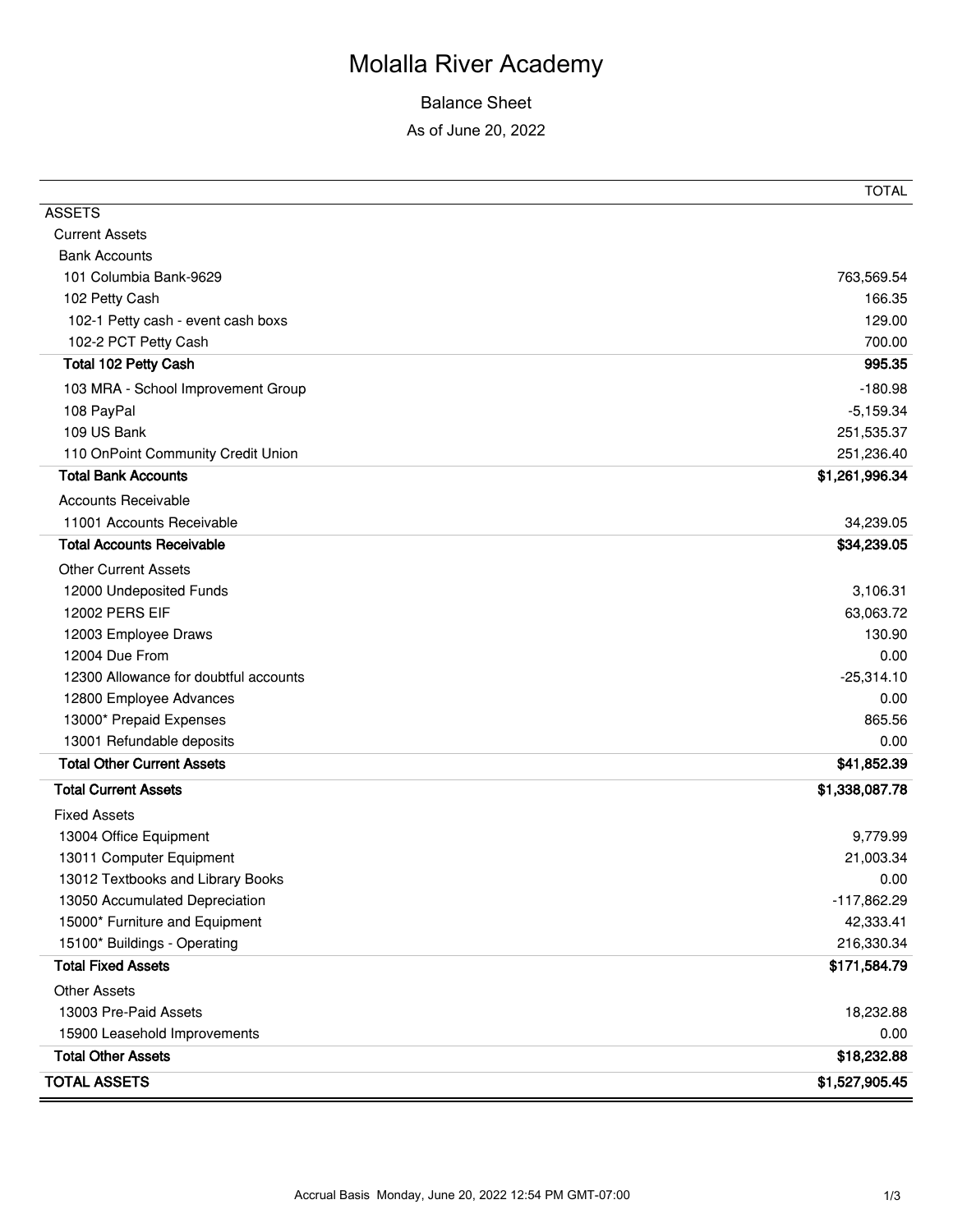# Balance Sheet

As of June 20, 2022

|                                        | <b>TOTAL</b>  |
|----------------------------------------|---------------|
| <b>LIABILITIES AND EQUITY</b>          |               |
| Liabilities                            |               |
| <b>Current Liabilities</b>             |               |
| <b>Accounts Payable</b>                |               |
| 14001 Accounts Payable                 | $-257.43$     |
| <b>Total Accounts Payable</b>          | $$ -257.43$   |
| <b>Credit Cards</b>                    |               |
| 15003 US Bank CC - 2300                | 0.00          |
| 15004 Commerce Bank Charity Charge CC  | $-9,100.26$   |
| <b>Total Credit Cards</b>              | $$ -9,100.26$ |
| <b>Other Current Liabilities</b>       |               |
| 16001 Direct Deposit Liabilities       | 0.00          |
| 16002 Payroll Liabilities              | 28,967.16     |
| 16003 State and Local Taxes            | 0.00          |
| 16005 Salaries                         | 155.20        |
| 16006 Soc Sec & Medicare               | 0.00          |
| 16021 Garnishments                     | 0.00          |
| 16023 Health Insurance                 | 3,846.35      |
| 16024 Life Insurance                   | 811.99        |
| 16025 PERS Payments                    | $-6,060.63$   |
| 16028 MRA student fees                 | 0.00          |
| 16030 Child Support & Medical Coverag  | 0.00          |
| <b>Total 16002 Payroll Liabilities</b> | 27,720.07     |
| 16031 Pass thru funds                  | 0.00          |
| 16040 Garden Seeds of Change 2015      | 0.00          |
| <b>Total Other Current Liabilities</b> | \$27,720.07   |
| <b>Total Current Liabilities</b>       | \$18,362.38   |
| Long-Term Liabilities                  |               |
| 17001 Other Liabilities                |               |
| 17002 Note Payable - Columbia Bank     | 0.00          |
| Total 17001 Other Liabilities          | 0.00          |
| 17255 SCRIP - Gift Cards               | 3,659.01      |
| <b>Total Long-Term Liabilities</b>     | \$3,659.01    |
| <b>Total Liabilities</b>               | \$22,021.39   |
| Equity                                 |               |
| 18004 Unrestricted Net Assets          | 1,208,151.11  |
| 18008 Reserves                         | 93,497.27     |
| 18015 Facility Fund                    | 63,900.10     |
| 18020 Playground Fund                  | 14,416.83     |
|                                        |               |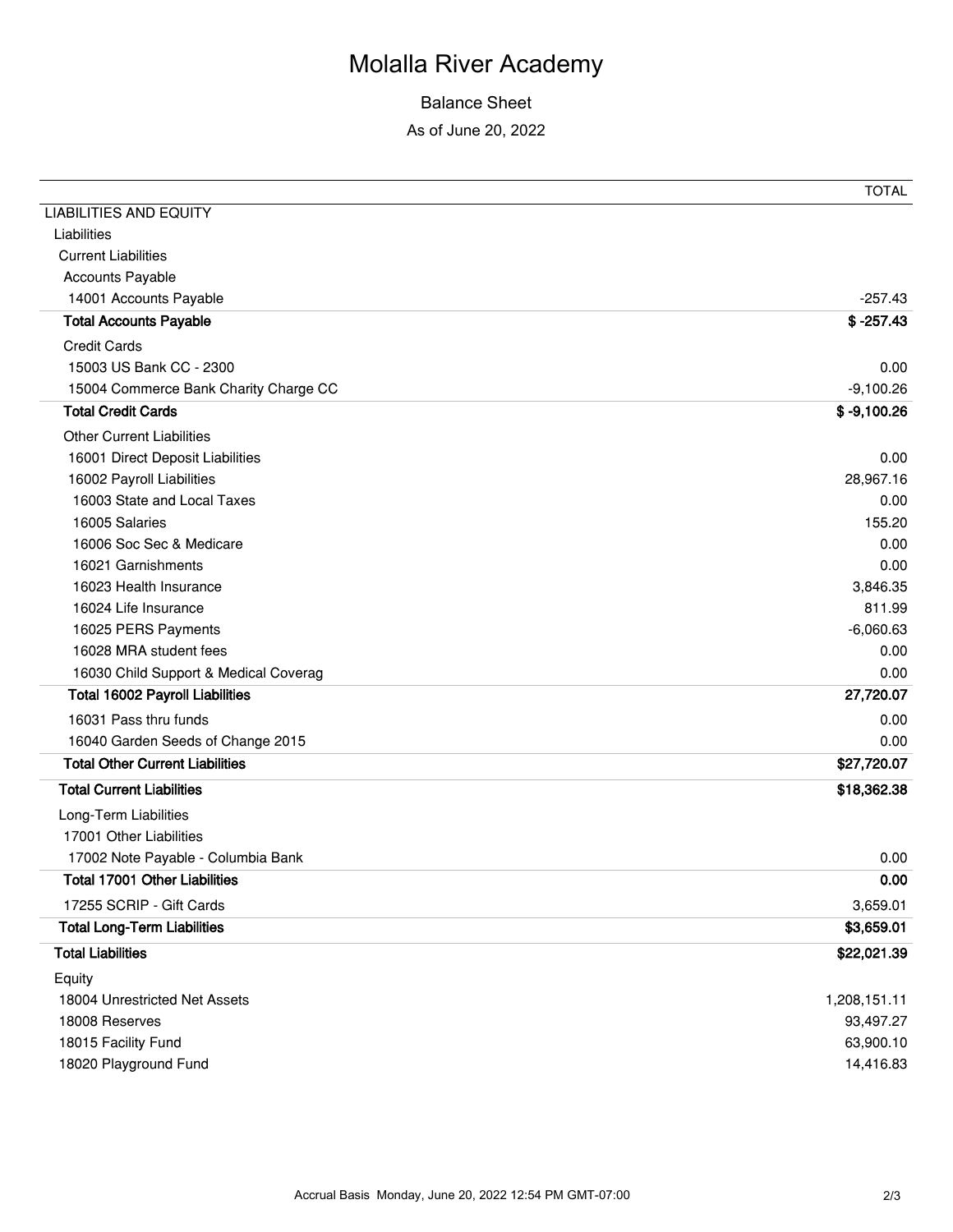Balance Sheet As of June 20, 2022

|                                     | <b>TOTAL</b>   |
|-------------------------------------|----------------|
|                                     |                |
| Net Income                          | 125,918.75     |
|                                     |                |
| <b>Total Equity</b>                 | \$1,505,884.06 |
|                                     |                |
| <b>TOTAL LIABILITIES AND EQUITY</b> | \$1,527,905.45 |
|                                     |                |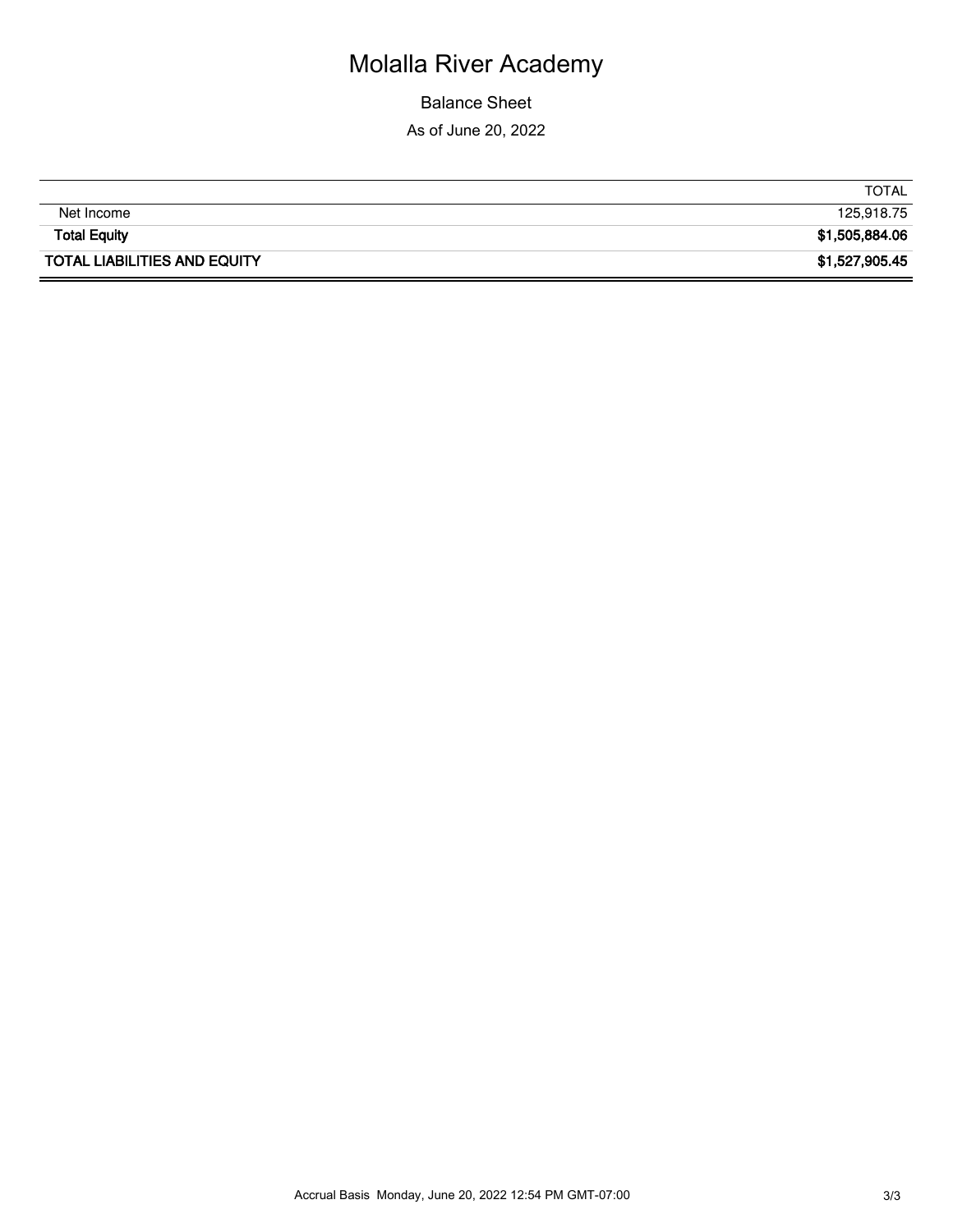|                                                  | <b>TOTAL</b> |
|--------------------------------------------------|--------------|
| Income                                           |              |
| 40000 Revenue from Local Sources                 |              |
| 40100 State School Funding from MRSD             | 1,441,928.16 |
| 40200 Program Income                             |              |
| 40210 Activity Fee                               | 36,110.45    |
| 40220 Student Supply Fee/Parent Money            | 8,073.73     |
| 40265 Library Fees                               | 412.00       |
| 40270 Before/After Care                          | 15,741.85    |
| 40275 Music- Lost items                          | 5.00         |
| 40280 Field Trip Fees                            | 285.00       |
| Total 40200 Program Income                       | 60,628.03    |
| 40400 Fundraising Activities                     |              |
| 40410 PCT (Parent Cultivation Team) Income       |              |
| 40460 PCT Jog-A-Thon Income                      | 16,699.35    |
| 40461 PCT Wreath Income                          | 5,287.84     |
| 40463 PCT Plant Sale Income                      | 5,507.25     |
| 40464 Sunshine Fund Income                       | 90.00        |
| Total 40410 PCT (Parent Cultivation Team) Income | 27,584.44    |
| 40420 Auction                                    | 65.00        |
| 40430 Other Fundraising                          | 965.00       |
| 40450 Program Fundrasing                         |              |
| 40452 Leadership/Roots Fundraiser                | 122.95       |
| 40453 PE Fundraiser                              | 750.00       |
| 40454 Library Fundraisers                        | 1,527.81     |
| 40457 Garden Fundraisers                         | $-28.69$     |
| 40458 Technology Fundraiser - Holiday            | 1,101.00     |
| <b>Total 40450 Program Fundrasing</b>            | 3,473.07     |
| <b>Total 40400 Fundraising Activities</b>        | 32,087.51    |
| <b>Total 40000 Revenue from Local Sources</b>    | 1,534,643.70 |
| 40500 Private Sources - Direct                   |              |
| 62800 PALMER Expenses                            | $-94.87$     |
| <b>Total 40500 Private Sources - Direct</b>      | -94.87       |
| 40600 Grants                                     |              |
| 40620 Federal Sources                            |              |
| 40622 ESSER COVID Grant                          | 7,152.30     |
| 40623 SIA Grant Income                           | 56,428.55    |
| 40624 ESSER II COVID Grant                       | 64,257.89    |
| 40625 ESSERS III Grant Income                    | 14,879.68    |
| 40626 ESSERS Summer Programming - \$39,461       | 37,681.90    |
| 40627 NSLP Equipment Grant - \$3,162             | 3,162.00     |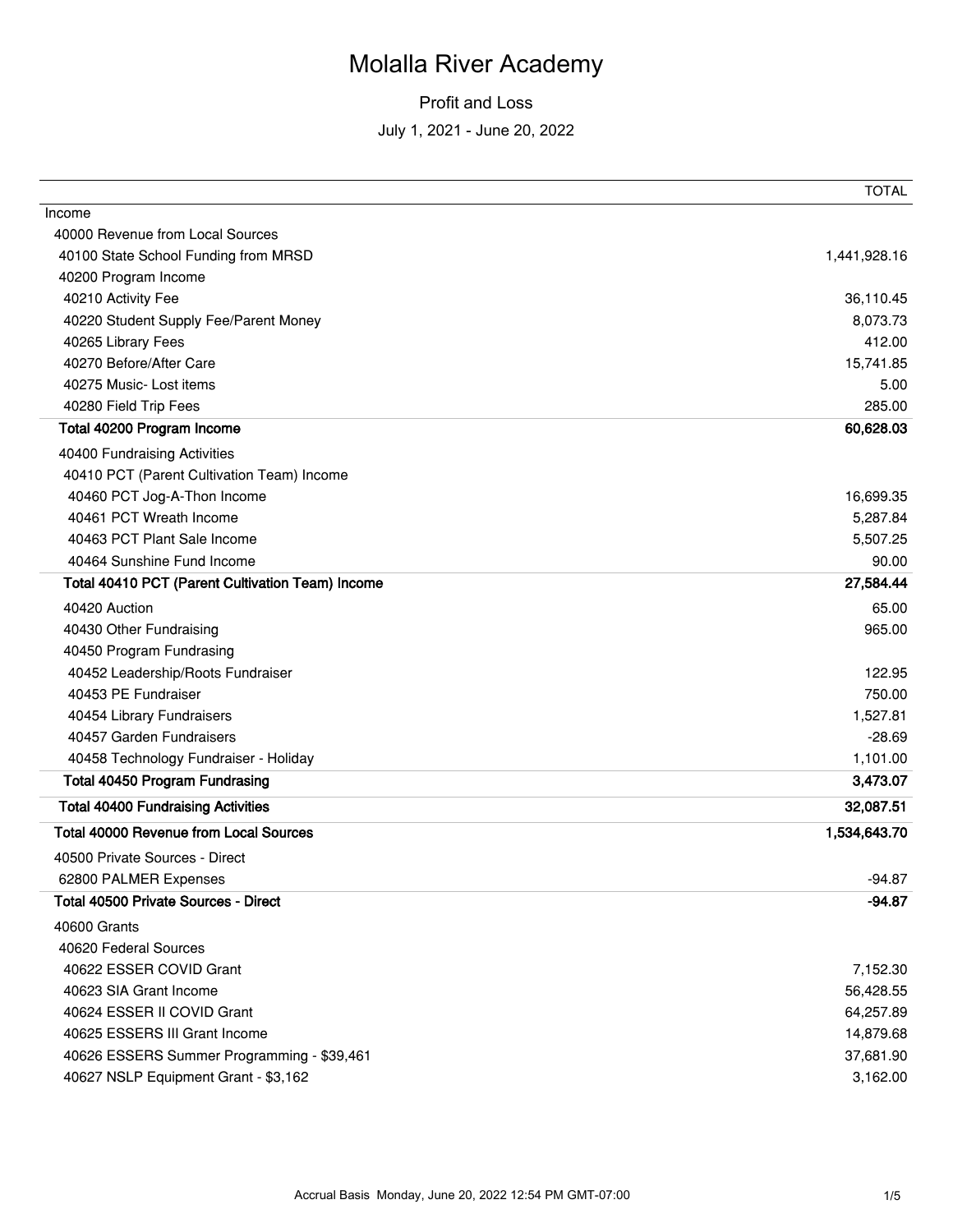|                                             | <b>TOTAL</b>   |
|---------------------------------------------|----------------|
| <b>Total 40620 Federal Sources</b>          | 183,562.32     |
| Total 40600 Grants                          | 183,562.32     |
| 40700 Other Types of Income                 |                |
| 40720 Miscellaneous Revenue                 | 1,111.21       |
| 40730 Interest Earned                       | 63.16          |
| Total 40700 Other Types of Income           | 1,174.37       |
| Services                                    | $-748.74$      |
| Uncategorized Income                        | 60,562.75      |
| <b>Total Income</b>                         | \$1,779,099.53 |
| <b>GROSS PROFIT</b>                         | \$1,779,099.53 |
| Expenses                                    |                |
| 50000 Instruction                           |                |
| 51000 Payroll Expenses                      |                |
| 51100 Regular Salaries                      |                |
| 51110 Licensed Salaries                     | 421,380.44     |
| 51115 Classified Salaries                   | 99,253.72      |
| 51125 PE                                    | 42,459.01      |
| 51130 Music                                 | 43,758.50      |
| 51140 Administrators                        | 89,184.87      |
| 51145 Support Staff - Classified            | 39,639.30      |
| 51150 Custodial/Maintenance                 | 14,099.98      |
| <b>Total 51100 Regular Salaries</b>         | 749,775.82     |
| 51200 Nonpermanent Salaries                 |                |
| 51210 Substitutes - Licensed                | 19,008.15      |
| <b>Total 51200 Nonpermanent Salaries</b>    | 19,008.15      |
| 51300 Stipend                               |                |
| 51310 Leadership/Leaderfit                  | 7,596.18       |
| 51315 Mentor                                | 150.00         |
| Total 51300 Stipend                         | 7,746.18       |
| 52000 Associated Payroll Costs              |                |
| 52100 PERS                                  | 250,536.96     |
| 52200 Social Security & Medicare            | 68,354.74      |
| 52300 WBF                                   | 476.67         |
| 52500 Other Required Payroll Costs          |                |
| 52510 Workers' Compensation                 | 5,100.50       |
| 52520 Unemployment Compensation             | 12,280.88      |
| Total 52500 Other Required Payroll Costs    | 17,381.38      |
| 52600 Contractual Employee Benefits         | 67,489.17      |
| <b>Total 52000 Associated Payroll Costs</b> | 404,238.92     |
| Total 51000 Payroll Expenses                | 1,180,769.07   |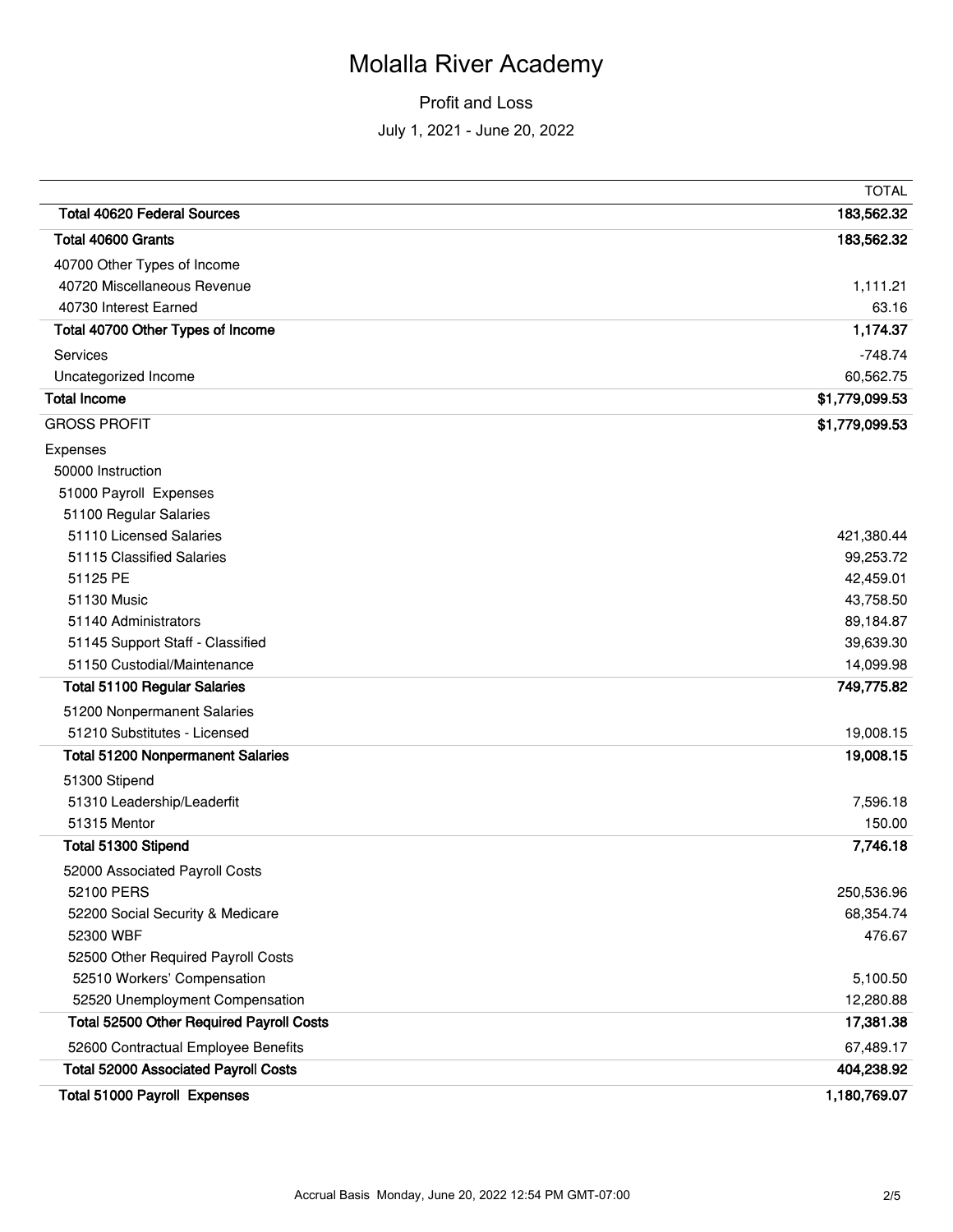|                                             | <b>TOTAL</b> |
|---------------------------------------------|--------------|
| 53000 Supplies and Materials                | 80.30        |
| 53100 Furniture & Equipment                 | 7,309.79     |
| <b>Total 53000 Supplies and Materials</b>   | 7,390.09     |
| 54000 Consumable Supplies & Materials       |              |
| 54210 Janitorial Supplies                   | 6,534.30     |
| 54220 Office Supplies                       | 1,757.36     |
| 54230 Parent Money                          | 1,933.98     |
| 54240 Classrooms                            | 9,332.77     |
| 54260 Science Supplies                      | 272.69       |
| 54265 Textbooks/Curriculum                  | 896.38       |
| Total 54000 Consumable Supplies & Materials | 20,727.48    |
| 55000 Library                               | 895.63       |
| 55320 Subscriptions                         | 19.99        |
| 55330 Library - Other                       | $-7.08$      |
| Total 55000 Library                         | 908.54       |
| 56000 Supplies & Materials                  |              |
| 56100 Food, coffee, teacher work day        | 1,477.24     |
| 56200 Lunch Program                         | 18,452.92    |
| 56300 Computer Software                     | 636.70       |
| 56400 Computer Hardware                     | 960.11       |
| 56500 Office Equipment                      | 1,484.24     |
| Total 56000 Supplies & Materials            | 23,011.21    |
| 57000 Special Programs                      |              |
| 57100 Garden Expense                        | 914.31       |
| 57200 Leadership                            | 76.81        |
| 57300 Fundraising Expense                   | 8,080.58     |
| 57310 PCT Jog-A-Thon Expenses               | 17,413.78    |
| 57320 PCT Wreath Expenses                   | 2,583.53     |
| 57340 PCT Plant Expenses                    | 3,750.60     |
| <b>Total 57300 Fundraising Expense</b>      | 31,828.49    |
| 57400 LeaderFit                             | 206.41       |
| 57500 Before/After Care Program             | 529.29       |
| 57700 Events                                | 634.03       |
| 57800 Outdoor School                        | 10,444.78    |
| 57900 Misc Special Programs/Music           | 200.00       |
| <b>Total 57000 Special Programs</b>         | 44,834.12    |
| 58000 Field Trips                           | 600.00       |
| Total 50000 Instruction                     | 1,278,240.51 |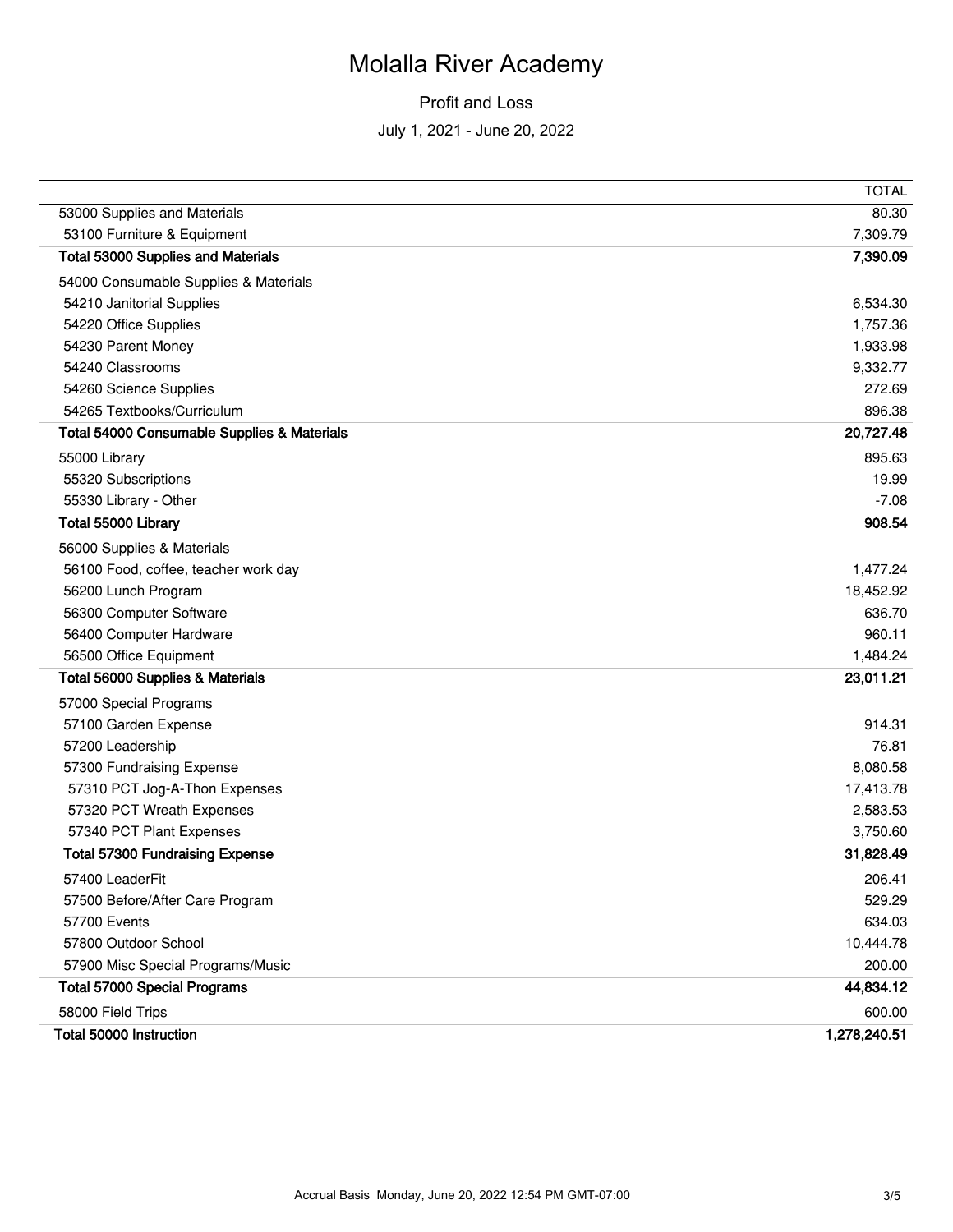|                                                  | <b>TOTAL</b>   |
|--------------------------------------------------|----------------|
| 60000 Support Services                           |                |
| 60020 First Aide & CPR Training                  | 150.00         |
| 60040 Instructional Staff Development            | 639.00         |
| 60050 Contractual Staff Development              | 8,346.54       |
| 60055 PD Money Rollover                          | 1,030.00       |
| <b>Total 60050 Contractual Staff Development</b> | 9,376.54       |
| 60060 Administrative Staff Developmen            | 185.00         |
| 60065 Recruitment and Placement Svcs             | 1,891.33       |
| 60080 Fingerprinting & Safe Schools              | 4,082.00       |
| 60090 Bank Misc Fees                             | 696.67         |
| 60100 Paypal Fee                                 | 78.00          |
| 60110 Payroll Fees                               | 9,358.94       |
| 60120 Auditing Services                          | 15,525.00      |
| 60130 Risk Management Services                   | 13,991.71      |
| 60150 Interest Expense                           | 50.24          |
| 60160 Grounds Services                           | 4,103.81       |
| 60170 Repairs and Maintenance                    | 12,523.74      |
| 60190 Security & Safety                          | 2,460.68       |
| 60210 Fire & Security System Monitor             | 329.45         |
| 60215 Modular Upkeep                             | 2,658.00       |
| 60220 Equip Rental & Maintenance                 | $-405.18$      |
| 60230 Electricity                                | 28,960.08      |
| 60240 Fuel                                       | 230.75         |
| 60250 Garbage                                    | 3,839.11       |
| 60260 Telephone, Telecommunications              | 7,470.17       |
| 60270 Postage, Mailing Service                   | 602.51         |
| 60290 Printing and Binding                       | 8,995.79       |
| 60310 Legal Fees                                 | 5,800.00       |
| 60330 Water Quality testing                      | 200.00         |
| 60350 Memberships and Dues                       | 2,888.02       |
| 60360 Taxes and Licenses                         | 50.00          |
| 62080 Advertising Expenses                       | 1,442.63       |
| <b>Total 60000 Support Services</b>              | 138,173.99     |
| 60370 Bookkeeping Services                       | 10,487.50      |
| 60900 Business Expenses                          | 70.00          |
| 62000 Facility Fund Expense                      | 7,288.66       |
| 69800 Uncategorized Expenses                     | 1,047.39       |
| <b>Uncategorized Expense</b>                     | $-108.00$      |
| <b>Total Expenses</b>                            | \$1,435,200.05 |
| NET OPERATING INCOME                             | \$343,899.48   |
|                                                  |                |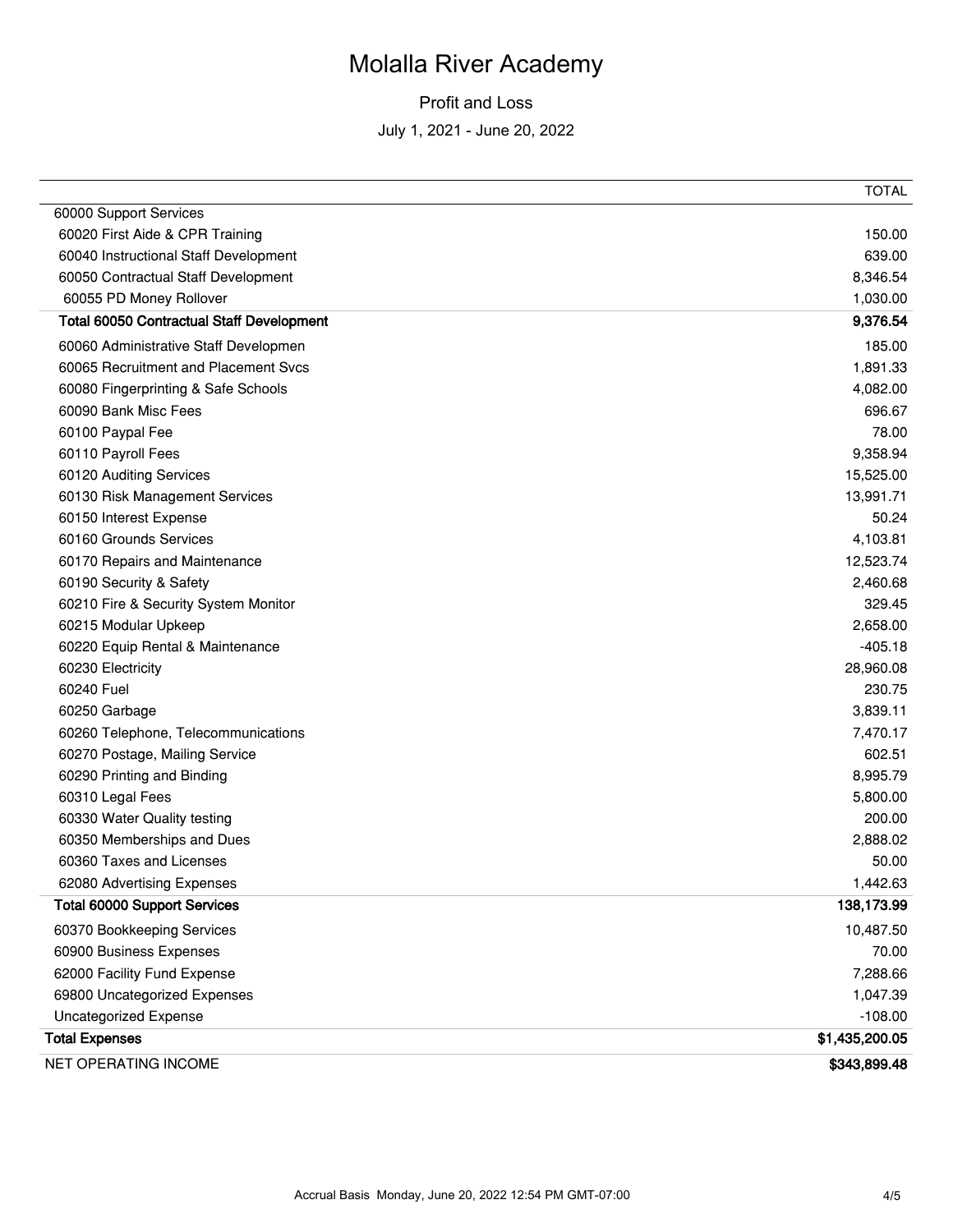|                                          | <b>TOTAL</b>    |
|------------------------------------------|-----------------|
| Other Expenses                           |                 |
| 70000 Grant Expenses                     |                 |
| 62820 ESSER I COVID Expense              | 261.19          |
| 62830 SIA Grant Expense                  | 87,013.54       |
| 62840 ESSER II COVID Grant Expenses      | 66,282.85       |
| 62850 ESSERS III Grant Expenses          | 42,262.35       |
| 62860 ESSERS Summer Programming Expenses | 22,160.80       |
| <b>Total 70000 Grant Expenses</b>        | 217,980.73      |
| <b>Total Other Expenses</b>              | \$217,980.73    |
| <b>NET OTHER INCOME</b>                  | $$ -217,980.73$ |
| <b>NET INCOME</b>                        | \$125,918.75    |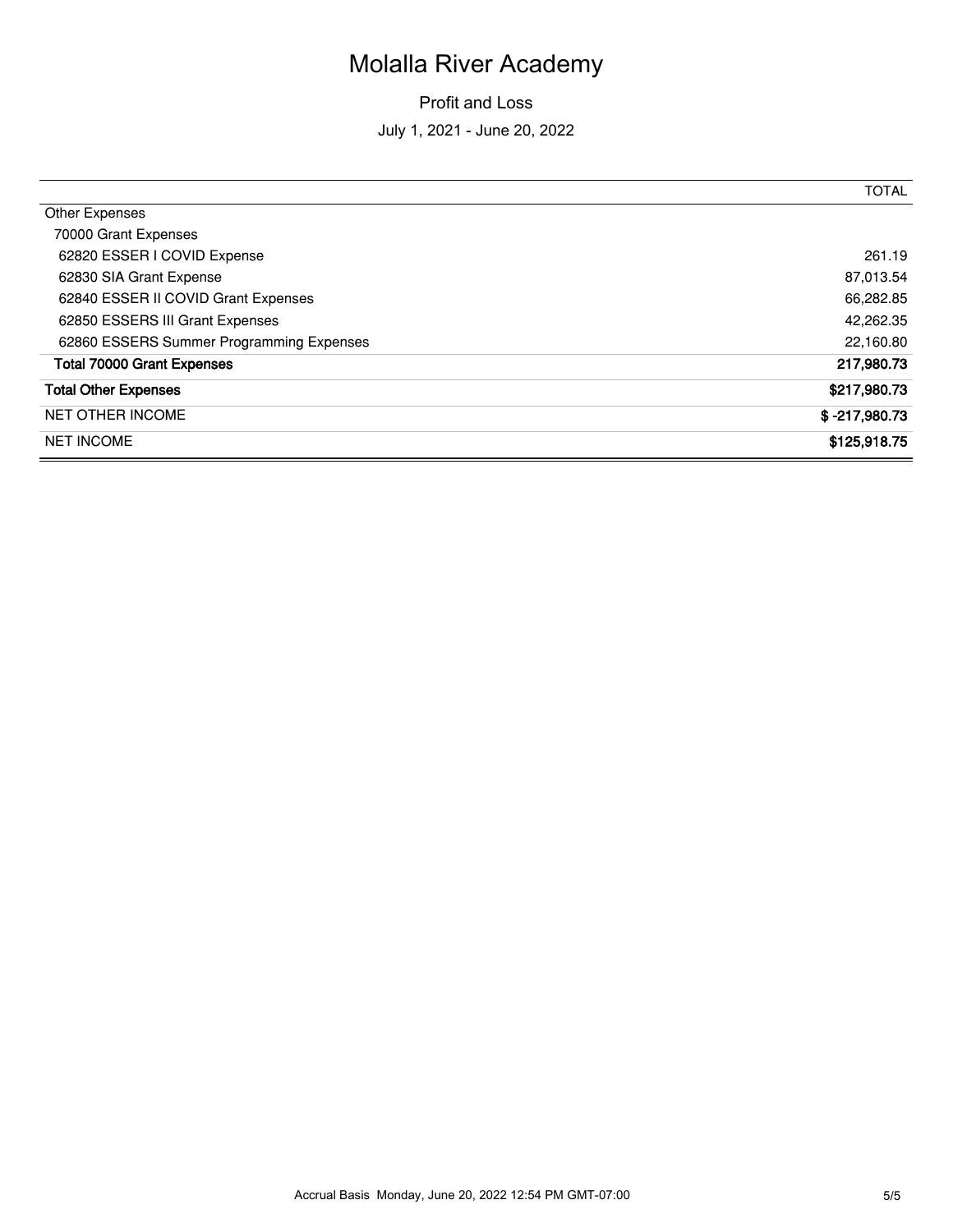| Final Draft<br>5/27/22                                 |                                                  |                                                                  |                                             | <b>Adopted 2021-22</b> | roposed FY 2022-<br>23 Budget | Proposed FY 2022-23<br><b>Budget (if full</b><br>enrollment) | <b>Notes</b>                                              |                                | <b>Curriculum Needs:</b>      |                         |       | Addt'l Expenses  |                                    |  |
|--------------------------------------------------------|--------------------------------------------------|------------------------------------------------------------------|---------------------------------------------|------------------------|-------------------------------|--------------------------------------------------------------|-----------------------------------------------------------|--------------------------------|-------------------------------|-------------------------|-------|------------------|------------------------------------|--|
|                                                        |                                                  |                                                                  |                                             |                        | 216 @\$9344                   | 225 @\$9344                                                  |                                                           |                                | Great Body Shop K-8           |                         | 4000  |                  | Equipping classrooms for emergency |  |
| 40000 Revenue from Local Sources                       |                                                  |                                                                  |                                             |                        |                               | Social Studies/Science 6-8 (Pilot)                           |                                                           | 8000                           |                               | --New panic bar handles |       |                  |                                    |  |
| 40100 State School Funding from MRSD<br>\$1,882,100.00 |                                                  | \$2,018,304.00                                                   | \$2,102,400.00                              |                        |                               | New UOS K-5?                                                 |                                                           | 1000                           | --Blinds/screens              |                         |       |                  |                                    |  |
|                                                        |                                                  |                                                                  |                                             |                        |                               |                                                              |                                                           |                                | Spanish Elective              |                         | 4100  | --Emergency kits |                                    |  |
|                                                        | 40200 Program Income                             |                                                                  |                                             |                        |                               |                                                              |                                                           |                                |                               |                         |       |                  |                                    |  |
|                                                        |                                                  | 40205 - Doubtful Accounts                                        |                                             | $-$10,000.00$          |                               |                                                              |                                                           |                                | <b>School Safety</b>          |                         |       |                  |                                    |  |
|                                                        |                                                  | 40210 · Activity Fee                                             |                                             | \$48,400.00            | \$54,000.00                   | \$56,250.00                                                  | Board approved raise to \$250                             |                                | Add Lock Bloks to all Doors   |                         | 600   |                  |                                    |  |
|                                                        |                                                  |                                                                  | 40220 · Student Supply Fee/Parent Money     | \$9,900.00             | \$11,880.00                   | \$12,375.00                                                  | Board approved raise to \$55                              |                                | Blinds/covers for all windows |                         | 5000  |                  |                                    |  |
|                                                        |                                                  | 40230 . Lunch program                                            |                                             |                        |                               |                                                              |                                                           |                                | Emergency Kits                |                         | 3000  |                  |                                    |  |
|                                                        |                                                  | 40240 · Da Vinci Workshop (tuition)                              |                                             |                        | \$5,000.00                    | \$5,000.00                                                   |                                                           |                                |                               |                         | 25700 |                  |                                    |  |
|                                                        |                                                  | 40250 - After School Class - Other                               |                                             |                        |                               |                                                              |                                                           |                                |                               |                         |       |                  |                                    |  |
|                                                        |                                                  | 40260 · Library Fees                                             |                                             | \$100.00               | \$100.00                      | \$100.00                                                     |                                                           |                                |                               |                         |       |                  |                                    |  |
|                                                        |                                                  |                                                                  |                                             |                        |                               |                                                              |                                                           |                                |                               |                         |       |                  |                                    |  |
|                                                        |                                                  | 40270 · Before/After Care                                        |                                             |                        | \$2,000.00                    | \$2,000.00                                                   |                                                           |                                |                               |                         |       |                  |                                    |  |
|                                                        |                                                  | 40280- Field Trip Fees                                           |                                             | \$1,500.00             |                               |                                                              |                                                           |                                |                               |                         |       |                  |                                    |  |
|                                                        |                                                  | 40290 - Outdoor School Fees                                      |                                             | \$3,750.00             | \$16,000.00                   | \$16,000.00                                                  |                                                           | Local ODS Reimbursement Grant) |                               |                         |       |                  |                                    |  |
|                                                        | Total 40200 · Program Income                     |                                                                  |                                             | \$1,935,750.00         | \$2,107,284.00                | \$2,194,125.00                                               |                                                           |                                |                               |                         |       |                  |                                    |  |
|                                                        |                                                  |                                                                  |                                             |                        |                               |                                                              |                                                           |                                |                               |                         |       |                  |                                    |  |
|                                                        | 40400 Fundraising Activities                     |                                                                  |                                             |                        |                               |                                                              |                                                           |                                |                               |                         |       |                  |                                    |  |
|                                                        |                                                  |                                                                  | 40410 PCT (Parent Cultivation Team) Income  | \$8,400.00             | \$10,000.00                   | \$10,000.00                                                  |                                                           |                                |                               |                         |       |                  |                                    |  |
|                                                        |                                                  | 40460 PCT Jog-A-Thon Income                                      |                                             |                        | \$15,000.00                   | \$15,000.00                                                  |                                                           |                                |                               |                         |       |                  |                                    |  |
|                                                        |                                                  | 40461 PCT Wreath Income                                          |                                             |                        | \$10,000.00                   | \$10,000.00                                                  |                                                           |                                |                               |                         |       |                  |                                    |  |
|                                                        |                                                  | 40463 PCT Plant Sale Income                                      |                                             |                        | \$10,000.00                   | \$10,000.00                                                  |                                                           |                                |                               |                         |       |                  |                                    |  |
|                                                        | Total 40410 PCT (Parent Cultivation Team) Income |                                                                  |                                             | \$8,400.00             | \$45,000.00                   | \$45,000.00                                                  |                                                           |                                |                               |                         |       |                  |                                    |  |
|                                                        |                                                  |                                                                  |                                             |                        |                               |                                                              |                                                           |                                |                               |                         |       |                  |                                    |  |
|                                                        | 40450 Other Program Fundrasing                   |                                                                  |                                             |                        |                               |                                                              |                                                           |                                |                               |                         |       |                  |                                    |  |
|                                                        |                                                  | 40451 - LeaderFit Fundraisers                                    |                                             | \$500.00               | \$1,500.00                    | \$1,500.00                                                   |                                                           |                                |                               |                         |       |                  |                                    |  |
|                                                        |                                                  | 40452 - Leadership/Roots                                         |                                             |                        | \$500.00                      | \$500.00                                                     |                                                           |                                |                               |                         |       |                  |                                    |  |
|                                                        |                                                  | 40453 · PE Fundraiser                                            |                                             |                        |                               |                                                              |                                                           |                                |                               |                         |       |                  |                                    |  |
|                                                        |                                                  | 40454 - Library Fundraisers                                      |                                             | \$1,500.00             | \$1,500.00                    | \$1,500.00                                                   |                                                           |                                |                               |                         |       |                  |                                    |  |
|                                                        |                                                  | 40455 · Music Fundraisers                                        |                                             | \$300.00               |                               |                                                              |                                                           |                                |                               |                         |       |                  |                                    |  |
|                                                        |                                                  | 40457 - Garden Fundraisers/Roll Over - for classes<br>\$3,000.00 |                                             | \$2,000,00             | \$2,000.00                    |                                                              |                                                           |                                |                               |                         |       |                  |                                    |  |
|                                                        |                                                  | 40458 - Technology Fundraisers - Holiday<br>\$2,500.00           |                                             |                        |                               |                                                              |                                                           |                                |                               |                         |       |                  |                                    |  |
|                                                        |                                                  | 40459 - Playground Fundraiser                                    |                                             |                        |                               |                                                              |                                                           |                                |                               |                         |       |                  |                                    |  |
|                                                        |                                                  | <b>Need code-Student Store Fundraiser</b>                        |                                             |                        | \$2,000.00                    | \$2,000.00                                                   |                                                           |                                |                               |                         |       |                  |                                    |  |
|                                                        | Total 40450 Other Program Fundraising            |                                                                  |                                             |                        | \$7,500.00                    | \$5,500.00                                                   |                                                           |                                |                               |                         |       |                  |                                    |  |
|                                                        |                                                  |                                                                  |                                             |                        |                               |                                                              |                                                           |                                |                               |                         |       |                  |                                    |  |
|                                                        | Total 40400 · Fundraising Activities             |                                                                  |                                             | \$16,200.00            | \$52,500.00                   | \$52,500.00                                                  |                                                           |                                |                               |                         |       |                  |                                    |  |
|                                                        |                                                  |                                                                  |                                             |                        |                               |                                                              |                                                           |                                |                               |                         |       |                  |                                    |  |
|                                                        | <b>Total 40000 Revenue from Local Sources</b>    |                                                                  |                                             |                        | \$1,951,950.00 \$2,159,784.00 | \$2,246,625.00                                               |                                                           |                                |                               |                         |       |                  |                                    |  |
|                                                        |                                                  |                                                                  |                                             |                        |                               |                                                              |                                                           |                                |                               |                         |       |                  |                                    |  |
|                                                        | 40500 Private Sources - Direct                   |                                                                  |                                             |                        |                               |                                                              |                                                           |                                |                               |                         |       |                  |                                    |  |
|                                                        |                                                  | 40515 Individ, Business Contributions                            |                                             | \$1,000.00             | \$1,000.00                    | \$1,000.00                                                   |                                                           |                                |                               |                         |       |                  |                                    |  |
|                                                        | Total 40500 Private Sources - Direct             |                                                                  |                                             | \$1,000.00             | \$1,000.00                    | \$1,000.00                                                   |                                                           |                                |                               |                         |       |                  |                                    |  |
|                                                        |                                                  |                                                                  |                                             |                        |                               |                                                              |                                                           |                                |                               |                         |       |                  |                                    |  |
| <b>40600 Grants</b>                                    |                                                  |                                                                  |                                             |                        |                               |                                                              |                                                           |                                |                               |                         |       |                  |                                    |  |
|                                                        | 40610 - Local Sources                            |                                                                  |                                             |                        |                               |                                                              |                                                           |                                |                               |                         |       |                  |                                    |  |
|                                                        |                                                  | 40612 - Local Grants - Rest. - Garden                            |                                             |                        |                               |                                                              |                                                           |                                |                               |                         |       |                  |                                    |  |
|                                                        |                                                  |                                                                  | 40613 - Local Grants - Rest. - Tech/Other   |                        |                               |                                                              |                                                           |                                |                               |                         |       |                  |                                    |  |
|                                                        |                                                  | <b>Need code</b>                                                 | <b>Education Retention Grant</b>            |                        | \$21,239.00                   | \$21,239.00                                                  |                                                           |                                |                               |                         |       |                  |                                    |  |
|                                                        |                                                  | <b>Need code</b>                                                 | <b>PEEK Grant</b>                           |                        | \$26,078.58                   | \$26,078.58                                                  |                                                           |                                |                               |                         |       |                  |                                    |  |
|                                                        |                                                  | Need code                                                        | <b>Menstrual W/ Dignitiy Grant</b>          |                        | \$897.00                      | \$897.00                                                     |                                                           |                                |                               |                         |       |                  |                                    |  |
|                                                        | <b>Total 40610 Local Sources</b>                 |                                                                  |                                             |                        | \$48,214.58                   | \$48,214.58                                                  |                                                           |                                |                               |                         |       |                  |                                    |  |
|                                                        |                                                  |                                                                  |                                             |                        |                               |                                                              |                                                           |                                |                               |                         |       |                  |                                    |  |
| 40620 Federal Sources                                  |                                                  |                                                                  |                                             |                        |                               |                                                              |                                                           |                                |                               |                         |       |                  |                                    |  |
|                                                        |                                                  |                                                                  | 40615 - Local Grants- Rest. - Palmer/ COVID | \$8,461.00             |                               | N/A                                                          |                                                           |                                |                               |                         |       |                  |                                    |  |
|                                                        |                                                  |                                                                  |                                             |                        | N/A                           |                                                              |                                                           |                                |                               |                         |       |                  |                                    |  |
|                                                        |                                                  | 40620 - ESSER II<br>40623 - SIA Grant                            |                                             | \$62,993.00            | N/A                           | $\mathsf{N}/\mathsf{A}$                                      |                                                           |                                |                               |                         |       |                  |                                    |  |
|                                                        |                                                  |                                                                  |                                             | \$130,013.00           | \$170,436.00                  |                                                              | \$170,436.00 (\$50k rollover and \$120,436k addt'l grant) |                                |                               |                         |       |                  |                                    |  |
|                                                        |                                                  | 40624 - ESSER III                                                |                                             | \$248,770.00           | \$200,000.00                  |                                                              | \$200,000.00 (carry over from 21-22)                      |                                |                               |                         |       |                  |                                    |  |
|                                                        |                                                  | 40625 - ESSER Summer Programming                                 |                                             | \$39,461.00            | N/A                           | N/A                                                          |                                                           |                                |                               |                         |       |                  |                                    |  |
|                                                        |                                                  | 40626 - NSLP Equipment Grant                                     |                                             | \$3,162.00             | N/A                           | N/A                                                          |                                                           |                                |                               |                         |       |                  |                                    |  |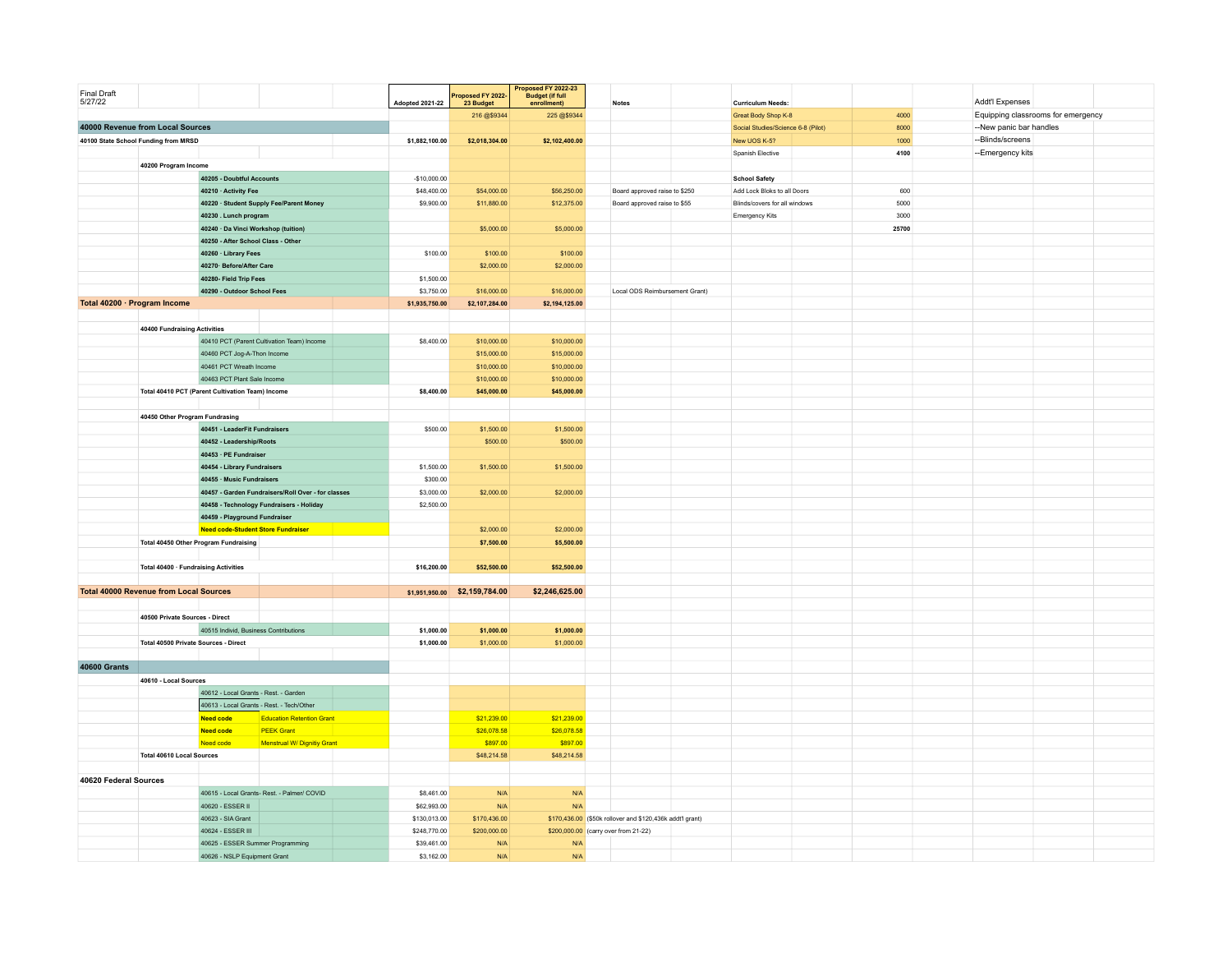|                                   | <b>Total 40620 Federal Sources</b>     |                                                 |                | \$370,436.00   | \$370,436.00                    |                 |                                                        |  |  |  |  |
|-----------------------------------|----------------------------------------|-------------------------------------------------|----------------|----------------|---------------------------------|-----------------|--------------------------------------------------------|--|--|--|--|
|                                   |                                        |                                                 |                |                |                                 |                 |                                                        |  |  |  |  |
| Total 40600 Grants                |                                        |                                                 | \$492,860.00   | \$418,650.58   | \$418,650.58                    |                 |                                                        |  |  |  |  |
|                                   |                                        |                                                 |                |                |                                 |                 |                                                        |  |  |  |  |
| 40700 Other Types of Income       |                                        |                                                 |                |                |                                 |                 |                                                        |  |  |  |  |
|                                   |                                        | 40710 - Cash Over/Short                         |                |                |                                 |                 |                                                        |  |  |  |  |
|                                   |                                        | 40730 - Interest Earned                         | \$1,000.00     | \$1,000.00     | \$1,000.00                      |                 |                                                        |  |  |  |  |
|                                   |                                        | 40720 - Misc. revenue                           |                | \$0.00         |                                 |                 |                                                        |  |  |  |  |
|                                   |                                        |                                                 |                |                |                                 |                 |                                                        |  |  |  |  |
| Total 40700 Other Types of Income |                                        |                                                 |                | \$1,000.00     | \$1,000.00                      |                 |                                                        |  |  |  |  |
|                                   |                                        |                                                 |                |                |                                 |                 |                                                        |  |  |  |  |
| <b>Total Income All Sources</b>   |                                        |                                                 | \$2,445,810.00 | \$2,579,434.58 | \$2,666,275.58                  |                 |                                                        |  |  |  |  |
|                                   |                                        |                                                 |                |                |                                 |                 |                                                        |  |  |  |  |
| <b>Expenses</b>                   |                                        |                                                 |                |                |                                 |                 |                                                        |  |  |  |  |
|                                   |                                        |                                                 |                |                |                                 |                 |                                                        |  |  |  |  |
| 50000 Instruction                 |                                        |                                                 |                |                |                                 |                 |                                                        |  |  |  |  |
|                                   | 51000 · Regular Salaries               |                                                 |                |                |                                 |                 |                                                        |  |  |  |  |
|                                   |                                        | 51110 · Licensed Salaries (Includes new science | \$450,177.67   | \$542,353.00   | \$542,353.00                    |                 |                                                        |  |  |  |  |
|                                   |                                        | 51115 · Classified Salaries                     | \$119,221.67   | \$118,512.00   |                                 |                 | \$118,512.00 (Removes 2 associates pd by ESSER grants) |  |  |  |  |
|                                   |                                        | Need Code - Garden/Library/Intervention         |                |                |                                 |                 | New FTE pd. by SIA                                     |  |  |  |  |
|                                   |                                        | $51125 \cdot PE$                                | \$48,392.60    | \$57,112.00    | \$57,112.00                     |                 |                                                        |  |  |  |  |
|                                   |                                        | 51130 · Music                                   | \$53,943.52    | \$61,289.00    | \$61,289.00                     |                 |                                                        |  |  |  |  |
|                                   |                                        | 51135 · Counseling Services                     | \$39,416.00    |                |                                 | Pd by SIA grant |                                                        |  |  |  |  |
|                                   |                                        | 00000-Curriculum Specialist                     |                |                |                                 |                 | SIA/Ed Retention                                       |  |  |  |  |
|                                   |                                        | 51140 Administrators                            | \$150,475.43   | \$187,263.00   | \$187,263.00                    |                 |                                                        |  |  |  |  |
|                                   |                                        | 51145 · Support Staff - Office                  | \$53,800.00    | \$38,896.00    | \$38,896.00                     |                 |                                                        |  |  |  |  |
|                                   |                                        | 51146 - Support Staff-Health Screener           | \$24,191.00    |                |                                 |                 | Moved to associate position                            |  |  |  |  |
|                                   |                                        | 51150 Custodial/Maintenance                     | \$23,800.00    | \$41,832.00    |                                 |                 | \$41,832.00 .5 of head paid by ESSER grant             |  |  |  |  |
|                                   | Total 51100 · Regular Salaries         |                                                 | \$939,226.89   | \$1,047,257.00 | \$1,047,257.00                  |                 |                                                        |  |  |  |  |
|                                   |                                        |                                                 |                |                |                                 |                 |                                                        |  |  |  |  |
|                                   | 51200 · Nonpermanent Salaries          |                                                 |                |                |                                 |                 |                                                        |  |  |  |  |
|                                   |                                        | 51210 · Substitutes - Licensed                  | \$16,000.00    | \$16,000.00    | \$16,000.00                     |                 |                                                        |  |  |  |  |
|                                   |                                        | 51215 · Substitutes - Classified                | \$3,360.00     | \$3,360.00     | \$3,360.00                      |                 |                                                        |  |  |  |  |
|                                   | Total 50200 · Nonpermanent Salaries    |                                                 | \$19,360.00    | \$19,360.00    | \$19,360.00                     |                 |                                                        |  |  |  |  |
|                                   |                                        |                                                 |                |                |                                 |                 |                                                        |  |  |  |  |
|                                   | 51300 Stipend                          |                                                 |                |                |                                 |                 |                                                        |  |  |  |  |
|                                   |                                        | 51310 . Leadership Roots/Leaderfit              | \$1,600.00     | \$2,000.00     | \$2,000.00                      |                 |                                                        |  |  |  |  |
|                                   |                                        | 51312 After School Classes                      |                | \$5,000.00     | \$5,000.00                      |                 |                                                        |  |  |  |  |
|                                   |                                        | 51315. New Teacher Mentor                       | \$2,000.00     |                |                                 |                 | Pd. w/ Ed Retention Grant                              |  |  |  |  |
|                                   |                                        | <b>Need Code Integrated Arts Coordinator</b>    |                | \$5,000.00     | \$5,000.00                      |                 |                                                        |  |  |  |  |
|                                   | Total 51300 . Stipend                  |                                                 | \$2,000.00     | \$12,000.00    | \$12,000.00                     |                 |                                                        |  |  |  |  |
|                                   |                                        |                                                 |                |                |                                 |                 |                                                        |  |  |  |  |
| <b>Total Salaries</b>             |                                        |                                                 | \$960,586.89   | \$1,078,617.00 | \$1,078,617.00                  |                 |                                                        |  |  |  |  |
|                                   |                                        |                                                 |                |                |                                 |                 |                                                        |  |  |  |  |
|                                   | 52000 · Associated Payroll Costs       |                                                 |                |                |                                 |                 |                                                        |  |  |  |  |
|                                   |                                        | 52110 · PERS                                    |                |                |                                 |                 |                                                        |  |  |  |  |
|                                   |                                        | 52111 · Employer Cont. Tier I - Tier II         | \$29,480.00    | \$30,767.00    |                                 |                 | \$30,767.00 new rate .2275 Tier II                     |  |  |  |  |
|                                   |                                        | 52113 · Pension UAL Contribution                | \$234,619.00   | \$213,456.00   | \$213,456.00 new rate .2586 UAL |                 |                                                        |  |  |  |  |
|                                   |                                        | Total 52110 · PERS                              | \$264,099.00   | \$244,223.00   | \$244,223.00                    |                 |                                                        |  |  |  |  |
|                                   |                                        |                                                 |                |                |                                 |                 |                                                        |  |  |  |  |
|                                   |                                        | 52200 · Social Security & Medicare              | \$82,555.00    | \$83,636.00    | \$83,636.00                     |                 |                                                        |  |  |  |  |
|                                   |                                        | 52300 · WBF                                     |                |                |                                 |                 |                                                        |  |  |  |  |
|                                   |                                        | 52500 · Other Required Payroll Costs            |                |                |                                 |                 |                                                        |  |  |  |  |
|                                   |                                        | 52510 · Workers' Compensation                   | \$5,253.57     | \$5,253.57     | \$5,253.57                      |                 |                                                        |  |  |  |  |
|                                   |                                        | 52520 Unemployment Compensation                 | \$14,976.00    | \$13,104.00    | \$13,104.00                     |                 |                                                        |  |  |  |  |
|                                   |                                        | 52600 · Contractual Employee Benefits           | \$75,000.00    | \$80,000.00    | \$80,000.00                     |                 |                                                        |  |  |  |  |
|                                   |                                        | Need Code - Classified PTO/Sick Leave           |                | \$6,655.00     | \$6,655.00                      |                 |                                                        |  |  |  |  |
|                                   |                                        | Need Code - Licensed PTO/Sick Leave             |                | \$26,235.00    | \$26,235.00                     |                 |                                                        |  |  |  |  |
|                                   |                                        | <b>Total Contractual Benefits</b>               | \$177,784.57   | \$214,883.57   | \$214,883.57                    |                 |                                                        |  |  |  |  |
|                                   |                                        |                                                 |                |                |                                 |                 |                                                        |  |  |  |  |
|                                   | Total 52000 · Associated Payroll Costs |                                                 | \$441,883.57   | \$459,106.57   | \$459,106.57                    |                 |                                                        |  |  |  |  |
|                                   |                                        |                                                 |                |                |                                 |                 |                                                        |  |  |  |  |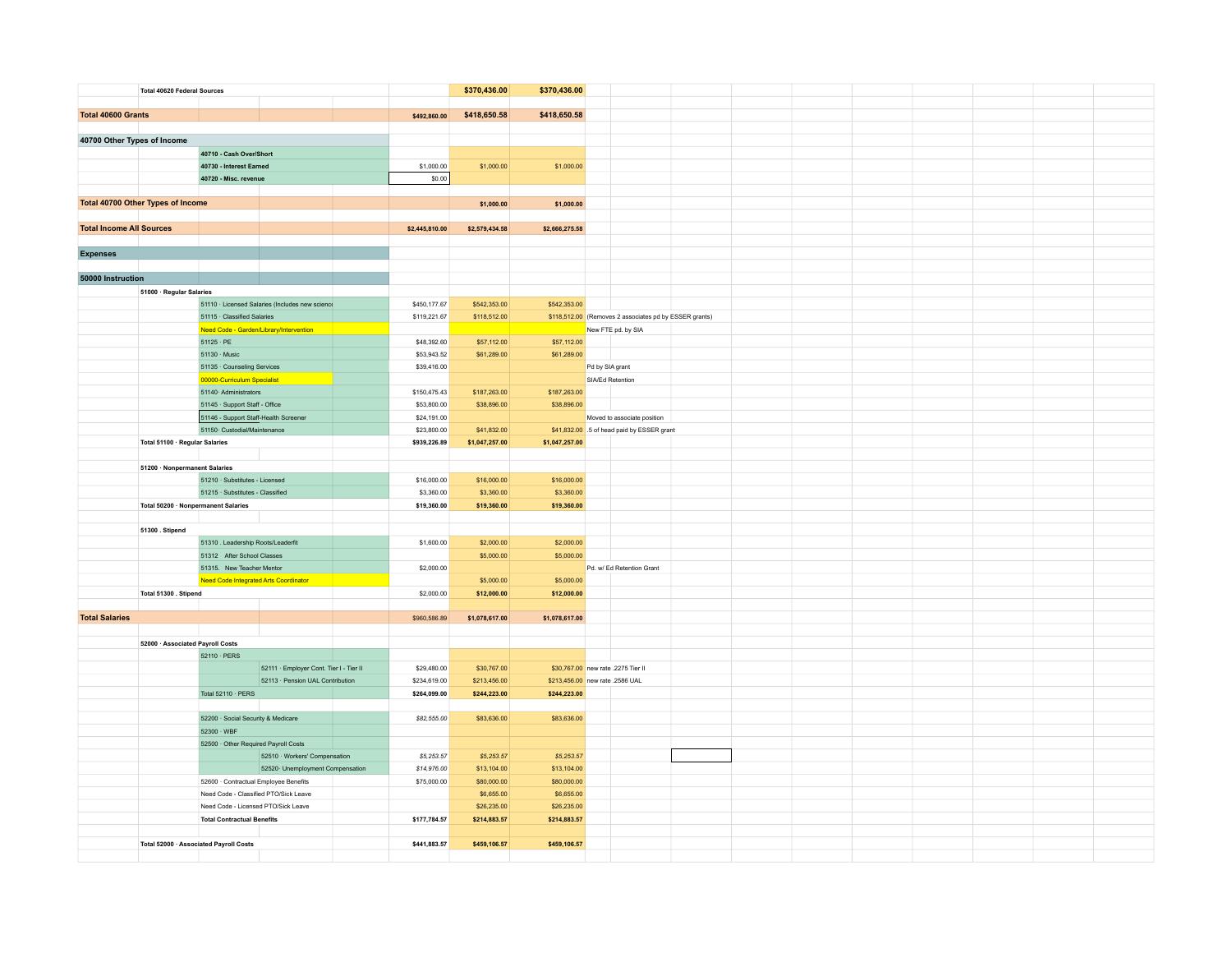| Total 51000 payroll costs    |                                                        |                                                                       |                                              | \$1,402,470.46 | \$1,537,723.57           | \$1,537,723.57           |                         |                                                        |                                                                                                                                                   |  |  |  |
|------------------------------|--------------------------------------------------------|-----------------------------------------------------------------------|----------------------------------------------|----------------|--------------------------|--------------------------|-------------------------|--------------------------------------------------------|---------------------------------------------------------------------------------------------------------------------------------------------------|--|--|--|
|                              |                                                        |                                                                       |                                              |                |                          |                          |                         |                                                        |                                                                                                                                                   |  |  |  |
| 53000 Supplies and Materials |                                                        |                                                                       |                                              |                |                          |                          |                         |                                                        |                                                                                                                                                   |  |  |  |
|                              |                                                        | 53100 · Furniture & Equipment                                         |                                              |                | \$10,000.00              | \$10,000.00              |                         |                                                        |                                                                                                                                                   |  |  |  |
|                              | Total 53100 - Supplies and Materials                   |                                                                       |                                              |                | \$10,000.00              | \$10,000.00              |                         |                                                        |                                                                                                                                                   |  |  |  |
|                              |                                                        |                                                                       |                                              |                |                          |                          |                         |                                                        |                                                                                                                                                   |  |  |  |
|                              | 54000 · Consumable Supplies & Materials                |                                                                       |                                              |                |                          |                          |                         |                                                        |                                                                                                                                                   |  |  |  |
|                              |                                                        | 54210 · Janitorial Supplies                                           |                                              | \$6,000.00     | \$5,000.00               | \$5,000.00               |                         |                                                        |                                                                                                                                                   |  |  |  |
|                              |                                                        | 54220 · Office Supplies                                               |                                              | \$3,500.00     | \$2,000.00               | \$2,000.00               |                         |                                                        |                                                                                                                                                   |  |  |  |
|                              |                                                        | 54230 · Parent Money                                                  |                                              | \$7,808.00     | \$7,000.00               | \$7,000.00               | (\$500 x 14 classrooms) |                                                        |                                                                                                                                                   |  |  |  |
|                              |                                                        | 54240 Classrooms                                                      |                                              | \$9,580.00     | \$9,800.00               | \$9,800.00               | (\$700 x 14 classrooms) |                                                        |                                                                                                                                                   |  |  |  |
|                              |                                                        | <b>Add Electives</b>                                                  |                                              |                | \$15,000.00              | \$15,000.00              |                         |                                                        | \$1000 per elective class for startup plus cost of Spanish Online classes                                                                         |  |  |  |
|                              |                                                        | 54250 · Art Supplies                                                  |                                              | \$300.00       | \$1,500.00               | \$1,500.00               |                         | (Includes supplies for building integrated arts block) |                                                                                                                                                   |  |  |  |
|                              |                                                        | 54260 · Science Supplies                                              |                                              | \$0.00         | \$300.00                 | \$300.00                 |                         |                                                        |                                                                                                                                                   |  |  |  |
|                              |                                                        | 54265 - Textbooks/Curriculum                                          |                                              | \$0.00         | \$15,000.00              | \$15,000.00              |                         |                                                        |                                                                                                                                                   |  |  |  |
|                              |                                                        | Need code--Student Store                                              |                                              |                | \$10,000.00              | \$10,000.00              |                         |                                                        | (include initial start up inventory and allowance for family hardship)                                                                            |  |  |  |
|                              | Total 54000 · Consumable Supplies & Materials          |                                                                       |                                              | \$27,188.00    | \$75,600.00              | \$75,600.00              |                         |                                                        |                                                                                                                                                   |  |  |  |
|                              |                                                        |                                                                       |                                              |                |                          |                          |                         |                                                        |                                                                                                                                                   |  |  |  |
|                              | 55000 · Library                                        |                                                                       |                                              |                |                          |                          |                         |                                                        |                                                                                                                                                   |  |  |  |
|                              |                                                        |                                                                       |                                              |                |                          |                          |                         |                                                        |                                                                                                                                                   |  |  |  |
|                              |                                                        | 55310 · Books                                                         |                                              | \$800.00       | \$900.00                 | \$900.00                 |                         |                                                        |                                                                                                                                                   |  |  |  |
|                              |                                                        | 55320 · Subscriptions                                                 |                                              | \$250.00       | \$6,000.00               | \$6,000.00               |                         |                                                        | (Happy Numbers, Go Guardian \$1500, Bloomz \$1350, Cricut \$120, Photoshop/Illustrator \$240; Zoom/Google \$350/We Video \$1100, Alexandra \$800) |  |  |  |
|                              |                                                        | 55330 · Library - Supplies                                            |                                              |                | \$400.00                 | \$400.00                 |                         |                                                        |                                                                                                                                                   |  |  |  |
|                              | Total 55000 Library                                    |                                                                       |                                              | \$1,050.00     | \$7,300.00               | \$7,300.00               |                         |                                                        |                                                                                                                                                   |  |  |  |
|                              |                                                        |                                                                       |                                              |                |                          |                          |                         |                                                        |                                                                                                                                                   |  |  |  |
|                              | 56000 · Supplies & Materials                           |                                                                       |                                              |                |                          |                          |                         |                                                        |                                                                                                                                                   |  |  |  |
|                              |                                                        | 56100 - Food, coffee, teacher work day                                |                                              | \$1,500.00     | \$2,000.00               | \$2,000.00               |                         |                                                        |                                                                                                                                                   |  |  |  |
|                              |                                                        | 56200 - Lunch Program                                                 |                                              | \$1,200.00     | \$500.00                 | \$500.00                 |                         |                                                        |                                                                                                                                                   |  |  |  |
|                              |                                                        | 56300 · Computer Software                                             |                                              | \$6,600.00     | \$1,000.00               | \$1,000.00               |                         |                                                        |                                                                                                                                                   |  |  |  |
|                              |                                                        | 56400 · Computer Hardware                                             |                                              | \$1,000.00     | \$3,000.00               | \$3,000.00               |                         | Chromebooks for added teachers/replacement for Mahr    |                                                                                                                                                   |  |  |  |
|                              |                                                        | 56500 · Office Equipment /Technology                                  |                                              |                | \$1,000.00               | \$1,000.00               |                         |                                                        |                                                                                                                                                   |  |  |  |
|                              |                                                        |                                                                       |                                              |                |                          |                          |                         |                                                        |                                                                                                                                                   |  |  |  |
|                              |                                                        | Total 56000 · Supplies and Materials                                  |                                              | \$10,300.00    | \$6,500.00               | \$6,500.00               |                         |                                                        |                                                                                                                                                   |  |  |  |
|                              |                                                        |                                                                       |                                              |                |                          |                          |                         |                                                        |                                                                                                                                                   |  |  |  |
|                              |                                                        |                                                                       |                                              |                |                          |                          |                         |                                                        |                                                                                                                                                   |  |  |  |
|                              | <b>Total Supplies and Materials - Regular Programs</b> |                                                                       |                                              | \$38,538.00    | \$89,400.00              | \$89,400.00              |                         |                                                        |                                                                                                                                                   |  |  |  |
|                              |                                                        |                                                                       |                                              |                |                          |                          |                         |                                                        |                                                                                                                                                   |  |  |  |
| 57000 · Special Programs     |                                                        |                                                                       |                                              |                |                          |                          |                         |                                                        |                                                                                                                                                   |  |  |  |
|                              |                                                        | 57100 · Garden & Trail Class                                          |                                              | \$500.00       | \$1,000.00               | \$1,000.00               |                         |                                                        |                                                                                                                                                   |  |  |  |
|                              |                                                        | 57200 . Leadership                                                    |                                              | \$500.00       | \$300.00                 | \$300.00                 |                         |                                                        |                                                                                                                                                   |  |  |  |
|                              |                                                        | 57250 - OBOB                                                          |                                              | \$700.00       | \$500.00                 | \$500.00                 |                         |                                                        |                                                                                                                                                   |  |  |  |
|                              |                                                        | 57400 - LeaderFit                                                     |                                              | \$400.00       | \$300.00                 | \$300.00                 |                         |                                                        |                                                                                                                                                   |  |  |  |
|                              |                                                        | 57500 · Before/After Care and Classes                                 |                                              |                | \$400.00                 | \$400.00                 |                         |                                                        |                                                                                                                                                   |  |  |  |
|                              |                                                        |                                                                       | 57700 - Events (Roots, Earth Day, Promotion) | \$1,500.00     | \$1,000.00               | \$1,000.00               |                         |                                                        |                                                                                                                                                   |  |  |  |
|                              |                                                        | 57800 · Outdoor School                                                |                                              | \$3,750.00     | \$16,000.00              | \$16,000.00              |                         |                                                        |                                                                                                                                                   |  |  |  |
|                              |                                                        | 57900 · Misc. Special Programs/Music                                  |                                              |                | \$500.00                 | \$500.00                 |                         |                                                        |                                                                                                                                                   |  |  |  |
|                              | Total 57000 · Special Programs                         |                                                                       |                                              | \$7,350.00     | \$20,000.00              | \$20,000.00              |                         |                                                        |                                                                                                                                                   |  |  |  |
|                              | 57300- Fundraising Expense                             |                                                                       |                                              |                |                          |                          |                         |                                                        |                                                                                                                                                   |  |  |  |
|                              |                                                        | 57 PCT Fundraising Expense                                            |                                              | \$8,400.00     | \$10,000.00              | \$10,000.00              |                         |                                                        |                                                                                                                                                   |  |  |  |
|                              |                                                        | 57310 PCT Jog-A-Thon Expenses                                         |                                              |                | \$15,000.00              | \$15,000.00              |                         |                                                        |                                                                                                                                                   |  |  |  |
|                              |                                                        | 57320 PCT Wreath Expenses                                             |                                              |                | \$10,000.00              | \$10,000.00              |                         |                                                        |                                                                                                                                                   |  |  |  |
|                              |                                                        | 57 PCT Plant Sale Expenses                                            |                                              |                | \$10,000.00              | \$10,000.00              |                         |                                                        |                                                                                                                                                   |  |  |  |
|                              | <b>Total 57300 Fundraising Expense</b>                 |                                                                       |                                              | \$8,400.00     | \$45,000.00              | \$45,000.00              |                         |                                                        |                                                                                                                                                   |  |  |  |
|                              | 58000 Field Trip                                       |                                                                       |                                              |                |                          |                          |                         |                                                        |                                                                                                                                                   |  |  |  |
|                              |                                                        | 58000 - Field Trip Expense                                            |                                              |                | \$1,000.00               | \$1,000.00               |                         |                                                        |                                                                                                                                                   |  |  |  |
|                              |                                                        |                                                                       |                                              |                |                          |                          |                         |                                                        |                                                                                                                                                   |  |  |  |
|                              | Total Supplies & Materials - Special Programs          |                                                                       |                                              | \$54,288.00    | \$66,000.00              | \$66,000.00              |                         |                                                        |                                                                                                                                                   |  |  |  |
|                              |                                                        |                                                                       |                                              |                |                          |                          |                         |                                                        |                                                                                                                                                   |  |  |  |
| 50000 - Total Instruction    |                                                        |                                                                       |                                              | \$92,826.00    | \$155,400.00             | \$155,400.00             |                         |                                                        |                                                                                                                                                   |  |  |  |
|                              |                                                        |                                                                       |                                              |                |                          |                          |                         |                                                        |                                                                                                                                                   |  |  |  |
| 60000 Supportive Services    |                                                        |                                                                       |                                              | \$500.00       |                          | \$500.00                 |                         |                                                        |                                                                                                                                                   |  |  |  |
|                              |                                                        | 60010 Health and Medical Supplies                                     |                                              |                | \$500.00                 |                          |                         |                                                        |                                                                                                                                                   |  |  |  |
|                              |                                                        | 60020 · First Aid & CPR Training                                      |                                              | \$500.00       | \$200.00                 | \$200.00                 |                         |                                                        |                                                                                                                                                   |  |  |  |
|                              |                                                        | 60030 . Accreditation fees<br>60040 · Instructional Staff Development |                                              | \$1,500.00     | \$1,500.00<br>\$1,000.00 | \$1,500.00<br>\$1,000.00 |                         |                                                        |                                                                                                                                                   |  |  |  |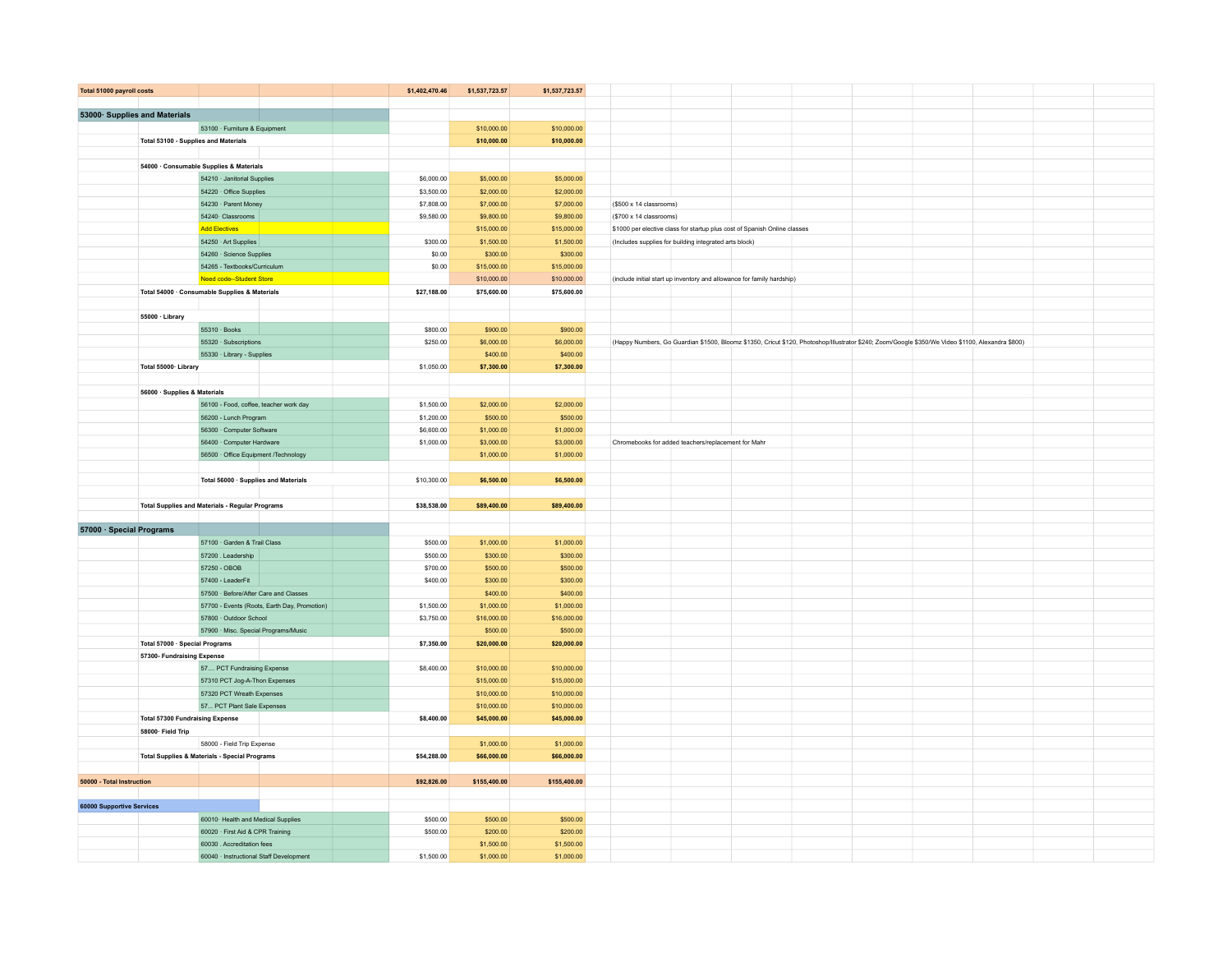|                      |                                                              | 60050 · Contractual Staff Development    |                                                |             | \$5,600.00     | \$5,600.00     | \$5,600.00     |                                                              |  |  |  |  |
|----------------------|--------------------------------------------------------------|------------------------------------------|------------------------------------------------|-------------|----------------|----------------|----------------|--------------------------------------------------------------|--|--|--|--|
|                      |                                                              |                                          |                                                |             |                |                |                |                                                              |  |  |  |  |
|                      |                                                              |                                          | 60055 - PD Money Rollover                      |             | \$4,800.00     | \$5,200.00     | \$5,200.00     |                                                              |  |  |  |  |
|                      |                                                              | 60055 - Board of Directors Development   |                                                |             | \$1,500.00     | \$1,500.00     | \$1,500.00     |                                                              |  |  |  |  |
|                      |                                                              | 60060 · Administrative Staff Development |                                                |             | \$1,000.00     | \$2,000.00     | \$2,000.00     |                                                              |  |  |  |  |
|                      |                                                              | <b>Educational Stipend (Quinlan)</b>     |                                                |             |                | \$10,000.00    | \$10,000.00    |                                                              |  |  |  |  |
|                      |                                                              |                                          | 60065 · Recruitment and Placement Svcs         |             | \$500.00       | \$300.00       | \$300.00       |                                                              |  |  |  |  |
|                      |                                                              | 60080 · Fingerprinting & Safe Schools    |                                                |             | \$400.00       | \$400.00       | \$400.00       |                                                              |  |  |  |  |
|                      |                                                              | 60090- Bank Misc. fees                   |                                                |             |                |                |                |                                                              |  |  |  |  |
|                      |                                                              |                                          | 60095 - CC Fees                                |             | \$600.00       | \$600.00       | \$600.00       |                                                              |  |  |  |  |
|                      |                                                              |                                          | 60090 - Bank Fees                              |             | \$850.00       | \$200.00       | \$200.00       |                                                              |  |  |  |  |
|                      |                                                              | 60100 · PayPal Fee                       |                                                |             |                | \$400.00       | \$400.00       |                                                              |  |  |  |  |
|                      |                                                              |                                          |                                                |             | \$750.00       |                |                |                                                              |  |  |  |  |
|                      |                                                              | 60110 · Payroll Fees                     |                                                |             | \$2,000.00     | \$8,500.00     | \$8,500.00     |                                                              |  |  |  |  |
|                      |                                                              | 60120 · Auditing Services                |                                                |             | \$12,200.00    | \$12,500.00    | \$12,500.00    |                                                              |  |  |  |  |
|                      |                                                              | 60130 - Risk Management Services         |                                                |             | \$9,911.00     | \$14,000.00    | \$14,000.00    |                                                              |  |  |  |  |
|                      |                                                              | 60150 - Interest Expense                 |                                                |             |                | \$0.00         | \$0.00         |                                                              |  |  |  |  |
|                      |                                                              | 60160 · Grounds Services                 |                                                | \$5,000.00  | \$4,000.00     | \$4,000.00     |                |                                                              |  |  |  |  |
|                      |                                                              | 60170 · Repairs and Maintenance          |                                                | \$41,000.00 | \$41,000.00    | \$41,000.00    |                |                                                              |  |  |  |  |
|                      |                                                              | 60180 · Property Lease                   |                                                |             | \$41,000.00    | \$41,000.00    | \$41,000.00    |                                                              |  |  |  |  |
|                      |                                                              | 60190 · Security & Safety                |                                                |             | \$2,000.00     | \$2,500.00     | \$2,500.00     |                                                              |  |  |  |  |
|                      |                                                              | 60210 · Fire & Security System Monitor   |                                                |             | \$400.00       |                | \$300.00       |                                                              |  |  |  |  |
|                      |                                                              | 60215 - Modular Upkeep                   |                                                |             | \$300.00       |                |                |                                                              |  |  |  |  |
|                      |                                                              |                                          |                                                | \$500.00    | \$5,000.00     | \$5,000.00     |                |                                                              |  |  |  |  |
|                      |                                                              | 60220 · Equip Rental and Maintenance     |                                                | \$500.00    | \$1,000.00     | \$1,000.00     |                |                                                              |  |  |  |  |
|                      |                                                              | 60230 · Electricity                      |                                                |             | \$24,000.00    | \$24,000.00    | \$24,000.00    |                                                              |  |  |  |  |
|                      |                                                              | 60240 · Fuel                             |                                                |             | \$1,500.00     | \$500.00       | \$500.00       |                                                              |  |  |  |  |
|                      |                                                              | 60250 · Garbage                          |                                                |             | \$3,500.00     | \$3,200.00     | \$3,200.00     |                                                              |  |  |  |  |
|                      |                                                              |                                          | 60260 · Telephone, Telecommunications (Interni |             | \$9,000.00     | \$4,700.00     | \$4,700.00     |                                                              |  |  |  |  |
|                      |                                                              |                                          |                                                |             | \$500.00       | \$700.00       | \$700.00       |                                                              |  |  |  |  |
|                      |                                                              | 60270 · Postage, Mailing Service         |                                                |             |                |                |                |                                                              |  |  |  |  |
|                      |                                                              |                                          |                                                |             | \$5,000.00     | \$5,000.00     | \$5,000.00     |                                                              |  |  |  |  |
|                      |                                                              | 60290 · Printing and Binding             |                                                |             |                |                |                |                                                              |  |  |  |  |
|                      |                                                              | Need code - Annual Inspections           |                                                |             |                | \$2,000.00     | \$2,000.00     | (Kitchen inspection \$350; Fire alarms/extenguishers \$\$890 |  |  |  |  |
|                      |                                                              | 60310 · Legal Fees                       |                                                |             | \$750.00       | \$1,500.00     | \$1,500.00     |                                                              |  |  |  |  |
|                      |                                                              | 60330 · Water Quality testing            |                                                |             | \$500.00       | \$400.00       | \$400.00       |                                                              |  |  |  |  |
|                      |                                                              | 60350 · Memberships and Dues             |                                                |             | \$1,300.00     | \$3,000.00     | \$3,000.00     |                                                              |  |  |  |  |
|                      |                                                              | 60360 · Taxes and Licenses               |                                                |             | \$500.00       | \$1,000.00     | \$1,000.00     |                                                              |  |  |  |  |
|                      |                                                              | 60370 Bookkeeping Services               |                                                |             |                | \$12,000.00    | \$12,000.00    |                                                              |  |  |  |  |
|                      |                                                              | 60900 Business Expenses                  |                                                |             |                | \$10,000.00    | \$10,000.00    |                                                              |  |  |  |  |
|                      |                                                              | 62280 Advertising Expenses               |                                                |             |                | \$1,000.00     | \$1,000.00     |                                                              |  |  |  |  |
|                      |                                                              | 62000 Facility Fund Expense              |                                                |             |                |                |                |                                                              |  |  |  |  |
|                      | <b>Total 60000 Support Services</b>                          |                                          |                                                |             | \$179,561.00   | \$228,200.00   | \$228,200.00   |                                                              |  |  |  |  |
|                      |                                                              |                                          |                                                |             |                |                |                |                                                              |  |  |  |  |
| 70000 Grant Expenses |                                                              |                                          |                                                |             |                |                |                |                                                              |  |  |  |  |
|                      |                                                              |                                          | 40615 - Local Grants- Rest. - Palmer/ COVID    |             | \$8,461.00     | N/A            | N/A            |                                                              |  |  |  |  |
|                      |                                                              | 40620 - ESSER II                         |                                                |             |                |                |                |                                                              |  |  |  |  |
|                      |                                                              |                                          |                                                |             | \$62,993.00    | N/A<br>N/A     | N/A            |                                                              |  |  |  |  |
|                      |                                                              | 40625 - ESSER Summer Programming         |                                                |             | \$39,461.00    |                | N/A            |                                                              |  |  |  |  |
|                      |                                                              | 40626 - NSLP Equipment Grant             |                                                |             | \$3,162.00     | N/A            | N/A            |                                                              |  |  |  |  |
|                      |                                                              | 62830 - SIA Expense                      |                                                |             | \$130,013.00   | \$170,436.00   | \$170,436.00   |                                                              |  |  |  |  |
|                      |                                                              | 62850 - ESSER III Expense                |                                                |             | \$248,770.00   | \$200,000.00   | \$200,000.00   |                                                              |  |  |  |  |
|                      |                                                              | <b>Need Code</b>                         | <b>Education Retention Expense</b>             |             | N/A            | \$21,239.00    | \$21,239.00    |                                                              |  |  |  |  |
|                      |                                                              | <b>Need Code</b>                         | <b>PEEK Grant</b>                              |             | N/A            | \$26,078.58    | \$26,078.58    |                                                              |  |  |  |  |
|                      |                                                              | Need code                                | <b>Menstrual W/ Dignitiy Grant</b>             |             |                | \$897.00       | \$897.00       |                                                              |  |  |  |  |
|                      | <b>Total 70000 Grant Expenses</b>                            |                                          |                                                |             | \$492,860.00   | \$418,650.58   | \$418,650.58   |                                                              |  |  |  |  |
|                      |                                                              |                                          |                                                |             |                |                |                |                                                              |  |  |  |  |
|                      |                                                              |                                          |                                                |             |                |                |                |                                                              |  |  |  |  |
|                      | Total Expenses (Payroll, Supplies, Support Services, Grants) |                                          |                                                |             | \$2,167,717.46 | \$2,339,974.15 | \$2,339,974.15 |                                                              |  |  |  |  |
|                      |                                                              |                                          |                                                |             |                |                |                |                                                              |  |  |  |  |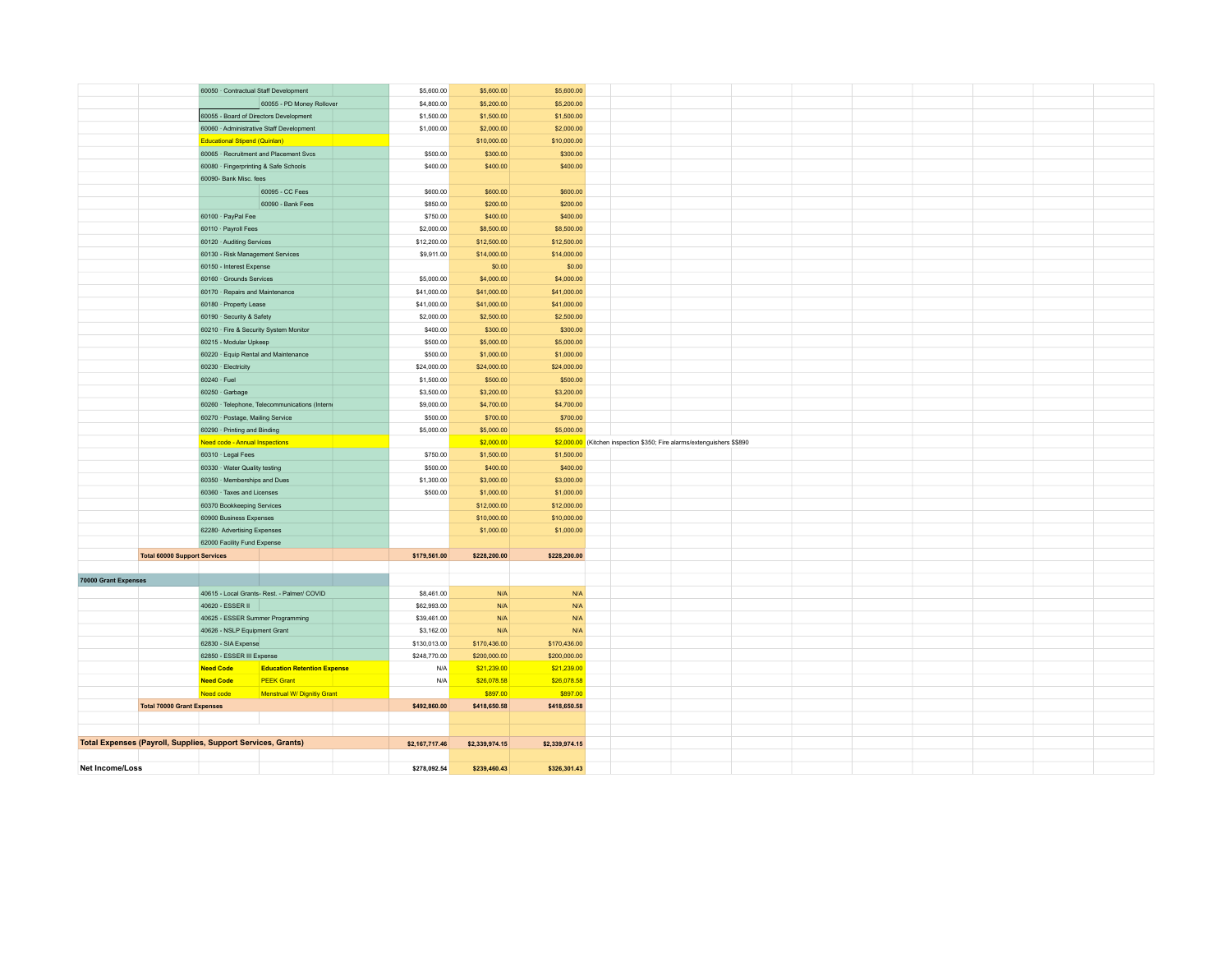| 40614-Educatio Retention Grant Income | \$21,239.00 Estimated Cost Balance | Category                         |
|---------------------------------------|------------------------------------|----------------------------------|
| Zones of Regulation PD                | \$2.000.00                         | $$19,239.00$ In-service training |
| Mentor Teacher x3                     | \$6,000.00                         | $$13,239.00$ New staff support   |
| Retention of curriculum specialist    | \$13,239.00                        | \$0.00 Workforce shortage        |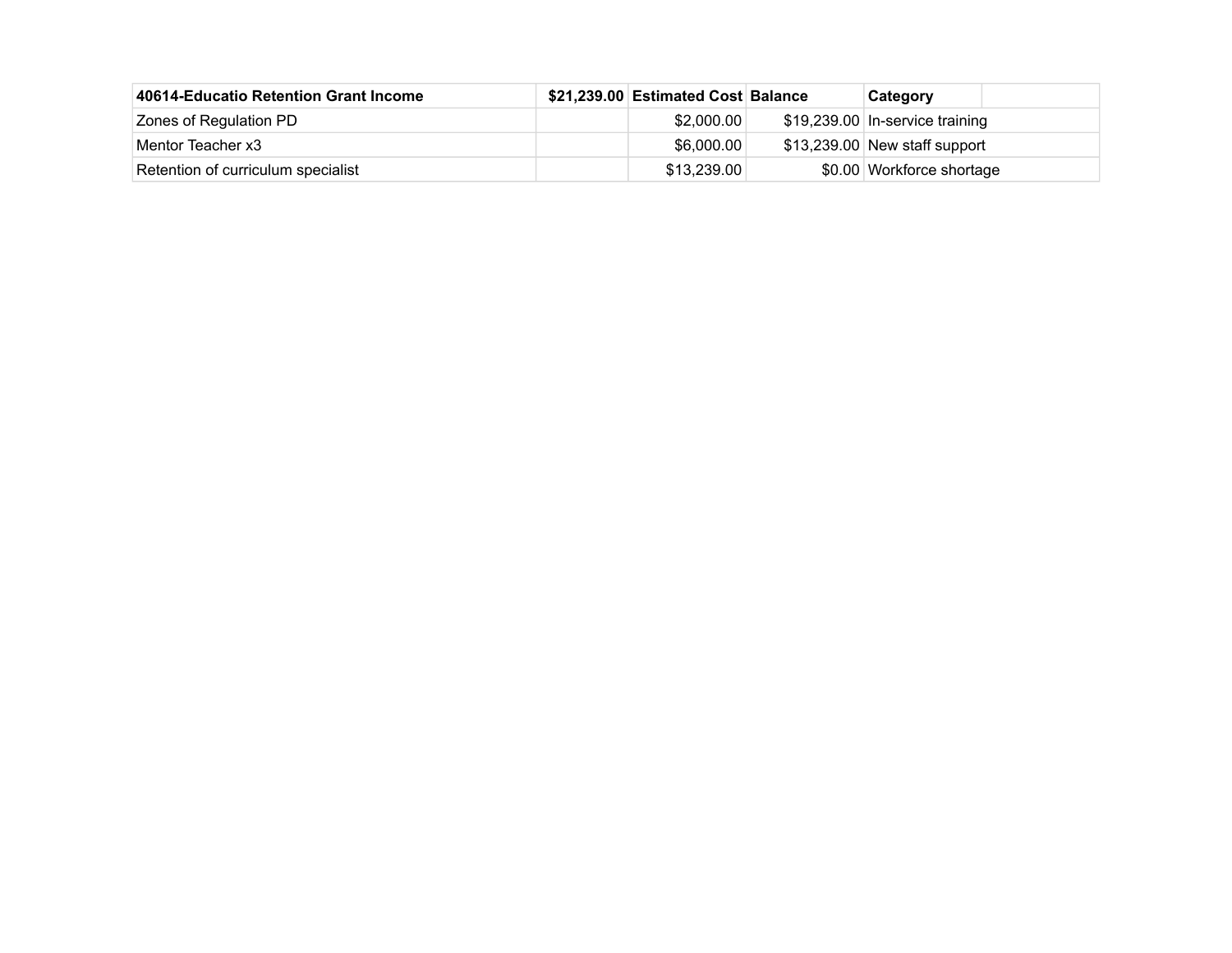|               | <b>Elective Start Up Expenses</b>    |                                  | <b>Notes</b> |                                                |  |
|---------------|--------------------------------------|----------------------------------|--------------|------------------------------------------------|--|
|               | <b>Year One</b>                      |                                  |              |                                                |  |
|               | T <sub>1</sub>                       | T <sub>2</sub>                   |              |                                                |  |
|               | <b>Beg Percussion 7</b>              |                                  |              |                                                |  |
| Takano        |                                      | Drumline on stage 7              | \$1,000.00   |                                                |  |
|               | Adv. Guitar Ensemble 6               | Rock Band in Gym 4               |              |                                                |  |
| Luke          | Intro to Piano 6                     | <b>Beginning Guitar 4</b>        | \$1,000.00   |                                                |  |
|               | Beg. Marimba 7                       | Rock Band Choir 4                |              |                                                |  |
| <b>Blythe</b> | Mixed Choir 8                        | Marimba Ensemble 7               | \$1,000.00   |                                                |  |
|               | <b>JMG 1 6</b>                       | Farmer's Market - 6              |              |                                                |  |
| Quinlan       | Everyday Leadership/SC - 6           | Everyday Leadership/SC - 6       | \$1,000.00   |                                                |  |
|               | <b>LEGO Robotics 4</b>               | <b>Arduino Advanced Coding 4</b> |              |                                                |  |
| Mahr          | Photography 4                        | Yearbook 6                       | \$1,000.00   |                                                |  |
|               | Art Exploration 6                    | Art Exploration 6                |              |                                                |  |
| Hood          | Drawing 6                            | Drawing 6                        | \$1,000.00   |                                                |  |
|               | Net Sports 17                        | Pilates/Yoga on Stage 17         |              |                                                |  |
| Harnish       | PE Elective 17                       | PE Elective 17                   | \$1,000.00   |                                                |  |
|               | Spanish I 6                          | Spanish I                        |              | \$4,100.00 for year long Spanish 1 2x per week |  |
| Poff          | Intro to Drama 8                     | Drama - 8                        | \$1,000.00   |                                                |  |
|               |                                      |                                  |              |                                                |  |
|               | <b>Total Elective Start Up Costs</b> |                                  | \$12,100.00  |                                                |  |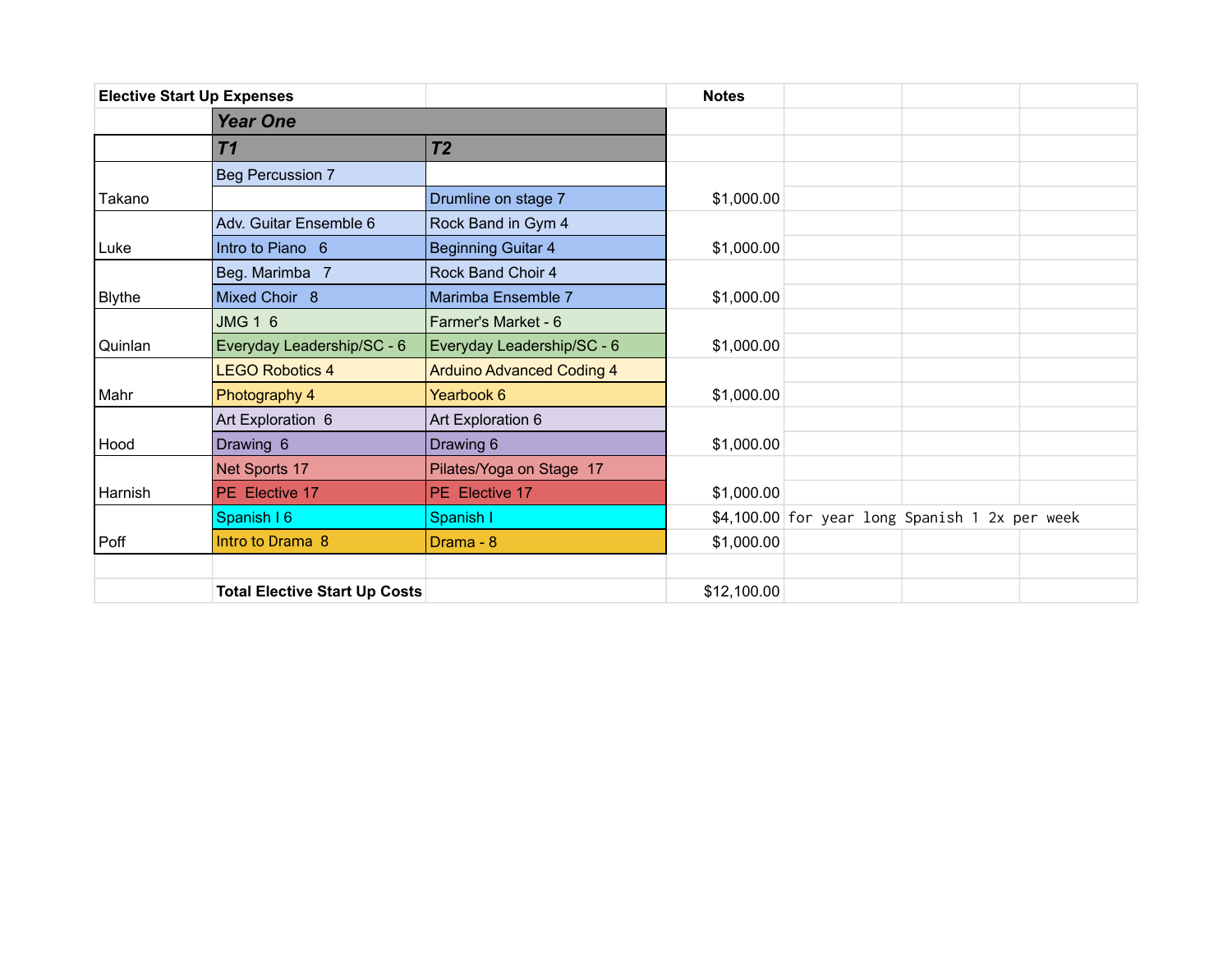|                       | Need to change funding codes to 20000 |                   |             |         |                           |           |              |              |              |                                      |  |  |  |
|-----------------------|---------------------------------------|-------------------|-------------|---------|---------------------------|-----------|--------------|--------------|--------------|--------------------------------------|--|--|--|
| 20000 - Income        |                                       |                   |             |         |                           |           |              |              |              |                                      |  |  |  |
| 40620 Federal Sources |                                       |                   |             |         |                           | 48,377.00 | \$122,917.00 |              |              |                                      |  |  |  |
|                       |                                       | 40624 - ESSER III |             |         |                           |           |              | \$248,770.00 | \$200,000.00 | \$200,000.00 (carry over from 21-22) |  |  |  |
|                       | <b>Total 40620 Federal Sources</b>    |                   |             |         |                           |           |              |              | \$200,000.00 |                                      |  |  |  |
|                       |                                       |                   |             |         |                           |           |              |              |              |                                      |  |  |  |
|                       |                                       |                   |             |         |                           |           |              |              |              |                                      |  |  |  |
| 21100 - Expenses      |                                       |                   |             | 200,000 |                           |           |              |              |              |                                      |  |  |  |
|                       |                                       |                   |             |         |                           |           |              |              |              |                                      |  |  |  |
|                       | Modular Move and Set Up Costs         |                   | \$60,000.00 |         | 140,000 Safety/Sanitation |           |              |              |              |                                      |  |  |  |
|                       | Safety Doors/Blinds/Emergency Kits    |                   | \$14,000.00 |         | 126,000 Safety/Sanitation |           |              |              |              |                                      |  |  |  |
| .5 Custodial          |                                       |                   | \$28,762.00 |         | 97,238 Safety/Sanitation  |           |              |              |              |                                      |  |  |  |
| 2 Associates          |                                       |                   | \$84,667.00 |         | 12,571 Lost learning      |           |              |              |              |                                      |  |  |  |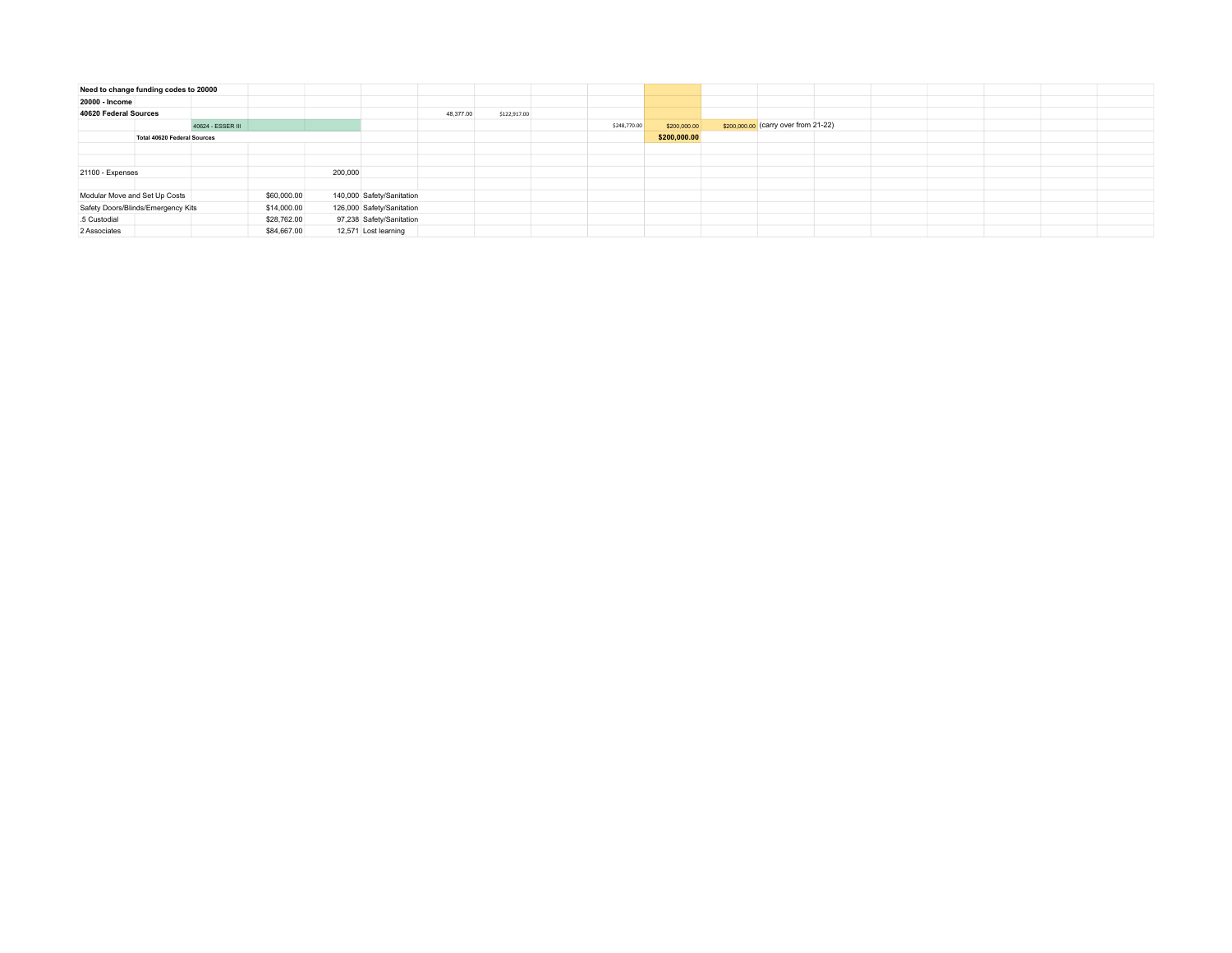| 20000 - Income        |  |                   |             |                  |                                   |                                                           |  |  |  |  |  |  |  |
|-----------------------|--|-------------------|-------------|------------------|-----------------------------------|-----------------------------------------------------------|--|--|--|--|--|--|--|
| 40620 Federal Sources |  | 40623 - SIA Grant |             |                  |                                   | \$170,436.00 (\$50k rollover and \$120,436k addt'l grant) |  |  |  |  |  |  |  |
|                       |  |                   |             |                  |                                   |                                                           |  |  |  |  |  |  |  |
| 21100 - Expenses      |  |                   |             |                  |                                   |                                                           |  |  |  |  |  |  |  |
| <b>Kevin Farris</b>   |  |                   | \$70,390.62 | \$100,045.38 SEL |                                   |                                                           |  |  |  |  |  |  |  |
| Sarah Thomas          |  |                   | \$49,977.40 |                  | \$50,067.98 Improving instruction |                                                           |  |  |  |  |  |  |  |
| Allegra Fety          |  |                   | \$44,410.09 |                  | \$5,657.89 Lost Learning          |                                                           |  |  |  |  |  |  |  |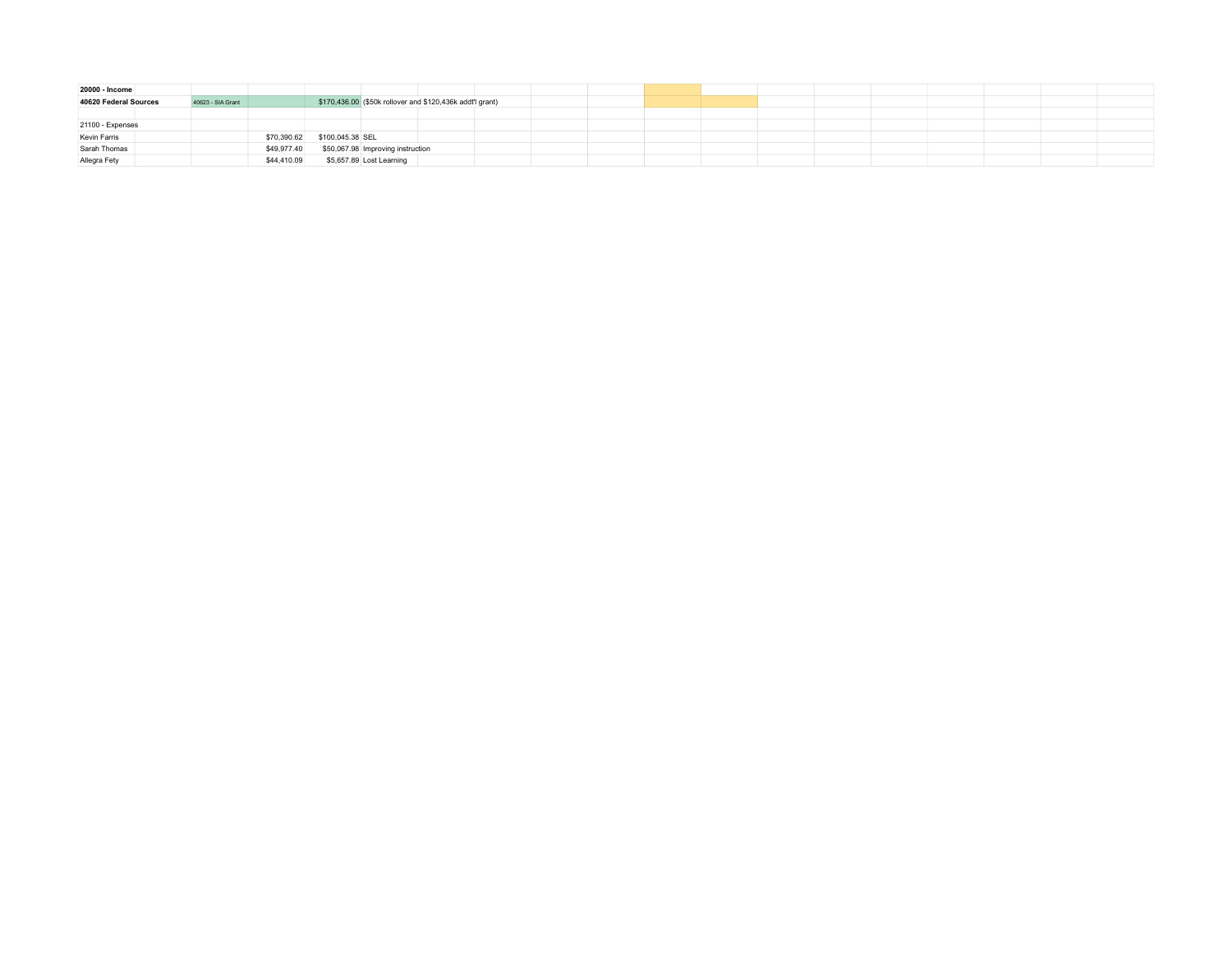### **MRA UNIFORM POLICY**

A core value of MRA is fostering a sense of community. We believe our school uniform supports our sense of community. Students can feel a sense of pride while wearing their MRA uniform and know that they belong to a group of caring students and staff.

Students are expected to arrive each day dressed in their uniform. Any exceptions to the MRA uniform requirements will be determined on a case-by-case basis by the Executive Director for specific events, dates or activities.

Students arriving at school inappropriately dressed may receive a referral and will be asked to change their clothing, either by putting on clothing they have available or that's available in our uniform closet, or having a parent come and exchange what they are wearing. If an item is loaned to a student, it should be washed and returned to the school. **If, after three times, an item is not returned, a charge will be added to your student account.**

Uniform tops are available, at cost, through the MRA [online](https://www.molallariveracademy.com/shop) store.

### **Uniforms-Please label all articles of clothing with your child's name.**

On June 21, 2022 the MRA Board of Directors adopted a uniform policy requiring that all tops have the MRA logo and that they be purchased through the school. In recognition of the financial impact this has for families, a "slow rollout" of this policy will be implemented for the 2022-2023 school year:

### **Beginning in September, 2022**

● **Incoming Trillium** students **will purchase new uniform tops from the school**; a link to our school store is available [here.](https://www.molallariveracademy.com/shop)

**Tops**: Red, Navy, or White polo, t-shirt, long-sleeve shirt/sweatshirt with MRA logo

Bottoms may be purchased anywhere but must meet guidelines below

**Bottoms:** Pants, shorts, or skirts in solid black, navy or khaki

Leggings may only be worn under shorts/skirts and must be **solid black, navy or white**. No athletic pants (yoga pants/sweat pants), jeans, or clothing with holes/rips

**Grades 1st-8th will have until January 2023 to follow new uniform guidelines, including purchasing tops with the MRA logo. If you are purchasing school clothes anyway, you may want to order the new shirts now.**

### **September, 2022–December, 2022**

**Until January, 2023 students in grades 1st-8th will have the following uniform guidelines:**

**Tops:** Red, Navy, or White polo shirts, t-shirts, long-sleeve shirt/sweatshirts w/ no logos OR the MRA logo

**Bottoms: Solid** Khaki, Black or Navy Pants, shorts, or skirts

Shorts and skirts must reach reach fingertips when students hands are at their side. Leggings may only be worn under shorts/skirts and must be solid black, navy or white. No athletic pants (yoga pants/sweat pants), jeans, or clothing with holes/rips.

**Beginning in January, 2023 all tops must be purchased through MRA and have the MRA logo**